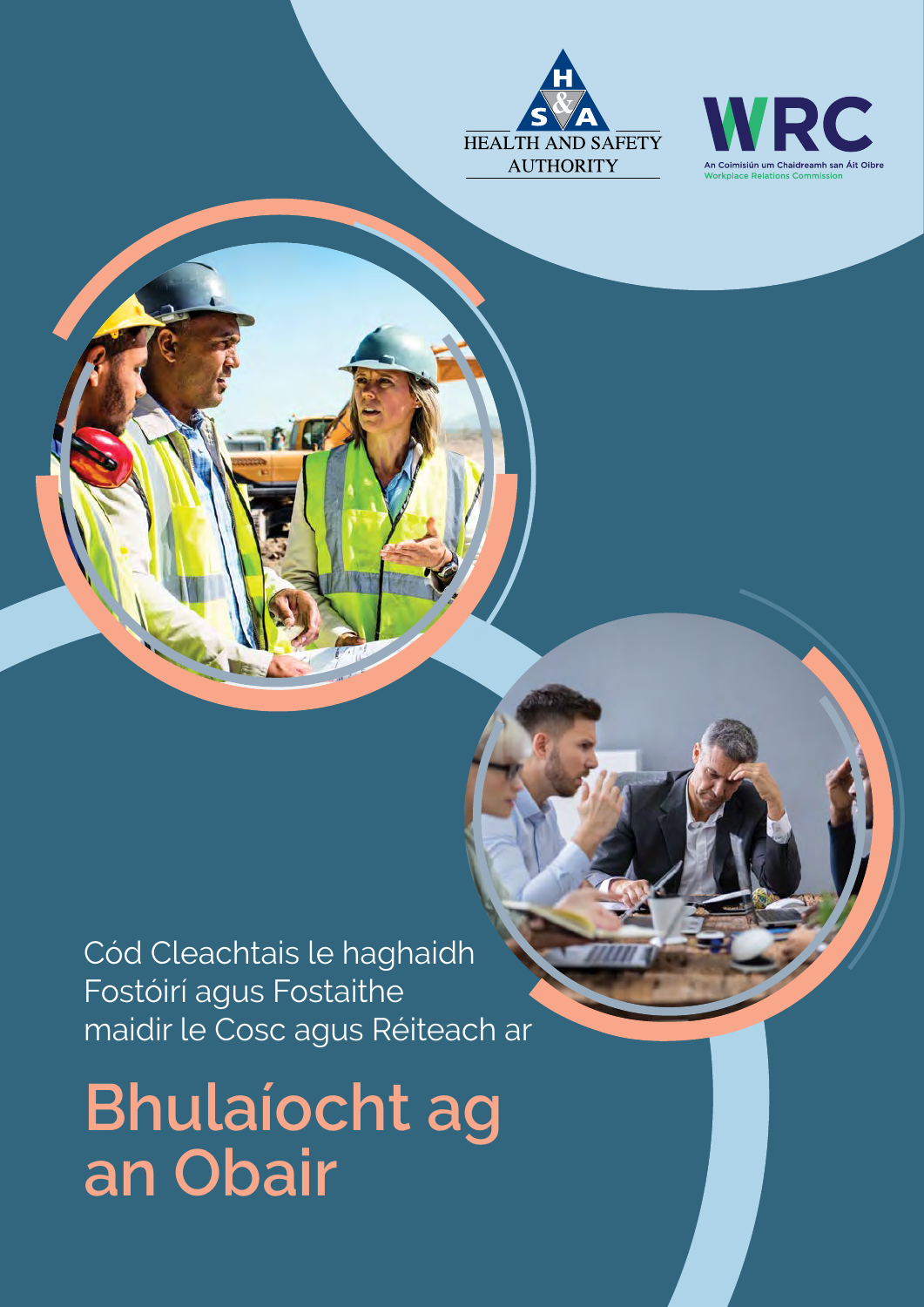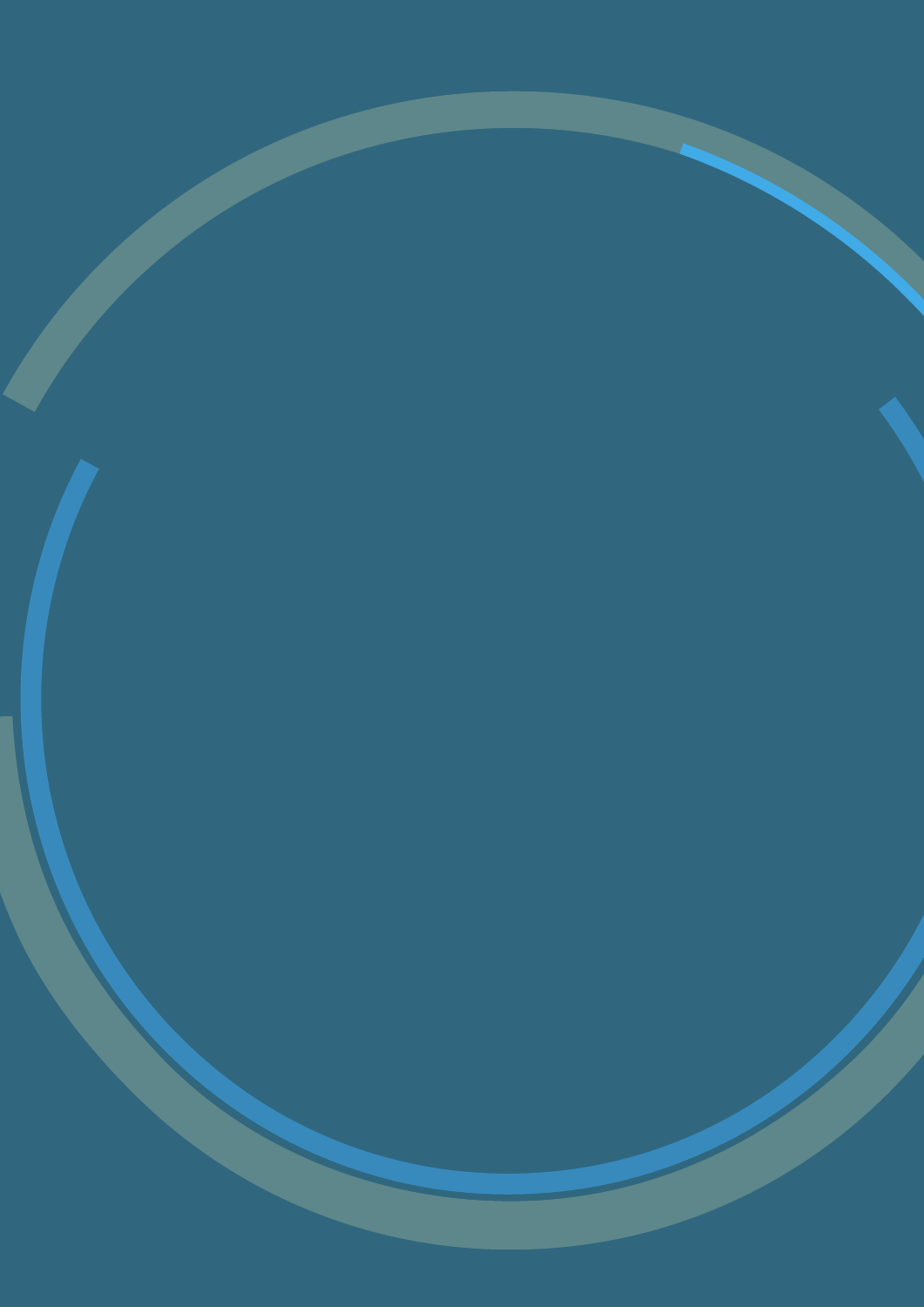# **An Clár**

| Stádas agus raon feidhme an Chóid faoin reachtaíocht sláinte                                                                                      |
|---------------------------------------------------------------------------------------------------------------------------------------------------|
| Stádas agus raon feidhme an Chóid faoin reachtaíocht um                                                                                           |
|                                                                                                                                                   |
|                                                                                                                                                   |
|                                                                                                                                                   |
|                                                                                                                                                   |
| 2. Céard is ciapadh agus bulaíocht ag an obair ann?                                                                                               |
|                                                                                                                                                   |
|                                                                                                                                                   |
|                                                                                                                                                   |
|                                                                                                                                                   |
| 2.5 Cén fáth ar cheart dul i ngleic leis an mbulaíocht ag an obair? 8                                                                             |
|                                                                                                                                                   |
| 2.7 Cé a bhíonn bainteach le bulaíocht ag an obair?  9                                                                                            |
| 2.8 Céard iad éifeachtaí na bulaíochta ag an obair?  10                                                                                           |
| 3. Bulaíocht ag an obair a bhainistiú11                                                                                                           |
|                                                                                                                                                   |
|                                                                                                                                                   |
|                                                                                                                                                   |
| 4. Idirghabháil i mbulaíocht san ionad oibre 14                                                                                                   |
|                                                                                                                                                   |
|                                                                                                                                                   |
| 5. Próiseas foirmiúil a thabhairt chun críche agus beart leantach 22<br>5.1 Mura réitítear gearán faoi bhulaíocht leis na nósanna imeachta        |
|                                                                                                                                                   |
|                                                                                                                                                   |
| 6. Ról an Údaráis Sláinte agus Sábháilteachta agus an Choimisiúin                                                                                 |
|                                                                                                                                                   |
| 6.2 Ról an Choimisiúin um Chaidreamh san Áit Oibre  25                                                                                            |
| 6.3 Ról an Údaráis Sláinte agus Sábháilteachta agus an Choimisiúin um<br>Chaidreamh san Áit Oibre maidir le Cosc ar Bhulaíocht san Ionad Oibre 26 |
|                                                                                                                                                   |
|                                                                                                                                                   |
|                                                                                                                                                   |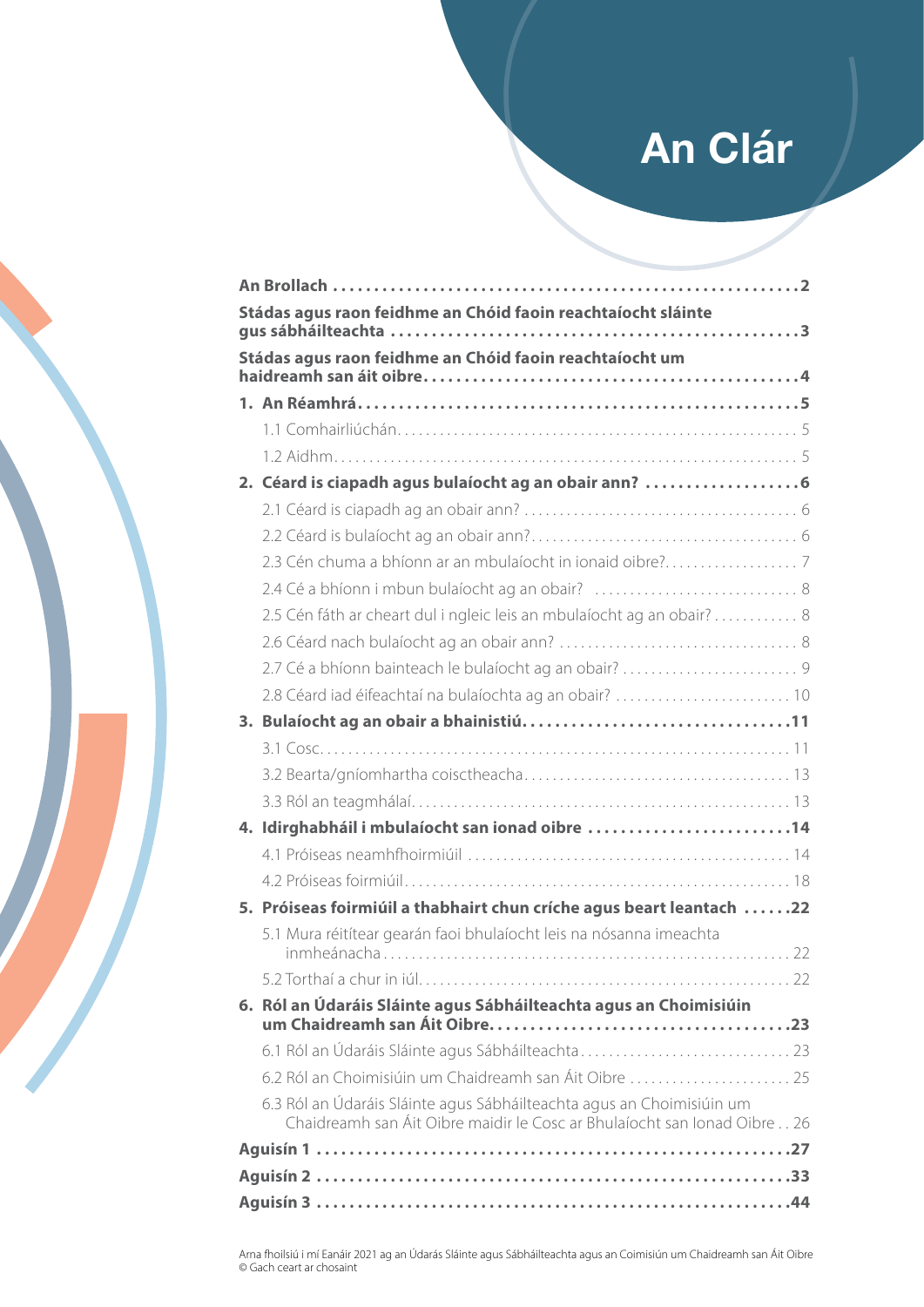# **>> An Brollach**

**Acht um Shábháilteacht, Sláinte agus Leas ag an Obair, 2005 (Uimh. 10 de 2005), agus le toiliú Damien English, an tAire Stáit do Ghnó, Fostaíocht agus Miondíol, Cód Cleachtais dar teideal** *Cód Cleachtais le haghaidh Fostóirí agus Fostaithe maidir le Cosc agus Réiteach ar Bhulaíocht ag an Obair.*

D'fhoilsigh an tUdarás Sláinte agus Sábháilteachta, de réir at 60(1)(a) den that for the réir at the cosc agus Réiteach ar Bhulaíochta agus Mónadúid, Cód Cleachtais le raiglais, an tAire Stáir do Ghnó, Fostaíocht agus Móna **D'ullmhaigh an tÚdarás Sláinte agus Sábháilteachta agus an Coimisiún um Chaidreamh san Áit Oibre an Cód Cleachtais i dteannta a chéile. Is é cuspóir an Chóid treoir a thabhairt d'fhostóirí, d'fhostaithe agus dá n-ionadaithe maidir le dea-chleachtas agus nósanna imeachta chun deacrachtaí a bhaineann le bulaíocht san ionad oibre a shainaithint agus a chosc, dul i ngleic leo agus iad a réiteach.**

**Tháinig an Cód Cleachtais seo i bhfeidhm ar an 23 Nollaig 2020, agus aisghairtear leis** *Code of Practice for Employers and Employees on the Prevention and Resolution of Bullying at Work 2007, agus tagann sé in áit Chód Cleachtais 2007***.**

**Foilsíodh fógra san Iris Oifigiúil ar an 26 Eanáir 2021 á rá gur foilsíodh an Cód Cleachtais seo.**

**An Dr Marie Dalton Rúnaí an Bhoird An tÚdarás Sláinte agus Sábháilteachta**

**20 Eanáir 2021**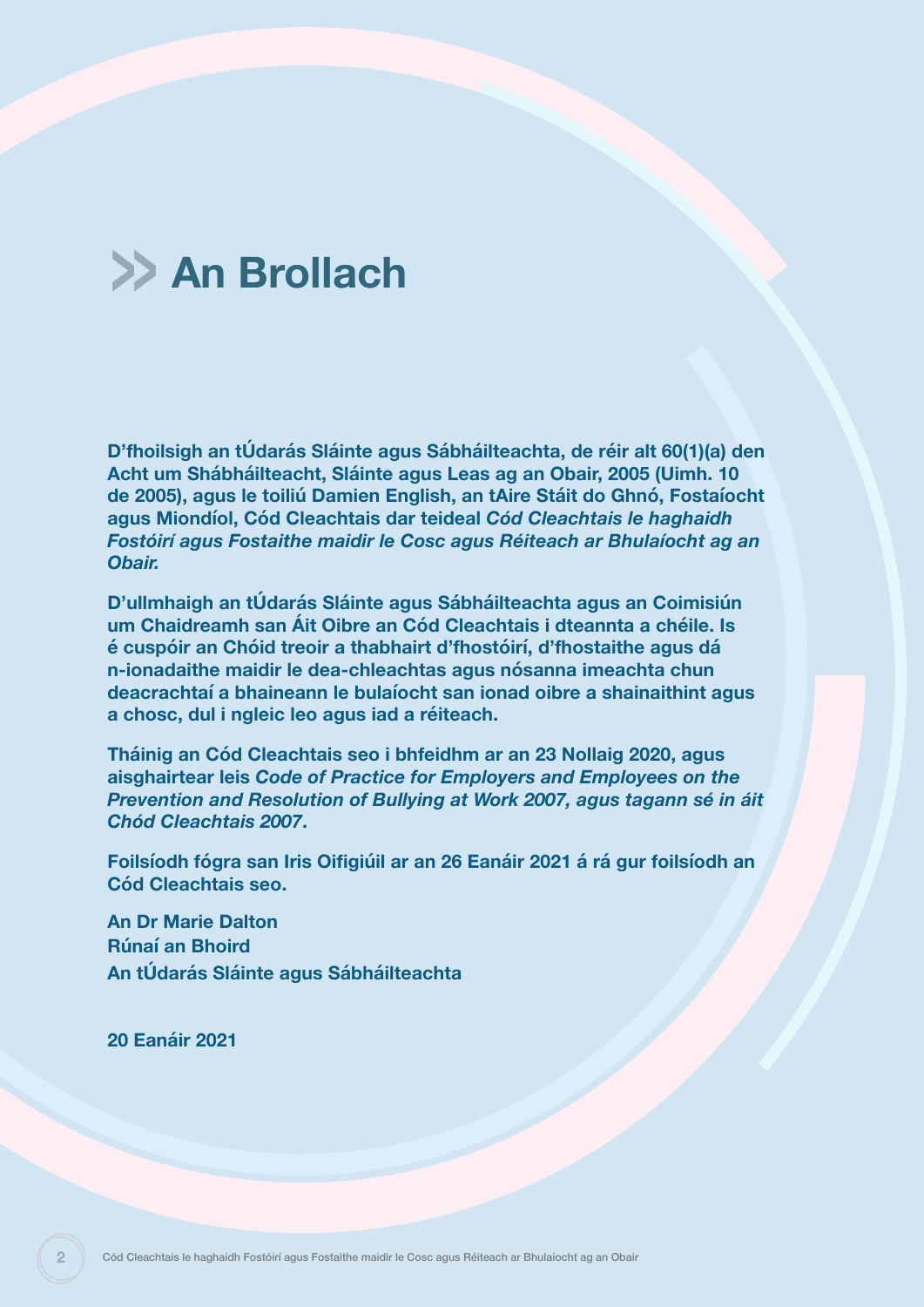# **Stádas agus raon feidhme an Chóid faoin reachtaíocht sláinte agus sábháilteachta**

lLe *halt 60* den Acht um Shábháilteacht, Sláinte agus Leas ag an Obair, 2005 (Acht 2005), tugtar de chumhacht don Údarás Sláinte agus Sábháilteachta (an tÚdarás) Cóid Chleachtais nó aon chuid de Chód Cleachtais a ullmhú agus a fhoilsiú maidir le sláinte, sábháilteacht agus leas ag an obair d'fhonn treoir phraiticiúil a sholáthar d'fhostóirí agus d'fhostaithe.

Tugtar treoir phraiticiúil sa Chód Cleachtais seo freisin d'fhostóirí maidir le bulaíocht ag an obair a shainaithint agus a chosc, de réir mar a d'eascródh as a ndualgais faoi *alt 8 (2)(b)* d'Acht 2005 maidir le 'gníomhaíochtaí oibre a bhainistiú agus a sheoladh ar shlí a choiscfidh, a mhéid is indéanta go réasúnach, aon iompar nó iompraíocht atá míchuí agus ar dóigh dó nó di sábháilteacht, sláinte nó leas a fhostaithe nó a fostaithe ag an obair a chur i mbaol'. Baineann sé freisin le fostaithe maidir lena ndualgais faoi *alt 13 (1)(e)* d'Acht 2005 gan gabháil 'd'iompar míchuí nó d'iompraíocht eile ar dóigh dó nó di a shábháilteacht, a shláinte nó a leas féin nó a sábháilteacht, a sláinte nó a leas féin, ag an obair, nó sábháilteacht, sláinte nó leas aon duine eile, a chur i gcontúirt'.

Tá an Cód seo i bhfeidhm ar gach fostaíocht in Éirinn, is cuma má tá na fostaithe ag obair i láthair sheasta, ón mbaile nó go mbíonn siad ag bogadh ó áit go háit don obair.

Leagtar amach sleachta ábhartha ó Acht 2005 in Aguisín 2.

Ní cion ann féin gan cloí leis an gCód seo. Maidir leis na Cóid Chleachtais a úsáid in imeachtaí coiriúla, áfach, foráiltear in *alt 61* d'Acht 2005 mar seo a leanas:

"61. (1) Más rud é, in imeachtaí i leith ciona faoin Acht seo maidir le sárú líomhnaithe ar aon cheanglas nó toirmeasc a fhorchuirtear le foráil reachtúil iomchuí nó fúithi ar foráil í a mbeidh cód cleachtais foilsithe nó ceadaithe ag an Údarás ina leith faoi *alt 60* tráth an tsáraithe líomhnaithe, beidh éifeacht le *fo-alt (2)* maidir leis an gcód cleachtais sin i ndáil leis na himeachtaí sin.

(2) (a) I gcás inar dealraitheach don chúirt go dtugann cód cleachtais dá dtagraítear i *bhfoalt (1)* treoir phraiticiúil i dtaobh urramú an cheanglais nó an toirmisc a líomhnaítear a bheith sáraithe, beidh an cód cleachtais inghlactha i bhfianaise.

(b) I gcás ina gcruthófar, gurb éard é aon ghníomh nó neamhghníomh de chuid an chosantóra a líomhnaítear gurb é an sárú é—

- mainneachtain cód cleachtais dá dtagraítear i *bhfo-alt (1)* a urramú, nó
- comhlíonadh ar an gcód cleachtais sin,

ansin beidh an mhainneachtain nó an comhlíonadh sin inghlactha i bhfianaise.

Aon doiciméad ar a mbeidh séala an Údaráis agus a airbheartóidh a bheith ina chód cleachtais nó ina chuid de chód cleachtais arna fhoilsiú nó arna cheadú ag an Údarás faoin alt seo, beidh sé inghlactha mar fhianaise in aon imeachtaí faoin Acht seo."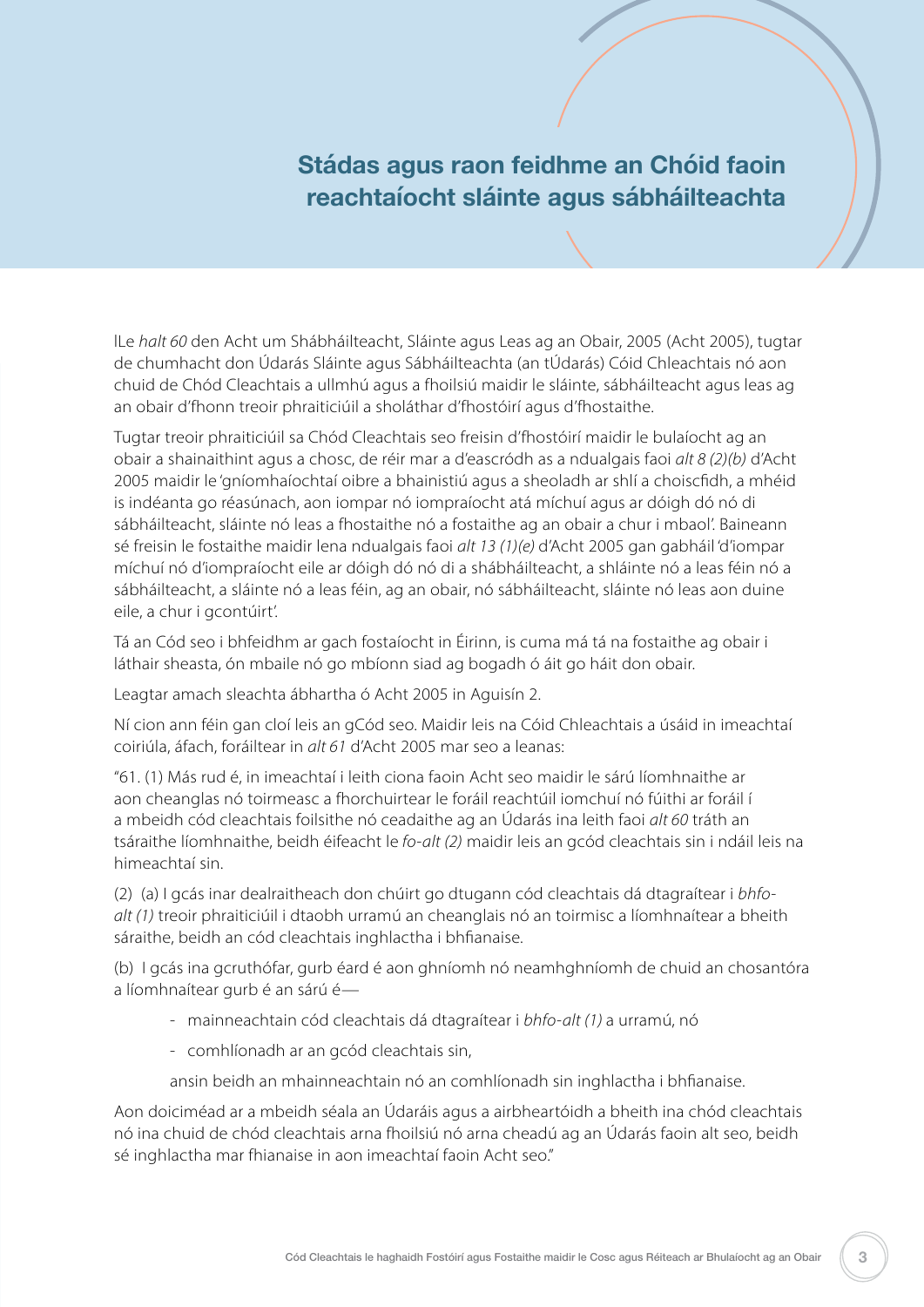## **Stádas agus raon feidhme an Chóid faoin reachtaíocht um chaidreamh san áit oibre**

Foráiltear in *alt 42* den Acht Caidrimh Thionscail, 1990 maidir le hullmhú dréacht-chód cleachtais ag an gCoimisiún um Chaidreamh san Áit Oibre le cur faoi bhráid an Aire Fiontar, Trádála agus Fostaíochta. Is treoirlínte i scríbhinn iad Cóid Chleachtais, a chomhaontaítear le linn próiseas comhairliúcháin, ina leagtar amach treoir agus dea-chleachtas maidir le cleachtas agus comhlíonadh caidrimh tionscail.

Tagann an fheidhm reachtúil sin le sainchúram foriomlán an Choimisiúin a bhaineann le feabhsú agus cothú an dea-chaidrimh san ionad oibre a chur chun cinn; comhlíonadh Cód Cleachtais agus na reachtaíochta ábhartha um fhostaíocht, comhionannas agus stádas comhionann a chur chun cinn agus a spreagadh; athbhreithnithe a dhéanamh ar chaidreamh san ionad oibre trí chéile agus monatóireacht a dhéanamh ar fhorbairtí ar an gcaidreamh sin.

Léiríonn croísheirbhísí an Choimisiúin na feidhmeanna sin, agus áirítear leo seirbhísí réitigh aighneas luaith, eadrána, comhréitigh, éascaithe agus comhairleacha, agus breithniú ar ghearáin agus ar aighnis.

Cé nach cion ann féin é gan cloí le Cód a ullmhaíodh faoin Acht Caidrimh Thionscail, 1990, foráiltear in *Alt 42(4)* i gcás aon imeacht os comhair Cúirte, na Cúirte Oibreachais, nó an Choimisiúin um Chaidreamh san Áit Oibre, go mbeidh cód cleachtais inghlactha i bhfianaise agus go gcuirfear san áireamh aon fhoráil den Chód a mheasann an chúirt, an comhlacht nó an t-oifigeach lena mbaineann a bheith ábhartha d'aon cheist a tharraingítear anuas sna himeachtaí nuair atá an cheist sin á cinneadh.

*Tagann an Cód Cleachtais seo in áit an Chóid Cleachtais dar teideal "Code of Practice for Employers and Employees on the Prevention and Resolution of Bullying at Work" a d'eisigh an tÚdarás Sláinte agus Sábháilteachta i mí an Mhárta 2007 de réir an Achta um Shábháilteacht, Sláinte agus Leas ag an Obair, 2005 agus "Code of Practice Detailing Procedures for Addressing Bullying in the Workplace" a d'eisigh an Coimisiún um Chaidreamh Tionscail in 2002 de réir alt 42 den Acht Caidrimh Thionscail, 1990.*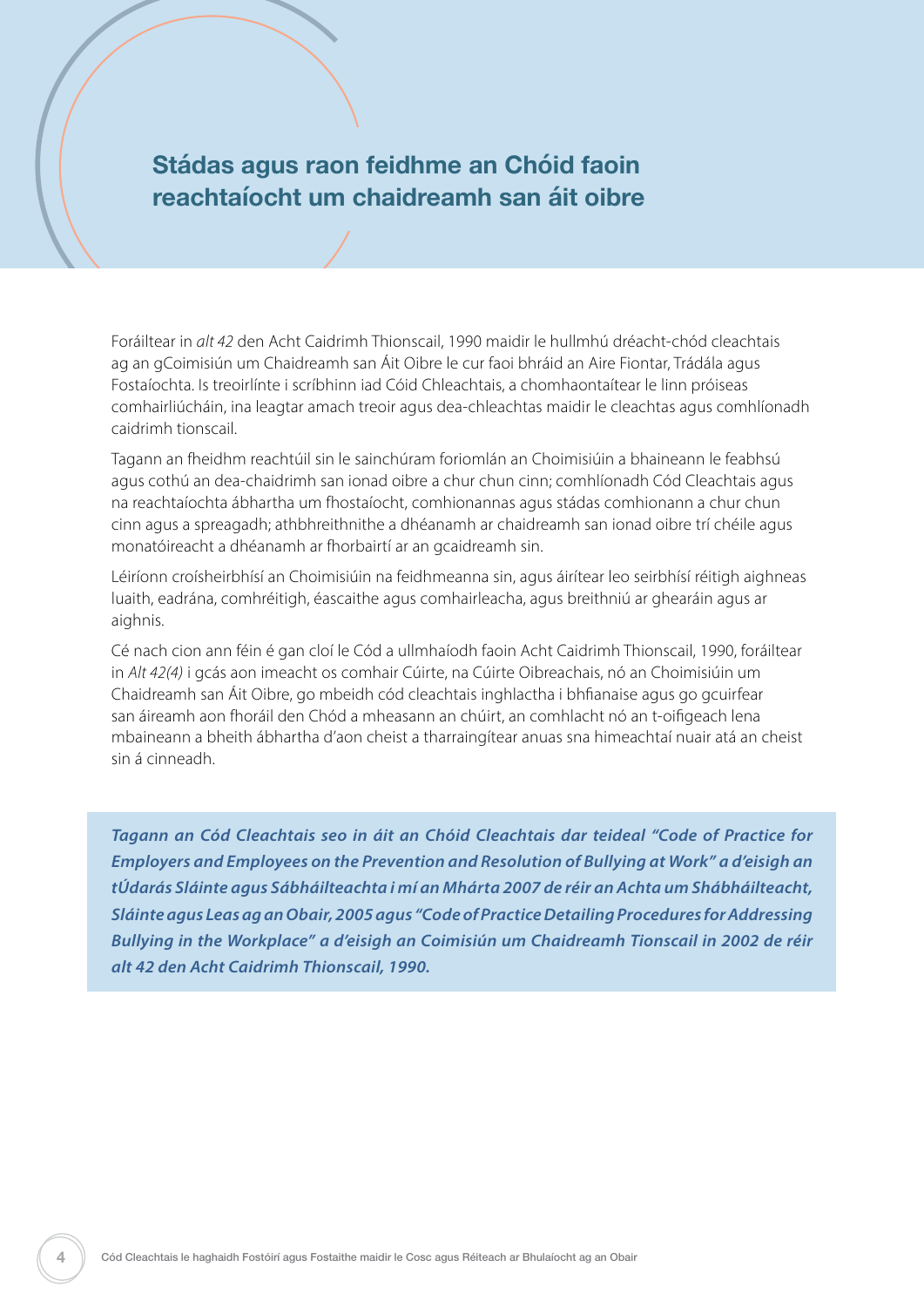# **1 | An Réamhrá**

#### **1.1 Comhairliúchán**

De réir na bhforálacha sa reachtaíocht thuasluaite, chuaigh an tÚdarás Sláinte agus Sábháilteachta agus an Coimisiún um Chaidreamh san Áit Oibre i gcomhairle le roinnt eagraíochtaí ionadaíochta agus páirtithe leasmhara, laistigh dá sainordú féin, lena n-áirítear Comhdháil na gCeardchumann (ICTU), Cónaidhm Ghnólachtaí agus Fhostóirí na hÉireann (IBEC) agus roinnt ranna Rialtais.

Cuireadh dréacht den Chód seo ar fáil le haghaidh comhairliúchán poiblí freisin. Breithníodh na haighneachtaí a rinne na heagraíochtaí sin agus aighneachtaí ón gcomhairliúchán poiblí agus, nuair ba chuí, áiríodh iad san ábhar a forbraíodh don Chód seo.

#### **1.2 Aidhm**

Is é cuspóir an Chóid seo treoir a thabhairt d'fhostóirí, d'fhostaithe agus dá n-ionadaithe maidir le dea-chleachtas agus nósanna imeachta chun dul i ngleic le deacrachtaí a bhaineann le bulaíocht san ionad oibre agus iad a réiteach.

#### **Go sonrach, maidir leis an gCód seo:**

- tugtar treoir phraiticiúil ann ar bhulaíocht ag an obair a shainaithint, a bhainistiú agus a chosc, a eascraíonn as dualgais fostóirí faoi *alt 8 (2)(b)* d'Acht 2005;
- tá sé bunaithe ar phrionsabail an dea-chaidrimh tionscail a rialaíonn rannpháirtíocht éifeachtach agus próisis san ionad oibre;
- tarraingítear aird ar an nós imeachta atá le cur i bhfeidhm ag fostóirí agus an gá atá le sonrú go soiléir nach nglacfar le bulaíocht san ionad oibre agus go gcaithfear go tuisceanach le gearáin faoi bhulaíocht. Treisíonn an Cód oibleagáidí na bhfostóirí plé go neamhfhoirmiúil le gearáin nuair is féidir, agus murar féidir, go foirmiúil, de réir mar is cuí;
- leagtar béim ar an tábhacht a bhaineann le taifid a choinneáil ar idirghabhálacha agus cinntí de réir an Rialacháin Ghinearálta maidir le Cosaint Sonraí (AE) 2016/679 agus an Achta um Chosaint Sonraí, 2018; agus
- sainaithnítear go soiléir róil agus freagrachtaí an dá eagraíocht atá freagrach as an gCód seo agus tugtar léargas grafach air sin le sreabhchairt.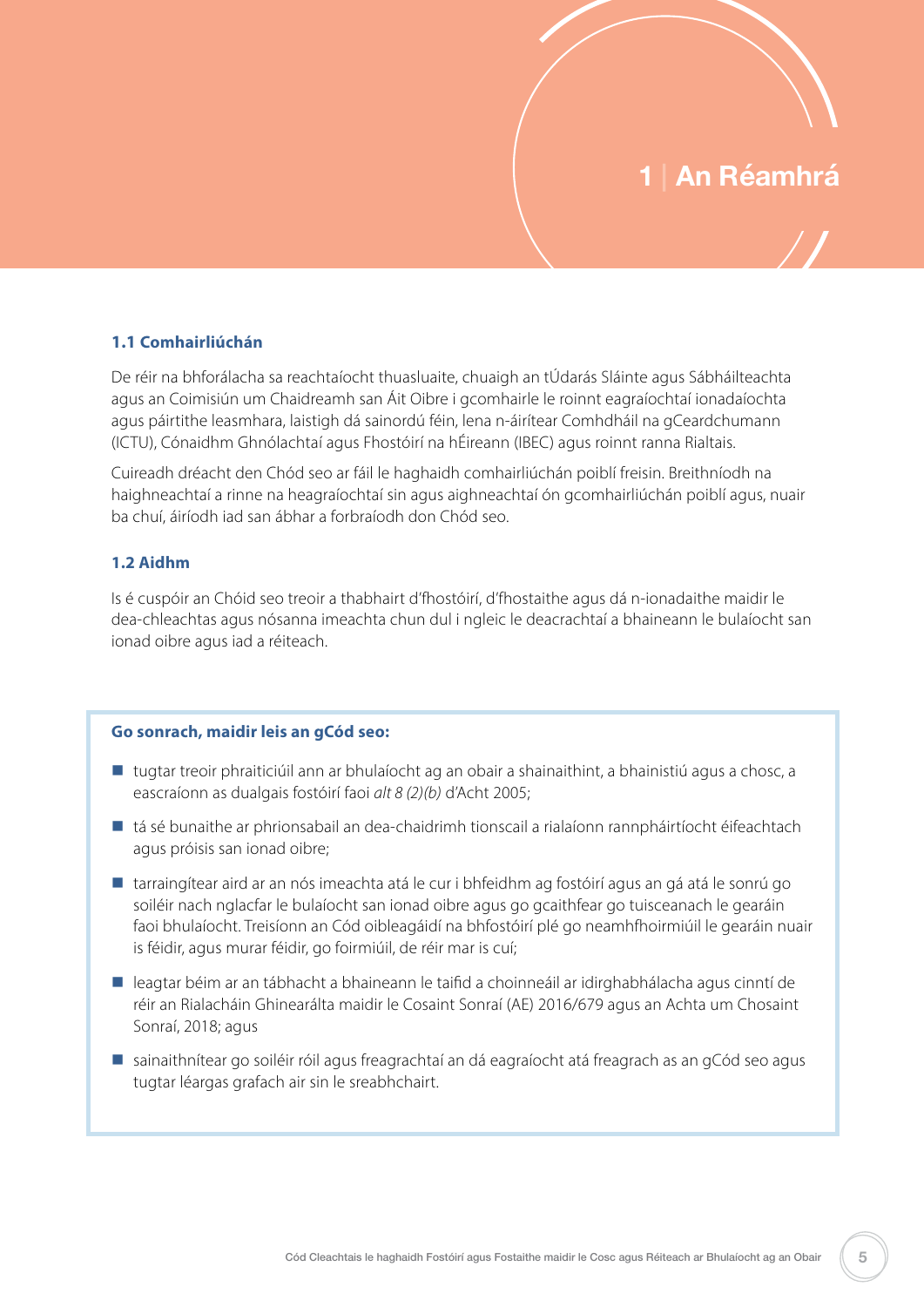# **2 | Céard is ciapadh agus bulaíocht ag an obair ann?**

#### **2.1 Céard is ciapadh ag an obair ann?**

Eascraíonn míthuiscint uaireanta faoina bhfuil i gceist le ciapadh agus bulaíocht as úsáid inmhalartaithe an dá fhocal. Is coincheapa atá uathúil ó thaobh an dlí iad agus mar sin d'fhéadfadh gur bulaíocht *nó* ciapadh a bheadh in iompraíocht faoi leith, ach *ní* an dá rud. Pléann an Cód seo le hiompraíocht a bhaineann le bulaíocht ag an ionad oibre amháin. Ní bhaineann an Cód le ciapadh faoi na hAchtanna um Chomhionannas Fostaíochta 1998–2015.

Is ionann ciapadh/gnéaschiapadh chun críocha na nAchtanna um Chomhionannas Fostaíochta agus iompar neamh-inmhianaithe ar bith a bhaineann le ceann ar bith de na forais idirdhealaitheacha faoi na hAchtanna um Chomhionannas Fostaíochta. Is ionann gnéaschiapadh agus aon chineáil iompair ghnéasaigh labhartha, neamhlabhartha nó fhisiciúil neamhinmhianaithe. Bíonn idirdhealú ar bhonn na naoi bhforas a shonraítear sna hAchtanna (inscne, stádas sibhialta, stádas teaghlaigh, gnéaschlaonadh, creideamh, aois, míchumas, cine agus duine den Lucht Siúil) faoi shainchúram na nAchtanna um Chomhionannas Fostaíochta, agus tá **Coimisiún na hÉireann um Chearta an Duine agus Comhionannas<sup>1</sup> (IHREC) freagrach as** feasacht ar chomhionannas sa Stát a chur chun cinn. Chuige sin, d'fhoilsigh IHREC Cód Cleachtais maidir le Gnéaschiapadh agus Ciapadh ag an Obair ina dtugtar treoir phraiticiúil chun aghaidh a thabhairt ar cheisteanna a bhaineann le ciapadh ag an obair (Ionstraim Reachtúil 208 de 2012, an tOrdú fán Acht um Comhionannas Fostaíochta, 1998 (Cód Cleachtais) (Ciapadh), 2012).

Cé nach bpléitear ach le bulaíocht san ionad oibre sa Chód seo agus nach bhfuil cásanna ciaptha i gceist leis, ní chuirtear aon bhac ar fhostóirí beartas/cáipéis amháin a bheith acu ina mbeadh nósanna imeachta chun cásanna bulaíochta agus ciaptha a phróiseáil.

Tá sé tábhachtach a rá arís, áfach, sa chás go luann duine cás 'bulaíochta agus ciaptha', gur dhá choincheap ar leith iad sin agus nach bhfuil sainchúram ag na gníomhaireachtaí a mhaoirsíonn an Cód seo ach i gcás na bulaíochta.

#### **2.2 Céard is bulaíocht ag an obair ann?**

Chun críocha an Chóid seo, sainmhínítear bulaíocht san ionad oibre mar:

"Is éard is bulaíocht san ionad oibre ann iompraíocht mhíchuí, idir dhíreach agus indíreach, bíodh sí ó bhéal, go fisiciúil nó ar mhodh eile, a dhéanann duine amháin nó níos mó in aghaidh duine nó daoine eile, ag an ionad oibre agus/nó i rith na fostaíochta, a d'fhéadfaí a mheas go réasúnta mar iompraíocht a bhaineann an bonn de cheart an duine aonair chun dínite ag an obair2. **D'fhéadfadh gur masla do dhínit an duine ag an obair eachtra amháin den iompraíocht ar a gcuirtear síos sa sainmhíniú seo ach, ó tharla gur eachtra aon uaire í, ní mheastar gur bulaíocht í."**

<sup>1</sup> https://www.ihrec.ie/

<sup>&</sup>lt;sup>2</sup> Report of the Task Force on the Prevention of Workplace Bullying, 2001. In úsáid freisin i dTuarascáil an tSainghrúpa Chomhairligh ar an mBulaíocht san Ionad Oibre, 2005 agus sna suirbhéanna a dhéanann an Institiúid Taighde Eacnamaíochta agus Sóisialta (ESRI) chun forleithne na bulaíochta san ionad oibre a chinneadh.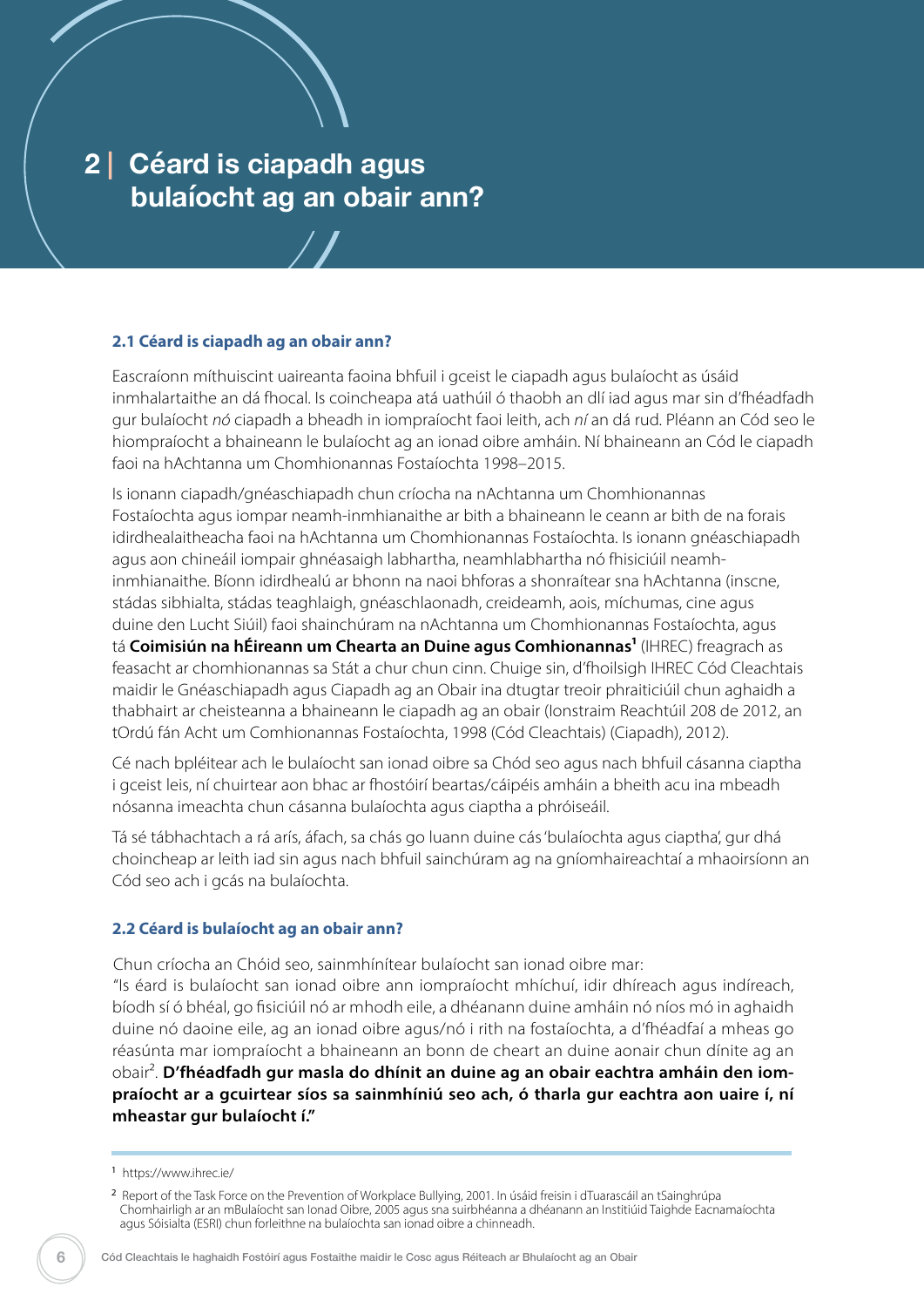**2 | Céard is ciapadh agus bulaíocht ag an obair ann?** *ar lean*

Níl sé d'aidhm leis an gCód seo dul i ngleic le hionsaí fisiciúil ag an obair. Comhairlíonn an tÚdarás Sláinte agus Sábháilteachta má tá baol foréigin ann, nó má tharla sé cheana agus go ndeimhnítear gur baol don todhchaí é mar sin, go mbeadh beartas tiomanta ag an bhfostóir a bhaineann le foréigean agus ionsaí, agus go n-úsáidfí é, agus go bhfeidhmeofaí agus go gcuirfí chun cinn cur chuige a léiríonn nach nglactar ar chor ar bith le hiompraíocht dá leithéid, ó dhuine ar bith. Is ábhar coiriúil é an foréigean agus ba cheart é a thuairisciú don Gharda Síochána.

#### **2.3 Cén chuma a bhíonn ar an mbulaíocht in ionaid oibre?**

De réir an tsainmhínithe oibríochtúil thuas, ba cheart do bhulaíocht san ionad oibre an critéar a chomhlíonadh maidir le sraith leanúnach carnach d'iompraíocht dhírithe an-diúltach in aghaidh duine nó daoine a bhaineann an bonn dá muinín agus seasamh ar bhealach dochrach, leanúnach. Bíonn iompraíocht bhulaíochta maslach, leanúnach, dírithe agus lasmuigh d'aon 'norm' réasúnta. Caithfidh patrún agus treocht a bheith i gceist ionas go gceapfadh duine réasúnach go bhfuil an iompraíocht sin mícheart, go mbaineann sí an bonn de dhuine agus go náiríonn sí duine. Baineann eachtraí a tharlaíonn arís agus arís eile leis nó patrún iompraíochta atá ceaptha faitíos nó olc a chur ar dhuine nó grúpa daoine ar leith, agus iad a mhaslú nó a náiriú – ach is cuma faoin rún atá leis an eachtra nó iompraíocht nuair atáthar ag sainaithint bulaíochta.

Baineann gníomhaíochtaí bulaíochta le gníomhartha agus patrúin iompraíochta, idir dhíreach agus indíreach, labhartha agus/nó scríofa, agus d'fhéadfadh úsáid modhanna cibeartheicneolaíochta nó digiteacha chun bulaíocht a dhéanamh a bheith i gceist. D'fhéadfadh go mbeadh eachtraí bulaíochta mar sin, a dhéantar trí chibeartheicneolaíocht, á gclúdach ag ceanglais Acht 2005 freisin.

Is dócha go mbeidh níos mó ná iompraíocht amháin as an liosta seo a leanas i gceist le patrún bulaíochta:

- $\blacksquare$  Eisiamh le hiarmhairtí diúltacha
- $\blacksquare$  Íde béil/maslaí
- Caitheamh le duine le níos lú fabhair ná comhghleacaithe i róil chosúla
- $\blacksquare$  Beag is fiú a dhéanamh de thuairim duine
- n Ráflaí, cúlchaint nó leath-thagairtí mailíseacha a scaipeadh
- $\blacksquare$  Eisiamh nó leithlisiú sóisialta a dhéanamh ar dhuine i saol na hoibre
- $\blacksquare$  Cur isteach crá, spiaireacht nó stalcaireacht
- n Imeaglú/caidreamh bagrach
- Monatóireacht iomarcach ar obair
- Eolas a theastaíonn chun go ndéanfadh duine a phost i gceart a choinneáil uaidh
- $\blacksquare$  Ábhar agus spriocanna oibre duine a athrú arís agus arís eile
- An locht a chur ar dhuine as rudaí nach bhfuil aon neart aige orthu
- Teanga bhagrach agus gháirsiúil a úsáid
- **n** Iompraíocht bhagrach eile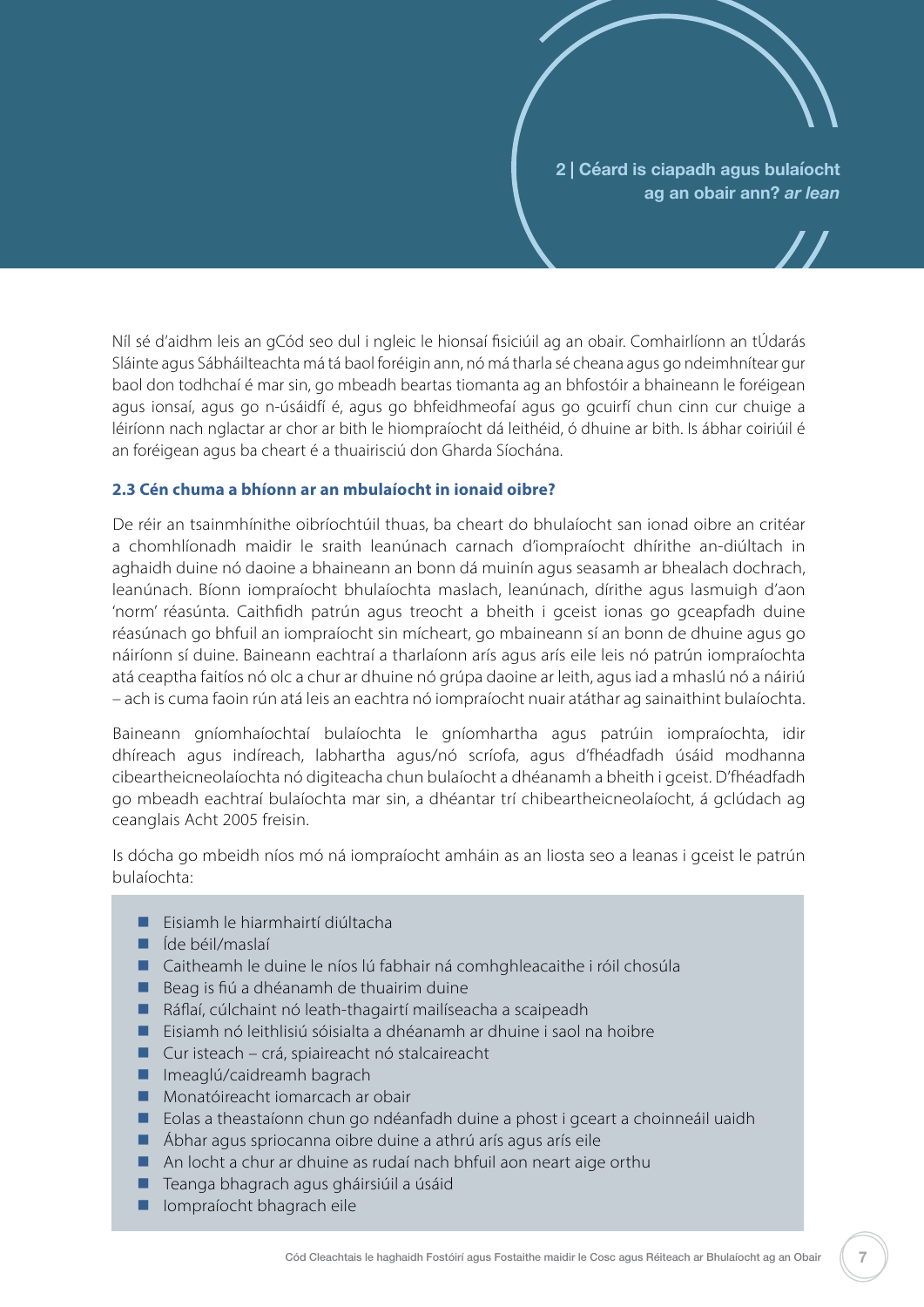**2 | Céard is ciapadh agus bulaíocht ag an obair ann?** *ar lean*

#### **2.4 Cé a bhíonn i mbun bulaíocht ag an obair?**

Ní féidir ná ní mholtar buille faoi thuairim a thabhairt faoi na daoine a bhíonn i mbun bulaíochta ná steiréitíopáil a dhéanamh orthu. D'fhéadfadh go mbíonn deacracht ag daoine a bhíonn i mbun bulaíochta le hoibriú le daoine eile, dul i dtaithí ar chúinsí atá ag athrú nó dul i ngleic le haighneas. Ach d'fhéadfadh daoine mar sin an bhulaíocht a sheachaint ar fad freisin, mar sin ba cheart caitheamh le gach cás as féin toisc nach gcabhraíonn ginearálú le gearáin faoi bhulaíocht a réiteach. Dearadh maith poist do chách, oiliúint dhóthanach agus éifeachtach do chách, agus maoirseacht chuí – d'fhéadfaidís siúd cabhrú lena chinntiú go bhfuiltear ag obair in ionad oibre ina dtéitear i ngleic le haon aighneas nó fadhbanna iompraíochta, go cothrom agus go héifeachtach.

#### **2.5 Cén fáth ar cheart dul i ngleic leis an mbulaíocht ag an obair?**

Nuair a airíonn duine go bhfuil leatrom á imirt air nó go bhfuiltear ag díriú go diúltach air, cuirtear isteach ar a fheidhmíocht agus táirgiúlacht ag an obair, chomh maith lena fholláine mheabhairshláinte agus is fearr cásanna ina n-éascaítear bulaíocht a sheachaint sula dtarlaíonn siad.

D'fhéadfadh go mbeadh éifeachtaí tromchúiseacha ag an mbulaíocht ar an té ar a bhfuil bulaíocht á déanamh, ar dhuine a airíonn go bhfuiltear i mbun bulaíocht air cé gur cás aighnis é i ndáiríre, agus ar dhuine a gcuirtear bulaíocht ina leith. I gcás fostóra, d'fhéadfadh **timpeallacht oibre mhífheidhmiúil, meanma íseal, am caillte agus ceisteanna dlíthíochta** eascairt as bulaíocht.

#### **2.6 Céard nach bulaíocht ag an obair ann?**

Tá sé tábhachtach go ndéantar idirdhealú idir bulaíocht agus cineálacha eile iompraíochta míchuí, nó fostú cuí san ionad oibre fiú. Mar a leagtar síos sa sainmhíniú thuasluaite, d'fhéadfadh gur masla do dhínit an duine ag an obair eachtra amháin d'iompraíocht bhulaíochta agus go gcuirfeadh sí isteach ar an duine sin, ach ní hionann í ann féin agus leibhéal sách mór anró go mbainfeadh sí leis an sainmhíniú ar bhulaíocht, agus ba cheart iarracht a dhéanamh teacht ar leigheas eile ar chás dá leithéid. Mar eachtra aon uaire, ní féidir glacadh leis gur iompraíocht dhírithe, d'aon turas agus seasta í.

Seachas iompraíocht aon uaire, d'fhéadfadh iompraíocht leanúnach eile cur isteach nó cur as do dhuine, ach nach nglactar léi mar bhulaíocht faoin sainmhíniú thuasluaite ach an oiread. D'fhéadfadh go gceapfadh duine amháin gur bulaíocht í iompraíocht éigin ach go gceapfadh duine eile gur gnáthchuid de chaidreamh í, mar sin caithfear 'réasúntacht' iompraíochta le himeacht ama a mheas. Cé nach bhfuil iompraíocht dhímheasúil le moladh ná inmhianaithe, ní hionann í agus bulaíocht ann féin. Ní hionann aighnis agus easaontais, astu féin, agus patrún bulaíochta ach an oiread. Bíonn fadhbanna éagsúla iompraíochta agus cliseadh caidrimh san ionad oibre a chuireann buairt ar dhaoine, a ghoilleann orthu agus a chuireann as dóibh, ach ní bhíonn siad sách díobhálach chun na critéir a theastaíonn le haghaidh cás bulaíochta a chomhlíonadh.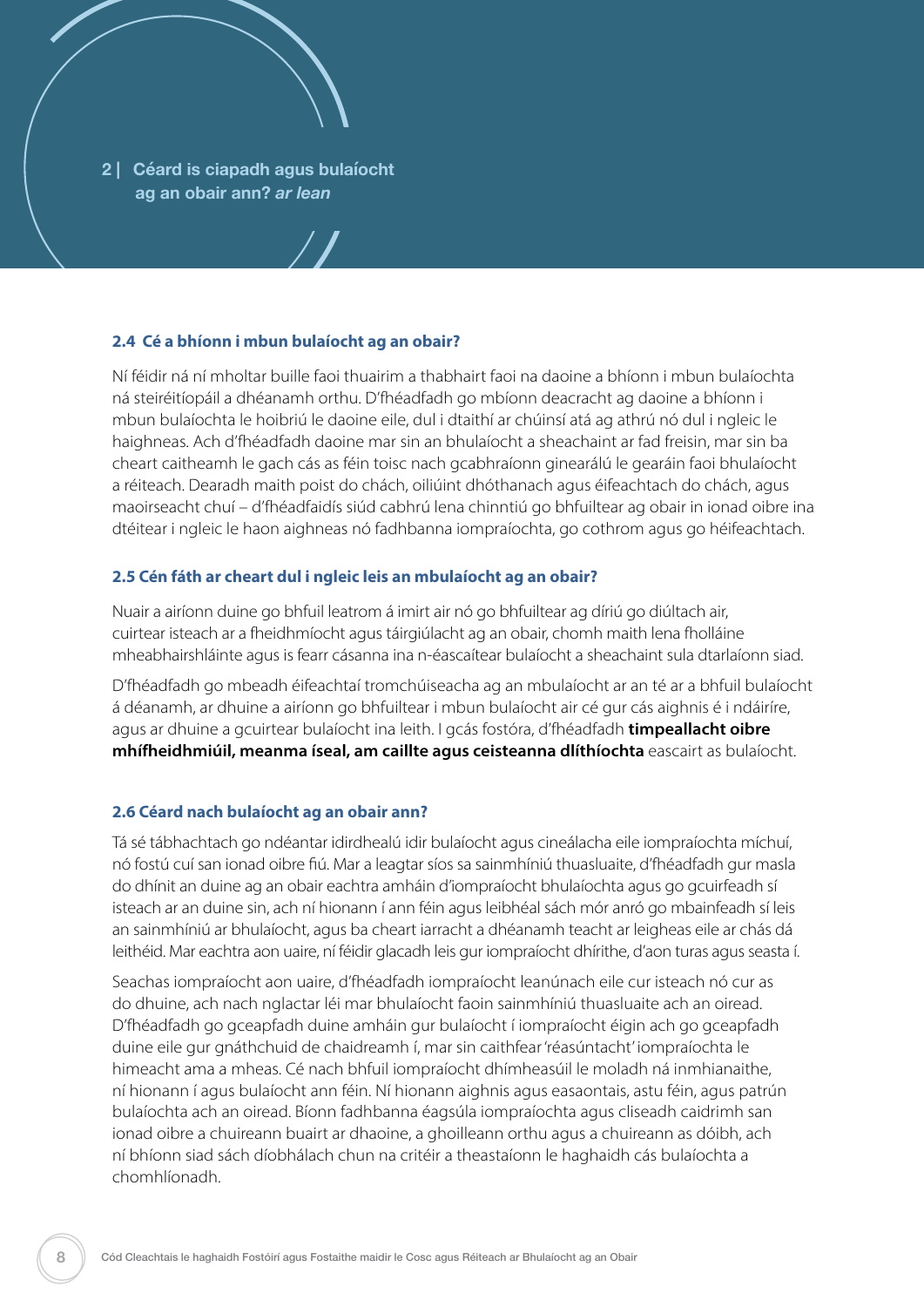**2 | Céard is ciapadh agus bulaíocht ag an obair ann?** *ar lean*

Ní hiondúil go gcaitear le cáineadh nó léirmheastóireacht neamhchlaonta agus ceartúcháin atá ceaptha aiseolas fiúntach a thabhairt d'fhostaí mar bhulaíocht, toisc go ndéantar iad le cabhrú leis an bhfostaí ag an obair.

Ní háirítear le bulaíocht:

- malairt tuairime a chur in iúl go láidir,
- n aiseolas, treoir nó comhairle fhiúntach a thabhairt faoi iompraíocht a bhaineann leis an obair nach bhfáiltítear roimpi,
- $\Box$  gnáthbhainistíocht feidhmíochta,
- n beart réasúnta ceartaitheach an fhostóra nó maoirseora a bhaineann le bainistíocht agus orduithe d'fhostaithe (mar shampla, feidhmíocht oibrí a bhainistiú, gníomhartha smachtaithe réasúnta, nó sannadh oibre), nó
- n aighneas san ionad oibre ina mbíonn daoine ag easaontú nó ag déanamh neamhaird de thuairimí daoine eile.

#### *Níl an liosta seo uileghabhálach.*

#### **2.7 Cé a bhíonn bainteach le bulaíocht ag an obair?**

D'fhéadfadh daoine in go leor suíomhanna difriúla oibre agus ag gach leibhéal a bheith bainteach le bulaíocht ag an obair, lena n-áirítear:

- $\blacksquare$  bainisteoir/maoirseoir ar fhostaí
- $\blacksquare$  fostaí ar mhaoirseoir/bhainisteoir
- $\blacksquare$  fostaí amháin ar fhostaí eile (nó grúpa ar ghrúpa)
- $\blacksquare$  custaiméir/maoirseoir/bainisteoir ar theagmhálaí gnó, nó
- cliant/custaiméir ar fhostaí.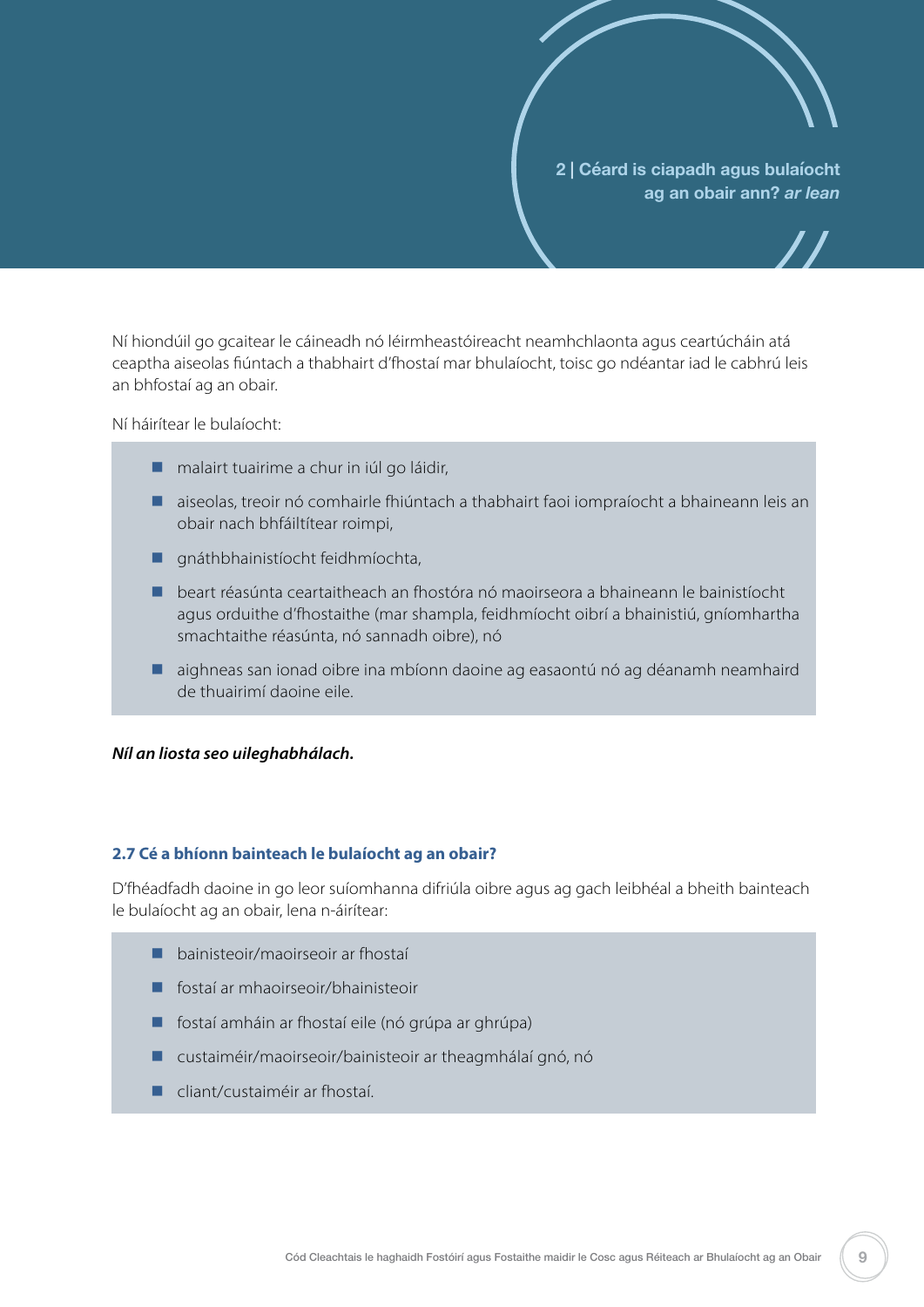**2 | Céard is ciapadh agus bulaíocht ag an obair ann?** *ar lean*

Is eol go mbíonn baint as na cúinsí seo a leanas le baol bulaíochta ag an obair:

- n síorathrú ar an bhfoireann, ráta ard neamhláithreachta agus/nó drochmheanma
- míbhainistíocht nó drochbhainistíocht ar chaidrimh san ionad oibre is dóchúla go mbeidh bulaíocht i gceist in ionaid oibre nach bhfuil córas éifeachtach bainistíochta acu atá bunaithe ar mheas agus feasacht nó tuiscint ar thionchar iompraíochta ar dhaoine eile,
- éagothroime inscne/aoise/stádais,
- cúinsí eile comhdhéanamh an lucht oibre, idirphlé leis an bpobal, taithí ar ghlacadh le hiompraíocht dho-ghlactha, easpa nósanna imeachta/nósanna imeachta lochtacha nó gan cloí le nósanna imeachta, agus
- easpa struchtúir tuairiscithe shoiléire agus tuairiscí soiléire ar phoist/róil.

#### **2.8 Céard iad éifeachtaí na bulaíochta ag an obair?**

Imríonn bulaíocht ag an ionad oibre, agus gearáin a bhaineann léi, raon tionchar ar gach duine lena mbaineann – ar an té ar a bhfuil an bhulaíocht á déanamh ar ndóigh, ach freisin ar bhaill na foirne, a chomhghleacaithe, daoine eile san eagraíocht agus an té a gcuirtear bulaíocht ina leith. I gcás an fhostóra, d'fhéadfaí a áireamh leis na héifeachta dochar dá chlú, fostaithe as láthair ón ionad oibre, laghdú ar an táirgiúlacht, méadú ar chostais, drochmheanma agus easpa measa ar bhainisteoirí agus ar mhaoirseoirí.

I gcás an fhostaí ar a bhfuil an iompraíocht bhulaíochta dírithe, d'fhéadfaí a áireamh leis na héifeachtaí strus, drochshláinte fhisiciúil agus/nó mheabhrach lena mbaineann, drochmheanma, laghdú ar fheidhmíocht agus laghdú ar tháirgiúlacht. Cinneann roinnt daoine ar an bhfostaíocht a fhágáil, a fhágann iad faoi bhrú airgeadais agus brú eile.

I gcás duine a gcuirtear gearán bulaíochta ina leith ach nach ndearna an iompraíocht líomhnaithe, nó nach bhfuil ar an eolas faoi thionchar na hiompraíochta, d'fhéadfadh iarmhairtí suntasacha a bheith i gceist freisin i dtéarmaí imní, scaoill, anró agus náire shóisialta/dochar dá ghairm féideartha. Bíonn fiú gearán amháin faoi bhulaíocht líomhnaithe in ann tionchar a imirt ar fud eagraíochta. Is dócha go mbeidh drochthionchar ar an mbeirt atá i gceist, agus ar a bhfoirne faoi seach, a mbainisteoirí agus na grúpaí agus comhghleacaithe atá thart orthu san ionad oibre.

Ní féidir an iomarca béime a leagan ar iarmhairt dhiúltach na bulaíochta a théann in olcas go mór, mar sin b'fhearr do chách go mbeadh cuir chuige fhónta choisctheacha agus nósanna imeachta éifeachtacha, soiléire agus trédhearcacha i bhfeidhm, a úsáidtear go héifeachtach. Ba cheart go mbeadh gach duine lena mbaineann, agus na bainisteoirí agus iad siúd a bhfuil róil údaráis acu go háirithe, in ann agus inniúil chun déileáil le cásanna dá leithéid go héifeachtúil agus go héifeachtach. Ba cheart na róil agus na freagrachtaí chuige sin a chur in iúl do chách.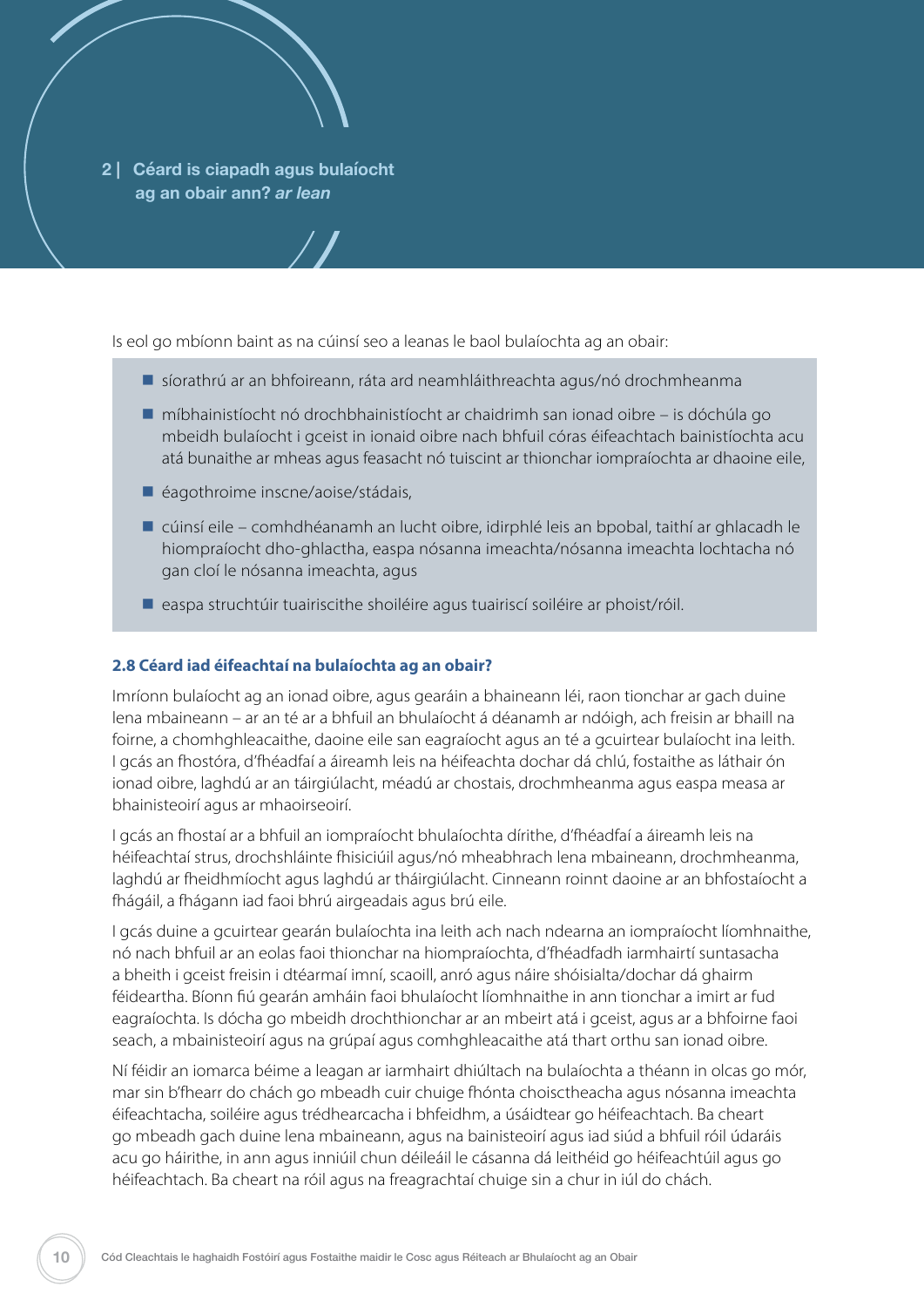# **3 | Bulaíocht ag an obair a bhainistiú**

#### **3.1 Cosc**

Bíonn ról ag gach duine san ionad oibre in ionad oibre dearfach atá saor ó iompraíocht bhulaíochta a chur chun cinn.

#### **3.1.1 Ról na bhfostóirí**

#### **Ba cheart do gach fostóir:**

- n An dualgas a chomhlíonadh maidir le gníomhaíochtaí oibre a bhainistiú agus a sheoladh ar shlí a choiscfidh aon iompar nó iompraíocht atá míchuí agus ar dóigh dó nó di sábháilteacht, sláinte nó leas a fhostaithe ag an obair a chur i mbaol. Ciallaíonn an dualgas sin ar fhostóirí go gcaithfidh siad gníomhú go réasúnta chun forbairt patrún bulaíochta ag an ionad oibre a chosc agus má dhéantar gearán, caithfidh an fostóir gníomhú go réasúnta, an gearán a mheasúnú, na bearta a thaifeadadh agus freagra oiriúnach ar an gcás áirithe sin a chur i bhfeidhm.
- Ráiteas Sábháilteachta a ullmhú faoi *alt 20* d'Acht 2005, bunaithe ar shainaithint guaiseacha do shábháilteacht, sláinte agus leas san ionad oibre, measúnú ar na rioscaí lena mbaineann, agus na bearta coisctheacha a leagan síos a theastaíonn chun sábháilteacht, sláinte agus leas a chosaint. Is é an riosca an dóchúlacht go gcruthóidh guais dochar agus méid an dochair sin.
- Beartas ceart frithbhulaíochta a fhorbairt don ionad oibre, i gcomhar leis na fostaithe, chun a chinntiú go bhfuil córas i bhfeidhm chun dul i ngleic le gearáin agus go bhféadfadh gníomh smachtaithe eascairt as cás bulaíochta. (Féach an teimpléad in Aguisín 1.) Éilítear comhairliúchán leis na fostaithe ar chúrsaí sláinte agus sábháilteachta faoi *alt 26* d'Acht 2005, anuas ar cheanglais *ailt 8* agus *9* den Acht sin.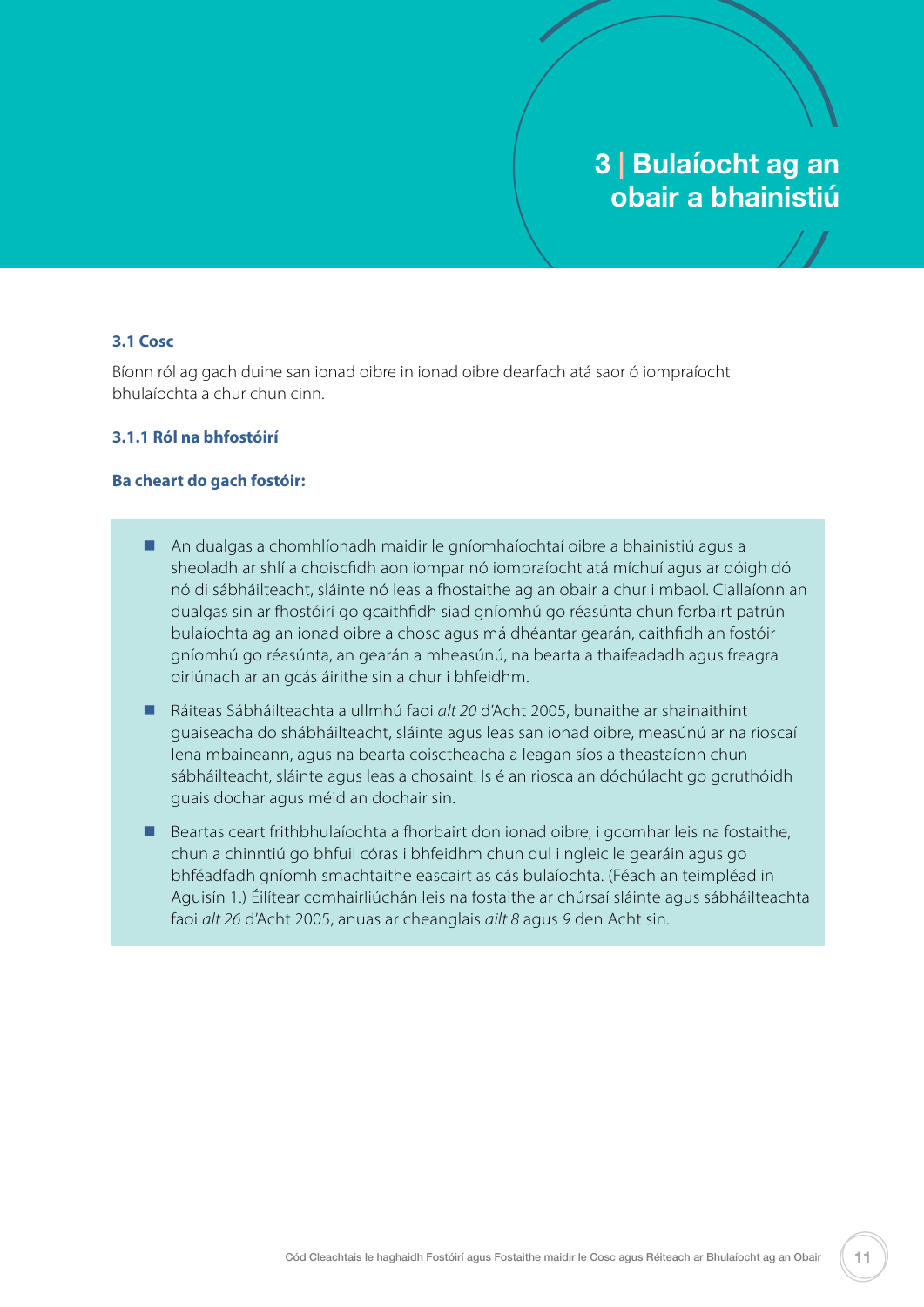**3 | Bulaíocht ag an obair a bhainistiú** *ar lean*

#### **3.1.2 Ról na bhfostaithe**

#### **Ba cheart do gach fostaí:**

- Timpeallacht chomhoibritheach chaidrimh a chruthú san ionad oibre lena iompraíocht féin. Cuireann a iompar féin, agus an chaoi a bhfreagraítear don iompraíocht sin, lena nglactar leis go ginearálta san ionad oibre. Tá ról ag an bhfostaí, ann féin agus mar chuid d'fhoireann agus grúpaí, in iompraíocht dhearfach a chur chun cinn do dhaoine eile, ag caitheamh le gach duine san ionad oibre go soiléir, go béasach agus le meas. Tá dualgais ar fhostaithe faoi Acht 2005 iad féin a iompar i gceart maidir le daoine eile ag an obair. Faoi *alt 13* áirítear le dualgais fostaí:
	- n déanfaidh sé nó sí na forálacha reachtúla iomchuí a chomhlíonadh, de réir mar is cuí, agus glacfaidh sé nó sí cúram réasúnach chun a shábháilteacht, a shláinte agus a leas nó a sábháilteacht, a sláinte agus a leas agus sábháilteacht, sláinte agus leas aon duine eile a bhféadfadh gníomhartha nó neamhghníomhartha an fhostaí ag an obair fearadh air nó uirthi a chaomhnú,
	- n comhoibreoidh sé nó sí lena fhostóir nó lena fostóir nó le haon duine eile a mhéid is gá chun a chumasú dá fhostóir nó dá fostóir nó don duine eile na forálacha reachtúla iomchuí a chomhlíonadh, de réir mar is cuí, agus
	- n ní ghabhfaidh sé nó sí d'iompar míchuí nó d'iompraíocht eile ar dóigh dó nó di a shábháilteacht, a shláinte nó a leas féin nó a sábháilteacht, a sláinte nó a leas féin, ag an obair, nó sábháilteacht, sláinte nó leas aon duine eile, a chur i gcontúirt, ag an obair nó i rith na fostaíochta.

#### **3.1.3 Cultúr eagraíochta**

Is cúinse tábhachtach é cultúr eagraíochta chun timpeallacht dhearfach a chruthú, a bhunú agus a chothú san ionad oibre, áit atá saor ó bhulaíocht, imeaglú nó aon iompraíocht leanúnach dhiúltach a d'fhéadfadh an bonn a leagan do chultúr bulaíochta. Bíonn roinnt gnéithe tábhachtach i gceist le hionad oibre dearfach, lena n-áirítear ceannaireacht mhaith (ceannaireacht a thabhairt le dea-shampla), cultúr rannpháirtíochta agus sreabhadh ceart cumarsáide, gan glacadh le hiompraíocht mhíchuí, oiliúint foirne ar iompraíocht nó iompar inghlactha, patrún de chaidreamh oscailte agus trédhearcach bunaithe ar chóimheas agus dínit ag cách. I gcultúr dearfach, airíonn fostaithe gur féidir leo ábhar imní a tharraingt anuas, go háirithe faoi iompraíocht mhíchuí, agus bíonn nósanna imeachta tacúla, éifeachtacha agus cothroma mar bhonn faoi sin.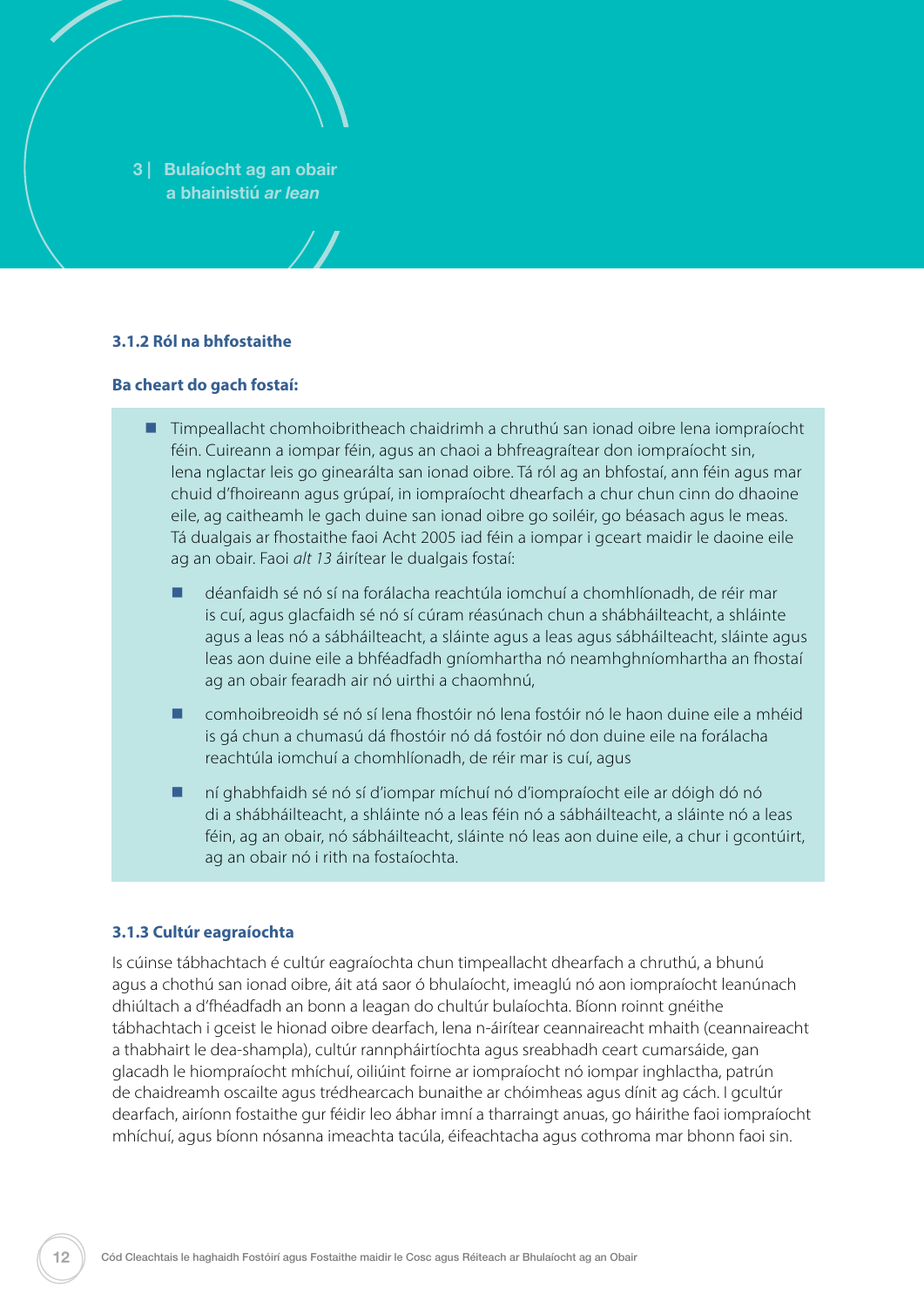**3 | Bulaíocht ag an obair a bhainistiú** *ar lean*

#### **3.2 Bearta/gníomhartha coisctheacha**

- Cur chun cinn agus treisiú an chultúir dhearfaigh san ionad oibre.
- Beartais éifeachtacha frithbhulaíochta\* forbartha, in úsáid agus á gcur chun cinn maidir le hiompraíocht chuí agus mhíchuí.
- $\blacksquare$  Feasacht fhorleathan ar bheartais.
- Oiliúint chuí de réir mar is gá dóibh siúd a bhainistíonn gearáin agus do bhainistíocht líne.
- Seirbhísí teagmhálaí/comhairle cuí ar fáil, nuair is féidir.

Róil agus spriocanna soiléire do chách.

\*Téigh go **Beartas Frithbhulaíochta a Ullmhú** in Aguisín 1.

#### **3.3 Ról an teagmhálaí**

D'fhéadfadh go mbainfeadh an-fhiúntas le Teagmhálaí a cheapadh a ghníomhaíonn mar an chéad chéim d'aon duine atá ag iarraidh cás féideartha bulaíochta a phlé. Nuair is féidir leis an eagraíocht é sin a dhéanamh, cabhraítear go minic le cúrsaí a réiteach níos luaithe agus ar bhealach níos éifeachtaí. Bheadh ról an Teagmhálaí ina ról tacaíochta go hiondúil – duine a d'éistfeadh, agus a thabharfadh treoir maidir leis na roghanna atá ar fáil, de réir bheartais agus nósanna imeachta na cuideachta, agus é ar fad go hiomlán faoi rún. D'fhéadfadh nach mbeadh sé sin praiticiúil do gach eagraíocht, ach nuair a cheaptar a leithéid, ba cheart an Teagmhálaí a roghnú go cúramach agus a chur faoi oiliúint don ról. Is é príomhchuspóir an róil tacaíocht, cluas éisteachta agus eolas a thabhairt. Ní bheidh aon bhaint ag an Teagmhálaí le himscrúdú ar aon ghearán agus níor cheart go mbeadh an té seo freagrach as aon rannpháirtíocht eile i sonraí gearáin ná a raibh ceart nó mícheart leis.

D'fhéadfadh fostóirí daoine a roghnaíodh roimhe seo mar 'Dhuine Ainmnithe' a úsáid arís sa réimse seo, ach mar Theagmhálaí, ní bheadh aon ról acu in imscrúduithe.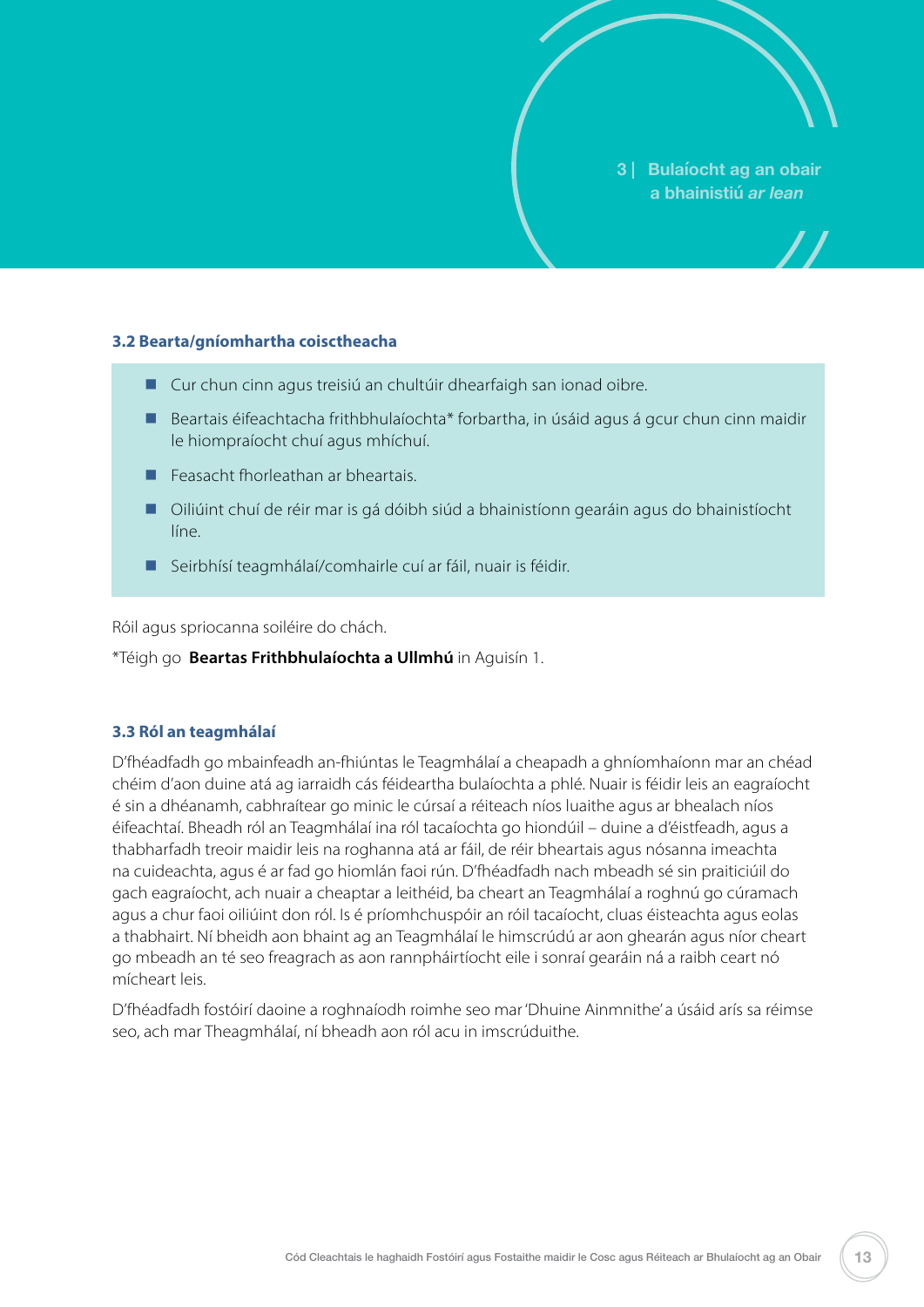#### **Freagairt do ghearán faoi bhulaíocht san ionad oibre**

#### **Tá idirghabháil luath tábhachtach**

Teastaíonn aird thapa, shocair agus sheasta ó aon ghearán faoi bhulaíocht líomhnaithe, nó feasacht ar a leithéid. Go ginearálta, is fiú a rá go gcuireann an idirghabháil luath an deis is fearr ar fáil le haghaidh toradh maith, go háirithe maidir le caidrimh san ionad oibre a chur ina gceart. Ach ní hionann idirghabháil luath agus gníomh a dhéantar faoi dheifir. Ba cheart caitheamh le gach cás as féin. Éiríonn cás a mhaireann ar feadh i bhfad, ar chúis ar bith, níos deacra le réiteach go dearfach. Leagtar amach anseo thíos nós imeachta neamhfhoirmiúil agus nós imeachta foirmiúil chun dul i ngleic le gearán faoi bhulaíocht san ionad oibre.

#### **Luach na headrána**

Cabhraíonn eadráin go mór le fadhbanna a réiteach ag céim luath. Is próiseas neamhfhoirmiúil agus deonach é ina gcuireann tríú páirtí neamhspleách, cumasach ar chumas na ndaoine lena mbaineann oibriú ar aighneas nó easaontas, ag súil agus go bhfeabhsófar a gcaidreamh. Is uirlis luachmhar í ag céim ar bith i nós imeachta, ach baineann tairbhe faoi leith léi ag an gcéim is luaithe is féidir. Cruthaíodh dá luaithe a úsáidtear próiseas eadrána, is é is fearr an seans go réiteofar an cheist go sásúil. Tá sé tábhachtach go n-úsáidtear eadránaithe atá cáilithe go cuí, bídís fostaithe go hinmheánach nó go seachtrach.

#### **4.1 Próiseas neamhfhoirmiúil**

#### **4.1.1 Próiseas neamhfhoirmiúil tosaigh**

Cuireann cur chuige pras agus neamhfhoirmiúil i leith réiteach fadhbanna an deis is fearr ar fáil chun aghaidh a thabhairt ar bhulaíocht líomhnaithe go héifeachtach. Tá tábhacht faoi leith leis an gcur chuige comhoibritheach agus neamhsháraíochta sin i gcásanna ina gcaithfidh daoine leanúint orthu ag obair le chéile amach anseo. Bíonn cúpla gné ag baint le próiseas neamhfhoirmiúil maith:

- n Bíonn iontaoibh ag daoine as an bpróiseas, agus go n-éistfear leo, go dtabharfar aird chuí orthu agus go ndéanfar measúnú cothrom, tapa agus éifeachtach ar a bhfadhbanna.
- n Bíonn an mhuinín agus an cumas ag bainisteoirí aghaidh a thabhairt ar cheisteanna mar sin, agus freagairt dóibh agus dul i gcomhairle fúthu mar is cuí.
- Bíonn meas ag cách ar an rúndacht.
- n Bíonn an bhéim i gcónaí ar an gcaidreamh san ionad oibre amach anseo, agus ar chlaonadh i dtreo fadhbanna a réiteach.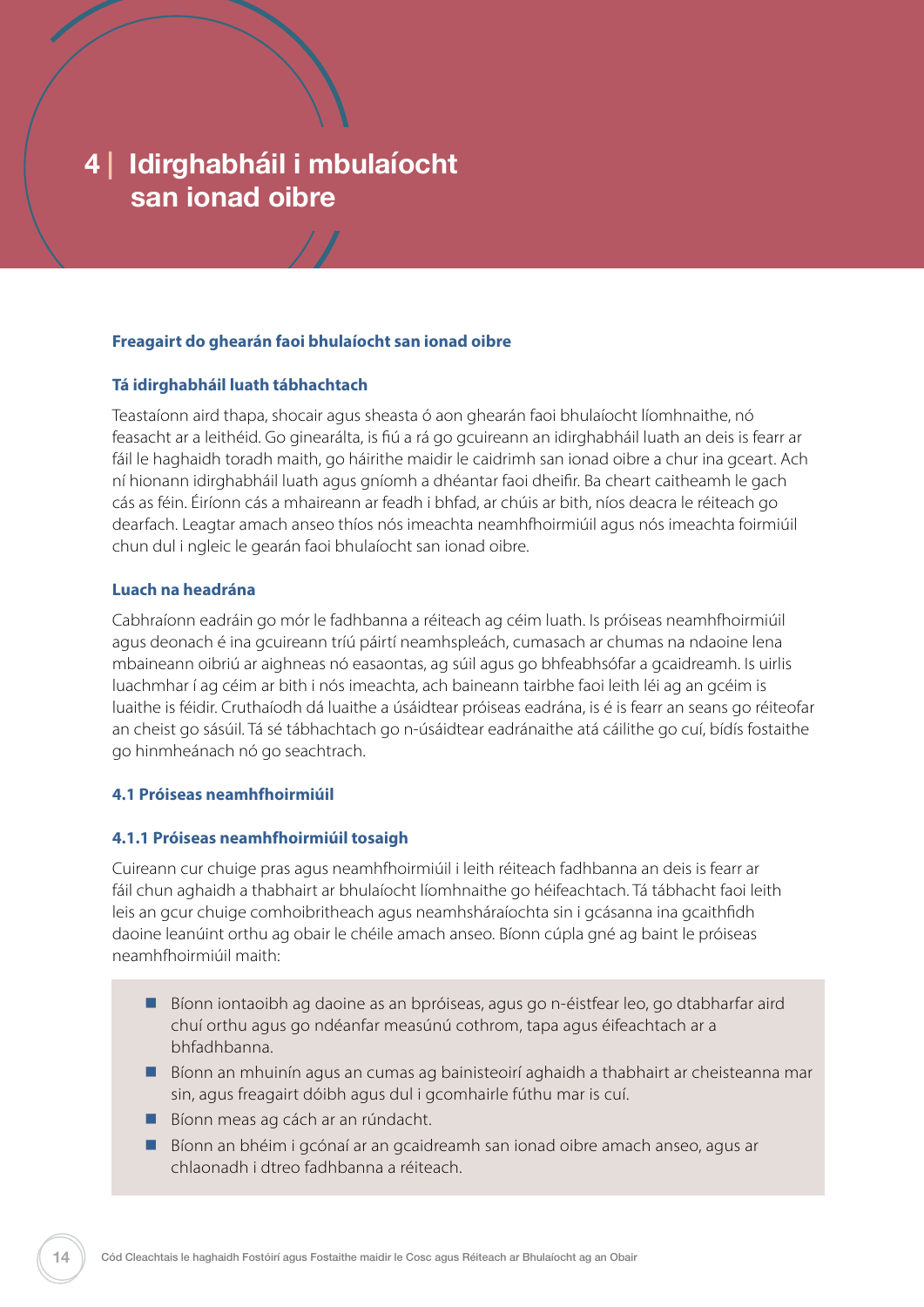D'fhéadfadh cur chuige neamhfhoirmiúil aghaidh a thabhairt go héifeachtach ar an iompraíocht neamh-inmhianaithe, gan aon ghá le beart eile. Uaireanta, ní thuigeann an té atá i mbun na hiompraíochta i ndáiríre go bhfuil an iompraíocht a ndearnadh gearán fúithi ag léiriú dímheasa nó nach bhfáiltítear roimpi nó go mbaineann sí an bonn de dhuine agus/nó go gcruthaíonn sí anró.

#### **Céimeanna molta i bpróiseas neamhfhoirmiúil:**

- Ar an gcéad dul síos, ba cheart don té ar a bhfuiltear ag díriú (an duine a airíonn go bhfuil bulaíocht á déanamh air) an iompraíocht/na gníomhartha do-ghlactha a tharraingt anuas leis an té lena mbaineann, má airíonn sé compordach sin a dhéanamh. Ba cheart é sin a dhéanamh go tapa agus go socair, agus ba cheart go ndíreofaí ar na fíricí faoin méid a rinneadh agus a n-iarmhairtí.
- n Dá mbeadh sé níos oiriúnaí, ba cheart don té a bhraitheann go raibh sé thíos le hiompraíocht dho-ghlactha a ábhar imní a chur i scríbhinn, ag díriú arís ar na gníomhartha a chur as dó agus ar na héifeachtaí a bhí acu air.
- Sa chás go mbraitheann fostaí go mbaineann an t-ábhar imní le bainisteoir atá díreach os a chionn, d'fhéadfadh go dteastódh ón bhfostaí an cás a phlé go neamhfhoirmiúil le bainisteoir a bhainisteora, nó le duine ar an gcéad leibhéal eile bainistíochta.
- n D'fhéadfadh gur mhian leis an bhfostaí tacaíocht an Teagmhálaí a fháil, más ann dá leithéid, chun treoir a fháil chomh maith le cóip de cháipéis an Bheartais Frithbhulaíochta.
- n Dírítear sna céimeanna thuasluaite ar an cás a réiteach go neamhfhoirmiúil trí chomhaontú, gan dul i mbun aon chéim eile. Is leor plé neamhfhoirmiúil go minic chun an té lena mbaineann a chur ar an eolas faoi éifeachtaí na hiompraíochta líomhnaithe, agus eascraíonn tuiscint níos fearr agus comhaontú go stopfaidh an iompraíocht as uaireanta. D'fhéadfaí míniú a thabhairt freisin ar an mbonn a bhí leis an iompraíocht agus/nó comhaontú go n-athrófar an iompraíocht. Ar an lámh eile, d'fhéadfadh go bhfuil an iompraíocht bailí agus réasúnta, agus go bhfuil freagairt an té a airíonn thíos leis sin ag teacht salach ar an tuiscint lena nglactar go ginearálta ar an iompraíocht.

I gcomhthéacs feasachta ar líomhain fostaí, agus cibé acu ar réitíodh an cás nó nár réitíodh, d'fhéadfadh gurbh fhiú don fhostóir duine a cheapadh chun athbhreithniú a dhéanamh ar dheachleachtas ginearálta san ionad oibre maidir le plé leis ceisteanna mar sin. Mar shampla, feachtas feasachta ina dtarraingítear aird ar shamplaí d'iompraíocht chuí chomh le samplaí d'iompraíocht mhíchuí, agus míniú gairid ar na héifeachtaí le cur in iúl do chách.

Ba cheart don duine ábhartha atá freagrach as an ngearán a bhainistiú taifead gearr scríofa a bhreacadh ar an gcás, de réir na reachtaíochta ábhartha um chosaint sonraí, agus ar na dátaí agus na torthaí comhaontaithe.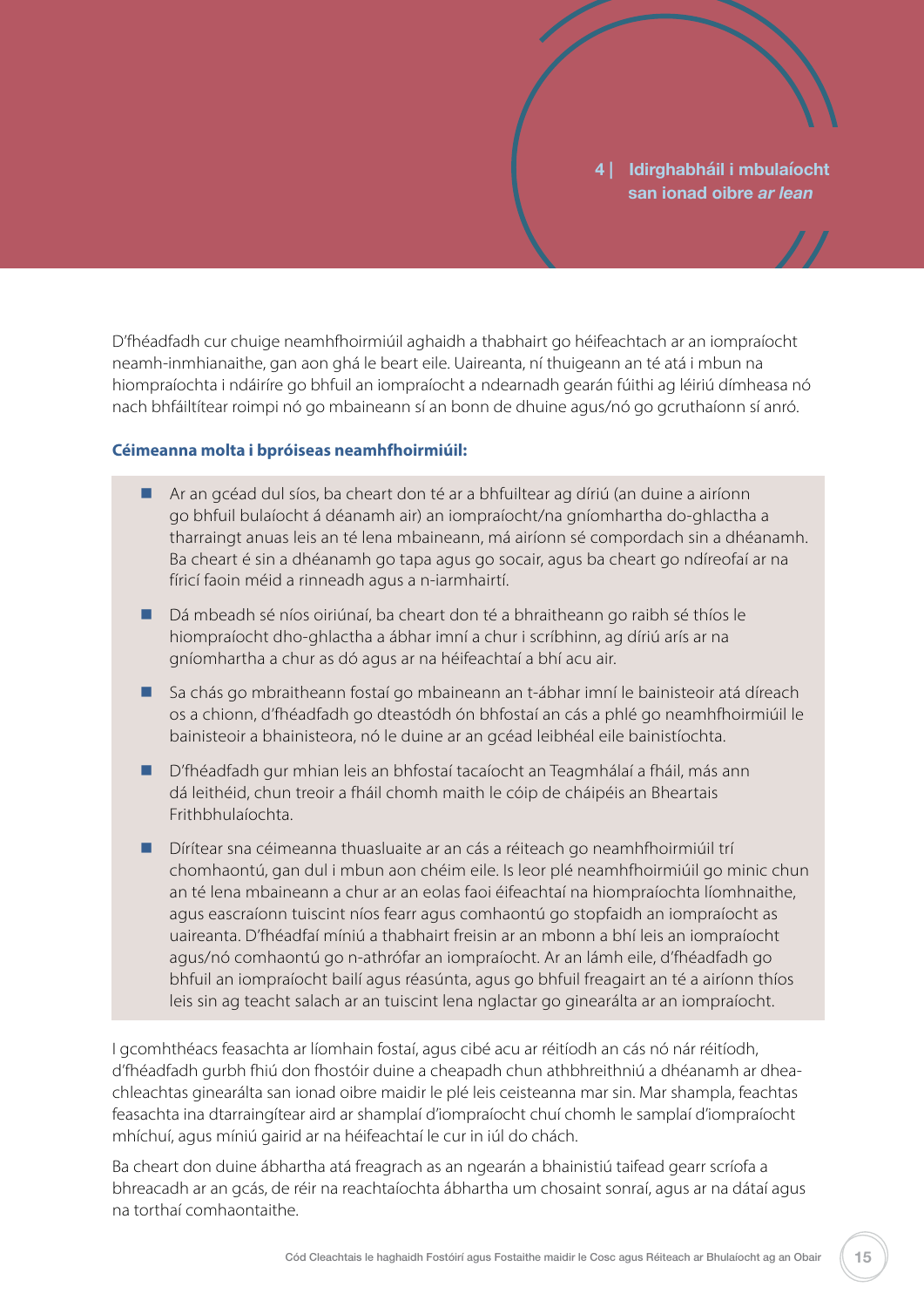In eagraíochtaí níos lú, níor cheart don fhostóir, ná don té atá i bhfeighil na heagraíochta, iarracht a dhéanamh gearán a réiteach go neamhfhoirmiúil é féin. Ina áit sin, ba cheart dó iarraidh ar bhainisteoir sinsearach, nó duine eile a chomhaontófaí, iarracht a dhéanamh an cás a réiteach nó a bhainistiú. Déantar amhlaidh chun dúbláil ról an fhostóra a chosc, ar fhaitíos go gcuirfí an cás ar aghaidh chuig an bhfostóir níos deireanaí chun é a bhreithniú/a achomharc.

Chomh maith leis sin, in eagraíochtaí mar sin, ina bhfuil teorainn leis na struchtúir inmheánacha, má dhéantar gearán in aghaidh duine sinsearach san eagraíocht, d'fhéadfadh go mbeadh gá le saineolas comhlachta neamhspleách ghairmiúil chun leas a bhaint as eadráin nó comhréiteach nó cineál eile réitigh. Áirítear le comhlachtaí dá leithéid Seirbhísí Eadrána an Choimisiúin um Chaidreamh san Áit Oibre. Fiú in eagraíochtaí níos mó, d'fhéadfadh go dteastódh cúnamh seachtrach chun réiteach luath agus éifeachtach a bhaint amach.

#### **4.1.2 Próiseas neamhfhoirmiúil tánaisteach**

Mura n-éiríonn leis an méid atá thuas, nó má mheasann an gearánach nó an fostóir go bhfuil sé mí-oiriúnach mar gheall ar chomh tromchúiseach agus atá an cheist, d'fhéadfaí leas a bhaint as an gcóras seo a leanas. Maireann an córas níos faide, ach is córas neamhfhoirmiúil é fós.

- n D'fhéadfadh an fostóir duine ar leith a ainmniú ag a bhfuil an oiliúint agus taithí chuí, agus atá cleachta leis na nósanna imeachta lena mbaineann, chun dul i ngleic leis an ngearán thar ceann na heagraíochta. Ní féidir an Teagmhálaí a ainmniú don ról sin. D'fhéadfadh gur maoirseoir/bainisteoir a bheadh i gceist, nó duine ag a bhfuil údarás san eagraíocht. Aon uair a thagann gearán chun cinn, ba cheart duine mar sin a ainmniú chun dul i ngleic leis an gcás sonrach sin. Is ról an-tábhachtach é, agus bíonn sé riachtanach chun cultúir bhulaíochta a athrú agus gearáin a láimhseáil go héifeachtach ag an gcéim neamhfhoirmiúil. Ba cheart treoir agus oiliúint éifeachtach a chur ar fáil dóibh siúd atá páirteach sa leibhéal seo den phróiseas.
- n D'fhéadfaí an gearán a dhéanamh ó bhéal nó i scríbhinn. Más gearán ó bhéal é, ba cheart don duine ainmnithe nóta scríofa a bhreacadh faoin iompar is údar leis an ngearán, agus ba cheart cóip a thabhairt don ghearánach.
- $\blacksquare$  Ba cheart don duine ainmnithe sin (a d'fhéadfadh a bheith ina bhainisteoir), atá ag bainistiú an ghearáin, na fíricí a dheimhniú ansin, chomh maith leis an gcomhthéacs agus an chéad chéim eile chun dul i ngleic leis an gcás faoin nós imeachta neamhfhoirmiúil.
- n Má bhaineann an gearán le bulaíocht líomhnaithe mar a shainmhínítear í, agus má tá samplaí nithiúla den iompraíocht mhíchuí i gceist, ba cheart an gearán a chur i láthair an té a ndearnadh gearán faoi, agus ba cheart a fhreagra siúd ar an ngearán a dheimhniú.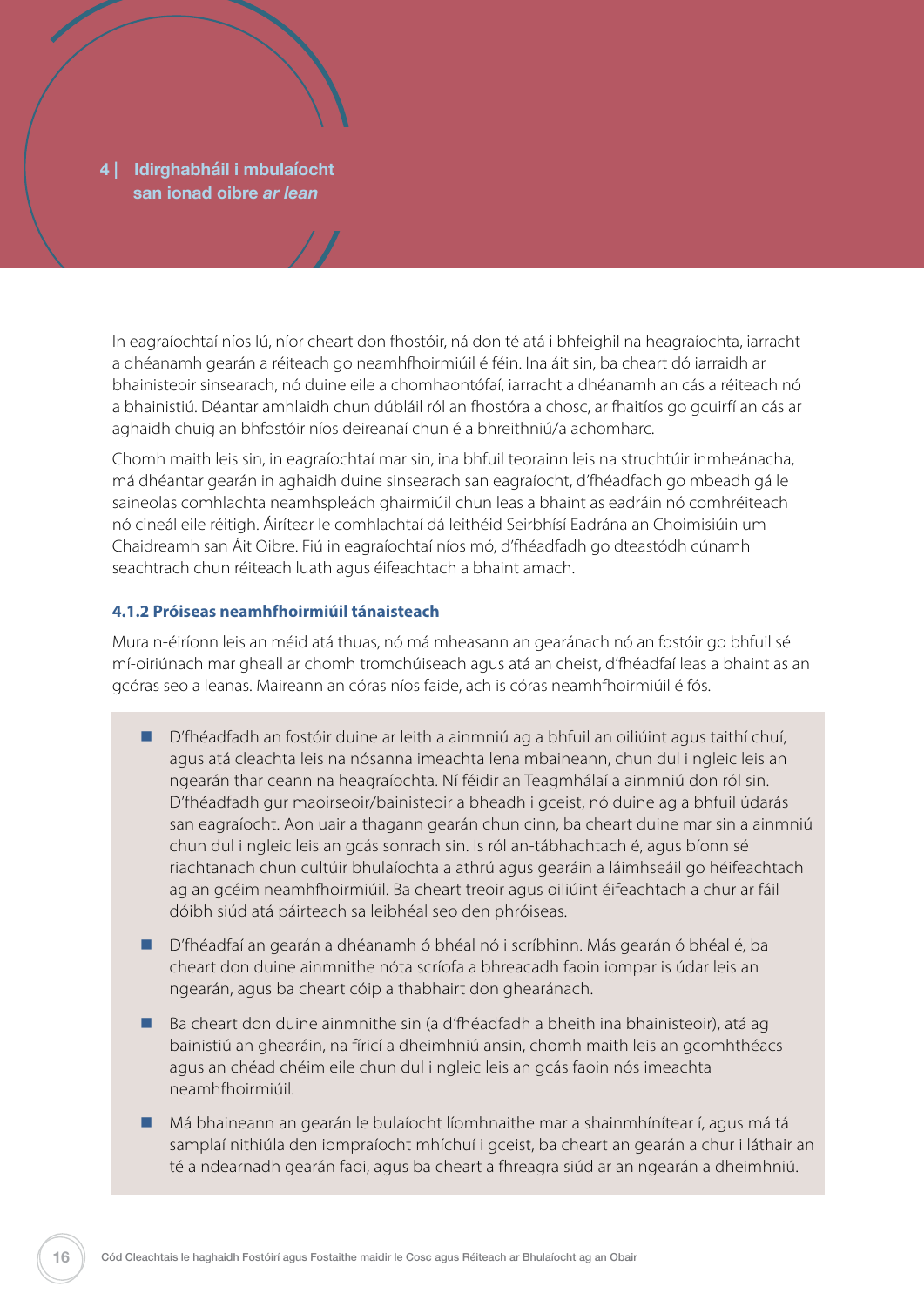- n Ina dhiaidh sin, ba cheart bealach a chomhaontú chun an cás a réiteach más féidir, ionas gur féidir leis an mbeirt pháirtithe filleadh ar thimpeallacht oibre ina réitítear go maith le chéile agus nach bhfuil faoi scáth na bulaíochta.
- Mura mbaineann an iompraíocht a ndearnadh gearán fúithi le bulaíocht líomhnaithe mar a shainmhínítear í, ba cheart cur chuige malartach a chur i bhfeidhm agus réasúnaíocht a thaifeadadh. Mura dtugtar aon samplaí nithiúla, caithfear a mheas nach bhfuil aon ghearán le freagairt ag an té a ndearnadh gearán faoi toisc nach bhfuil aon bhealach aige le líomhain gan mhionsonraí a shéanadh.
- n Ba cheart bainisteoirí líne a choinneáil ar an eolas, de réir mar is cuí, faoin bpróiseas atá idir lámha.
- Ba cheart céimeanna chun an iompraíocht bhulaíochta a stopadh, sa chás gur sainaithníodh go páirteach nó go hiomlán í, agus monatóireacht chomhaontaithe ar an gcás a chur i bhfeidhm leis an mbeirt pháirtithe. D'fhéadfadh go mbeadh cur chuige díreach nó indíreach i gceist leis sin, agus réiteach féideartha trí chlár chun iompraíocht a athrú. D'fhéadfadh go mbeadh eadráin le headránaí comhaontaithe i gceist freisin, ag a bhfuil taithí ar dhul i ngleic le bulaíocht líomhnaithe ag an obair.
- Teastaíonn dóthain ama chun go n-éireodh leis an eadráin nó an próiseas monatóireachta leanúnach, agus le go mbainfear amach i ndáiríre an t-athrú ar an iompraíocht go fadtéarmach. D'fhéadfadh gur gá smaoineamh ar shocruithe oibre eile, má theastaíonn siad nó má tá siad indéanta i rith na céime gearrthéarmaí sin. Ba cheart moladh a dhéanamh, é a bhreithniú, agus creat beart agus ama a chinneadh, a shíniú agus dáta a chur leis. B'fhearr go ndéanfadh an bheirt pháirtithe é sin.
- n Ba cheart don duine ainmnithe a bhí freagrach as an ngearán a bhainistiú **miontaifead** a choinneáil de gach céim: an gearán, an chéad chruinniú, an beart a comhaontaíodh agus taifid shínithe ar an gcruinniú deiridh. Is é cuspóir na dtaifead sin, nach mbíonn sonraí an phlé iontu, fianaise a thabhairt ar fhreagra na heagraíochta ar an ngearán agus go ndearnadh iarracht teacht ar réiteach. Ba cheart taifid a choinneáil de réir na Reachtaíochta ábhartha um Chosaint Sonraí *(alt 2(1)* a rialaíonn Coimeád), laistigh de chóras acmhainní daonna comhaontaithe agus nach bhfuil ar fáil ach de réir na reachtaíochta sin.
- Caithfear eolas a roinntear i rith na headrána a choinneáil laistigh den phróiseas eadrána agus ní féidir leis an eadránaí é a thabhairt d'aon duine ná d'imscrúdaitheoir má dhéantar imscrúdú ina dhiaidh sin ag céim fhoirmiúil.
- n á rúndacht riachtanach ionas go mbeidh an chéim seo éifeachtach, agus ba cheart aird a tharraingt roimh an gcéim ar an bpionós a ghearrfar ar aon shárú rúndachta, má thagann a leithéid chun solais.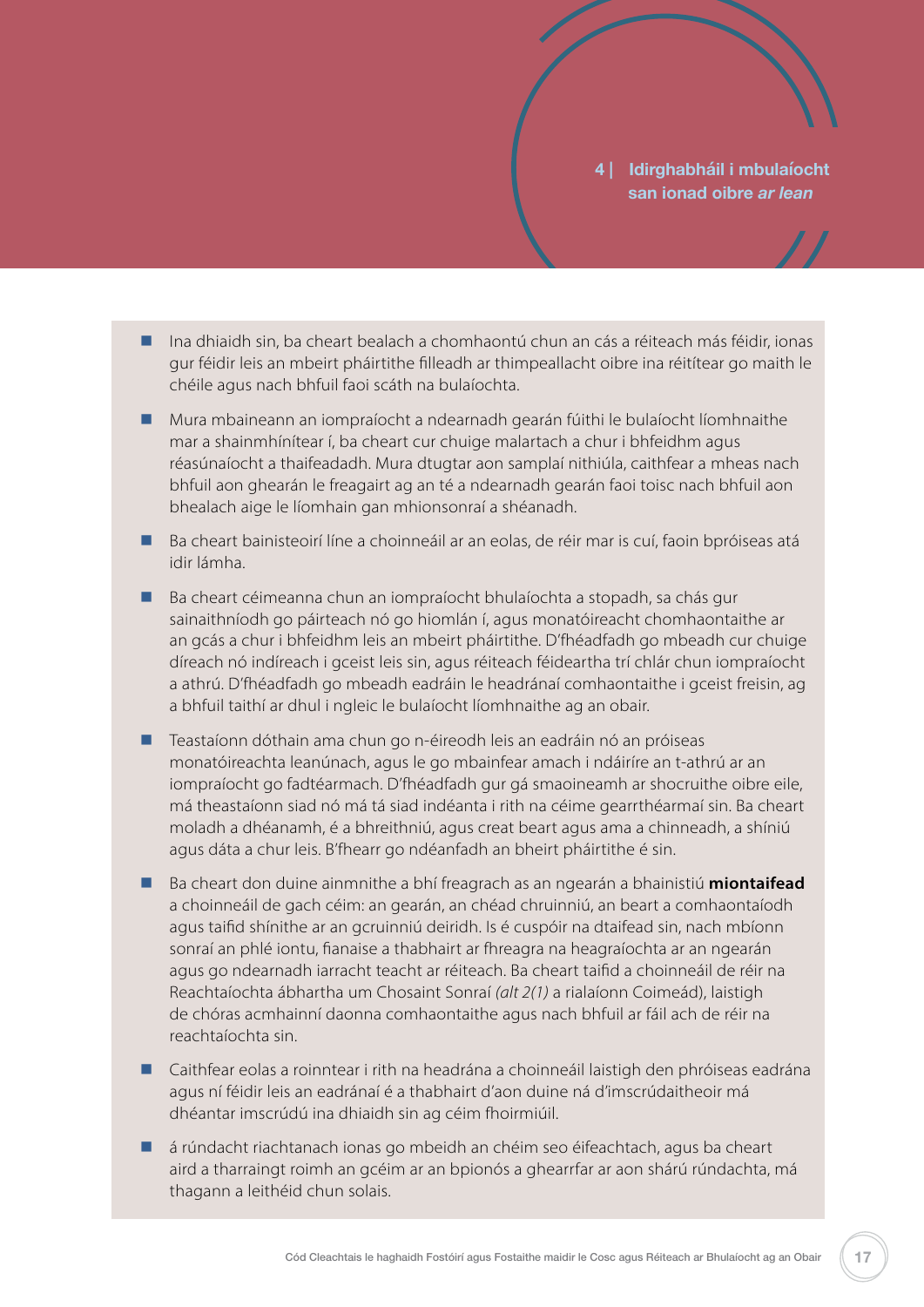#### **4.1.3 An chéim neamhfhoirmiúil a thabhairt chun críche**

Seo cuid de na céimeanna ba cheart a úsáid más féidir chun imeachtaí neamhfhoirmiúla a thabhairt chun críche, a chinnteoidh go bhfreastalaítear ar chearta na beirte páirtithe:

- n Clabhsúr a fháil i ndiaidh réiteach a bhaint amach trí nósanna imeachta neamhfhoirmiúla. Ba cheart tacaíocht nó athbhreithnithe tréimhsiúla a thabhairt don bheirt pháirtithe, a mhéid atá réasúnta, a d'fhéadfadh, más gá, comhairleoireacht nó idirghabhálacha nó seirbhísí tacaíochta cuí eile a áireamh.
- n Má measadh gur gearán cráiteach atá i gceist, ba cheart plé leis an gcás trí nós imeachta ábhartha eile.
- n In go leor cásanna, nuair a chomhoibríonn na páirtithe ar fad, is féidir leis an gcás stopadh anseo.

#### **4.2 Próiseas foirmiúil**

Is dea-chleachtas é go ndéanfaí machnamh ar na bealaí réitigh neamhfhoirmiúla ar fad – mar a leagtar amach thuas – agus más cuí, ba cheart leas a bhaint astu ar fad sula gcuirtear tús le próiseas foirmiúil. Níor cheart féachaint ar dhul chun cinn go próiseas foirmiúil mar chéim uathoibríoch, agus tá sé tábhachtach a aithint gur cinneadh réasúnta bunaithe ar fhianaise an lucht bainistíochta é. Níor cheart gearán a chur ar aghaidh chuig próiseas foirmiúil go dtí go ndéantar athbhreithniú ar gach gné de na cúinsí a bhaineann leis an iompar is údar leis an ngearán. Tá sé tábhachtach go mbeifear in ann fianaise a thabhairt ar phróiseas cinnteoireachta réasúnta, agus d'fhéadfadh go dteastódh sé chun dualgas an fhostóra a chosaint níos deireanaí, mar sin ba cheart don duine cuí atá ag feidhmiú thar ceann an fhostóra taifead a choinneáil de.

Tá gearán foirmiúil agus imscrúdú foirmiúil ina gcuid den phróiseas seo. Is é cuspóir an imscrúdaithe cur chuige bailithe eolais a bhunú agus fíricí agus creidiúnacht nó easpa creidiúnachta an ghearáin faoi bhulaíocht líomhnaithe a chinneadh. Is céim shuntasach é agus ba cheart go dtuigfeadh na páirtithe ar fad na hiarmhairtí féideartha a bhaineann leis. Go háirithe, beidh sé níos deacra gnáthchaidreamh san ionad oibre a chur ar ais mar a bhíodh i ndiaidh imscrúdú, agus d'fhéadfadh nach mbeadh na páirtithe ábhartha sásta leis an toradh. D'fhéadfaí próiseas smachtaithe a thosú faoin té a ndearnadh gearán faoi mar gheall ar thoradh imscrúdaithe, ach is imscrúdú bailithe eolais a bheidh i gceist leis an imscrúdú a dhíreoidh ar ar tharla, nó nár tharla.

Sa chás go dtugtar faoi imscrúdú, ba cheart na nósanna imeachta a phléitear anseo thíos a ghlacadh.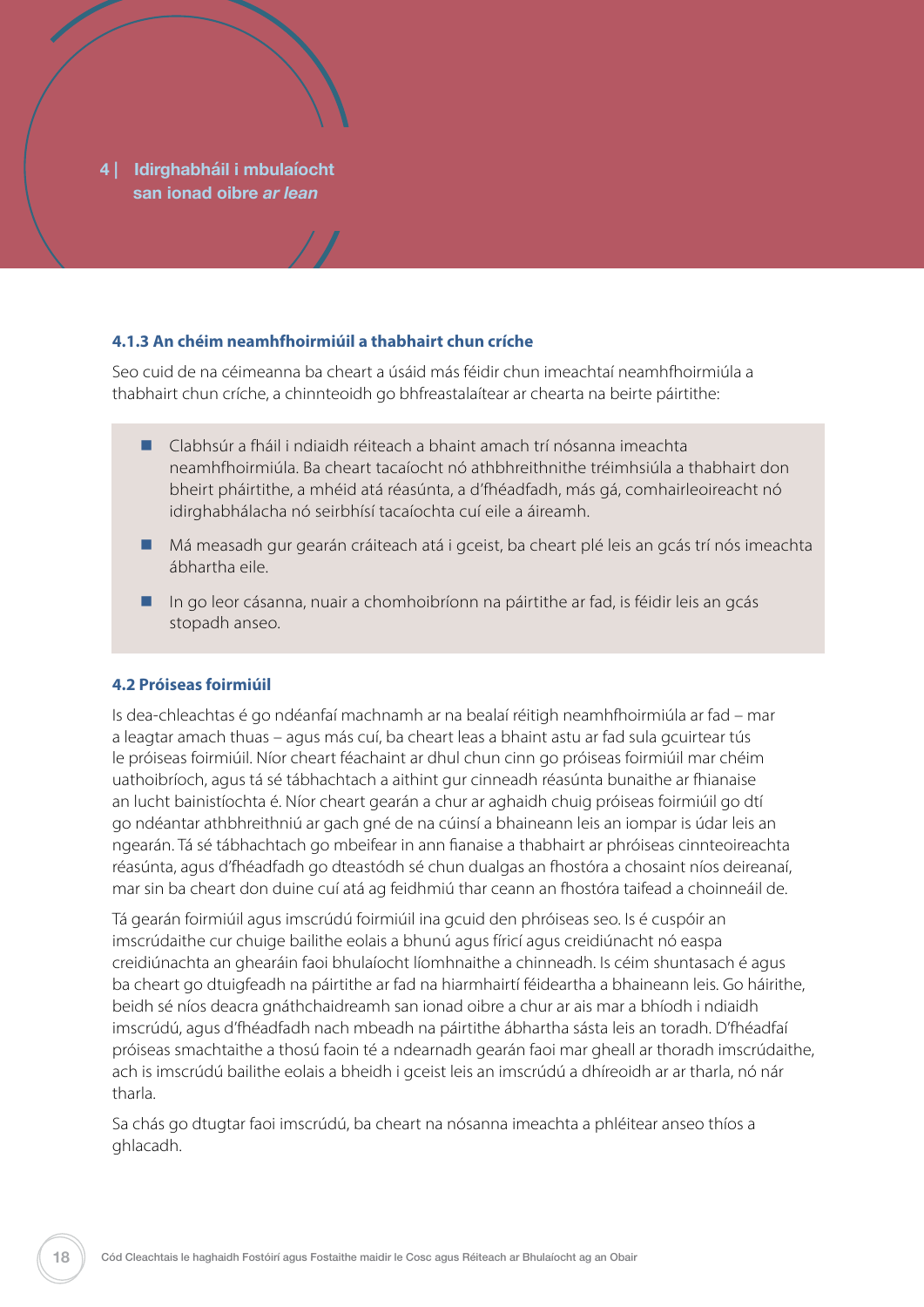#### **4.2.1 Gearán foirmiúil**

Ba cheart don ghearánach gearán foirmiúil a dhéanamh i scríbhinn, agus síniú agus dáta a chur leis. Nuair nach féidir é sin a dhéanamh, ba cheart don duine sannta taifead scríofa a bhreacadh den ghearán, agus ba cheart don ghearánach síniú agus dáta a chur leis an taifead sin.

Níor cheart go bpléifí sa ghearán ach sonraí beachta na n-eachtraí líomhnaithe bulaíochta, lena n-áirítear a ndátaí, agus ainm finnéithe, más féidir.

Ba cheart aidhmeanna agus cuspóirí an phróisis fhoirmiúil a chur in iúl don ghearánach agus don fhreagróir, chomh maith leis na nósanna imeachta agus an t-am measta a mholtar don phróiseas, agus na torthaí féideartha. Ba cheart a dheimhniú don bheirt pháirtithe go dtabharfar an tacaíocht riachtanach dóibh beirt i rith an phróisis.

Ba cheart don fhostóir an chéad chruinniú a eagrú, ina mbuailfear le gach duine ina aonar, ag tosú leis an té a rinne an líomhain. Ba cheart cóip den ghearán iomlán a thabhairt don pháirtí eile, ina chruinniú siúd, agus ba cheart aon cháipéisí ábhartha a thabhairt don bheirt pháirtithe, Beartas Frithbhulaíochta na cuideachta ina measc.

#### **4.2.2 Imscrúdú**

Rialófar an t-imscrúdú le téarmaí tagartha, lena n-áireofar iad seo a leanas:

- Tabharfar faoin imscrúdú de réir Bheartas Frithbhulaíochta na fostaíochta, a léireoidh an Cód Cleachtais seo.
- Amscála táscach dá chur i gcrích ba cheart an tréimhse sin a mholadh, agus míniú a thabhairt ar an gcúis atá leis.
- n Raon feidhme an imscrúdaithe, ina leagtar amach an nós imeachta a ghlacfar le haghaidh torthaí fíricí a bhaineann leis an imscrúdú agus ráiteas go mbreithneoidh an t-imscrúdaitheoir, bunaithe ar na fíricí a chuirtear ina láthair, ar dóichí gur fíor gur tharla an iompraíocht is údar leis an ngearán.
- Ba cheart béim a leagan ar rúndacht an phróisis le gach duine lena mbaineann.

Tá gach páirtí sa phróiseas freagrach as páirt a ghlacadh gan aon mhoill mhíchuí in aon imscrúdú a thosaítear mar gheall ar bhulaíocht líomhnaithe.

Ba cheart a thabhairt le fios i raon feidhme an imscrúdaithe go gcinnfidh an t-imscrúdaitheoir, bunaithe ar na fíricí a chuirtear ina láthair, ar dóichí gur fíor gur tharla an iompraíocht is údar leis an ngearán. Ní sheasfaidh an t-imscrúdaitheoir leis na líomhaintí ná ní dhiúltóidh sé dóibh. Anuas air sin ní mholfaidh sé ná ní ghearrfaidh sé aon phionós ina leith.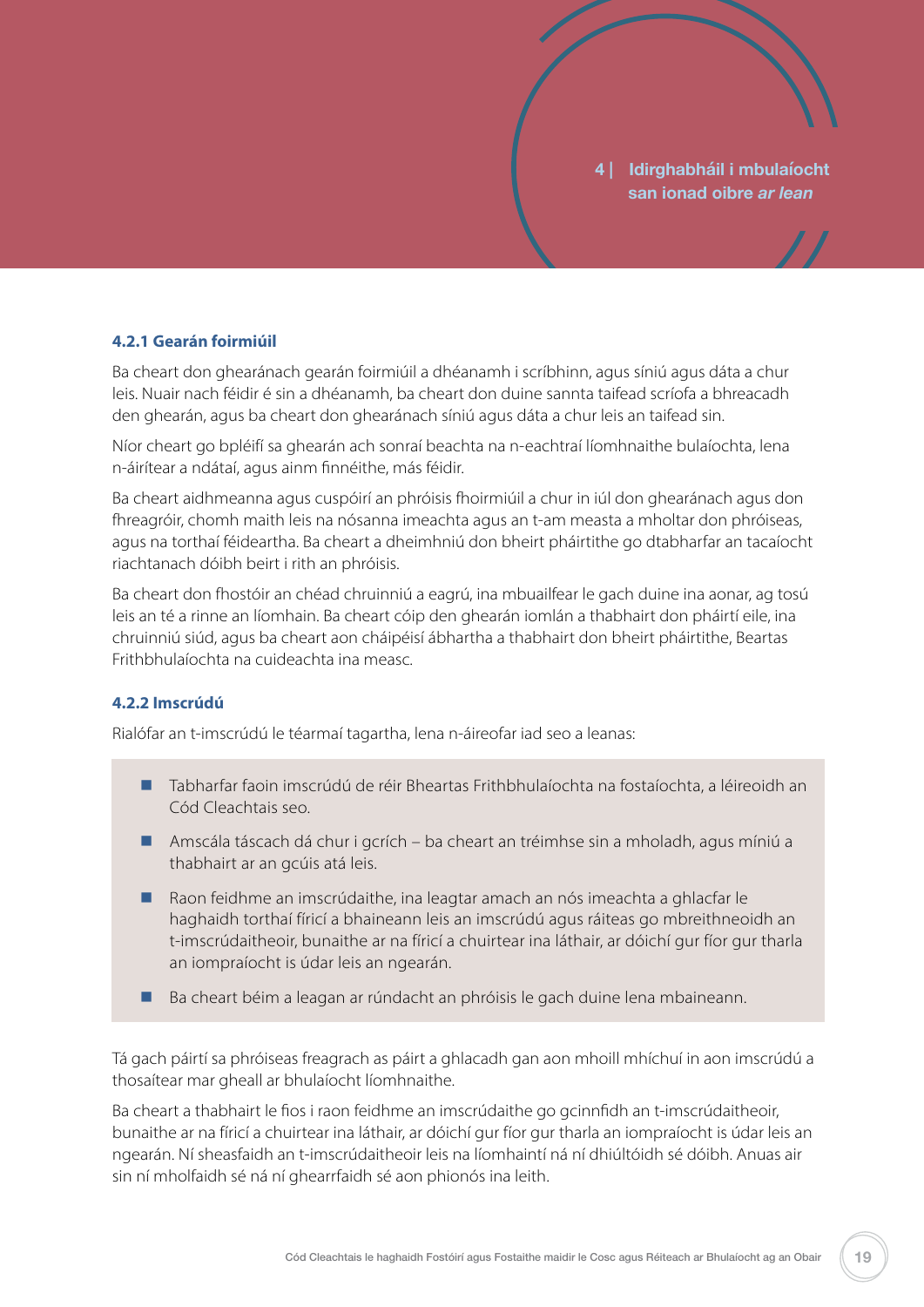Ba cheart ráitis ó na páirtithe ar fad, finnéithe ina measc, a thaifeadadh i scríbhinn toisc gur iondúil mbíonn cúrsaí níos soiléire ón tús nuair a bhaintear leas as ráiteas scríofa agus go gcothaítear an tsoiléireacht sin i rith an imscrúdaithe. Ba cheart cóip den taifead ar a ráitis a thabhairt dóibh siúd a dhéanann ráiteas leis an imscrúdaitheoir. Ba cheart cóipeanna a sholáthar don ghearánach agus don té a ndearnadh gearán faoi freisin, agus níor cheart go mbeadh ach torthaí fíricí mar thoradh air.

Más féidir, ba cheart do gach páirtí leanúint ar aghaidh lena gcuid oibre mar is gnáth i rith an imscrúdaithe.

Is é cuspóir an imscrúdaithe a chinneadh ar dóichí gur fíor gur tharla an iompraíocht is údar leis an ngearán, i ndiaidh a dheimhniú go dtagann an iompraíocht leis an gcur síos ar bhulaíocht san ionad oibre. Chun na críche sin, braitear ar shonraí an ghearáin, freagraí an té a ndearnadh gearán faoi, ráitis na bhfinnéithe agus fianaise ábhartha eile.

Ba cheart do bha(i)ll ainmnithe bainistíochta tabhairt faoin imscrúdú (mar a phléitear níos túisce sa Chód seo) nó, más gá, (mar shampla i gcás aon choinbhleacht leasa), ba cheart do thríú páirtí neamhspleách tabhairt faoi. I gceachtar cás, ba cheart go mbeadh an oiliúint agus an taithí chuí ag an duine ainmnithe agus go mbeadh sé cleachta leis na nósanna imeachta lena mbaineann. Ba cheart tabhairt faoin imscrúdú go cuimsitheach, go neamhchlaonta, go tuisceanach, faoi rún docht, agus leis an meas is cuí ar chearta an ghearánaí agus an té a ndearnadh gearán faoi.

Ba cheart don imscrúdaitheoir bualadh leis an ngearánach, an té a ndearnadh gearán faoi, agus aon fhinnéithe nó daoine ábhartha eile i gcruinnithe aonair faoi rún, ag féachaint leis na fíricí a dheimhniú.

Féadfaidh comhghleacaí nó ionadaí fostaithe/ceardchumainn (fad a dhéantar ionadaíocht ar an duine de réir phrionsabail an cheartais aiceanta agus an nóis imeachta chóir) dul i dteannta an ghearánaigh agus an té a ndearnadh gearán faoi, má theastaíonn sé sin uathu.

Breithneofar an t-ábhar agus an fhianaise ar fad a chuirtear ina láthair san imscrúdú agus déanfar cinneadh ar dóichí gur fíor go bhfuil an gearán bailí. Má chinneann an t-imscrúdaitheoir gur dóichí gur fíor go bhfuil cás le freagairt ag an bhfostaí a ndearnadh líomhain ina leith, féadfaidh an t-imscrúdaitheoir a mholadh don fhostóir an nós imeachta smachtaithe a chur i bhfeidhm nó gan é a chur i bhfeidhm.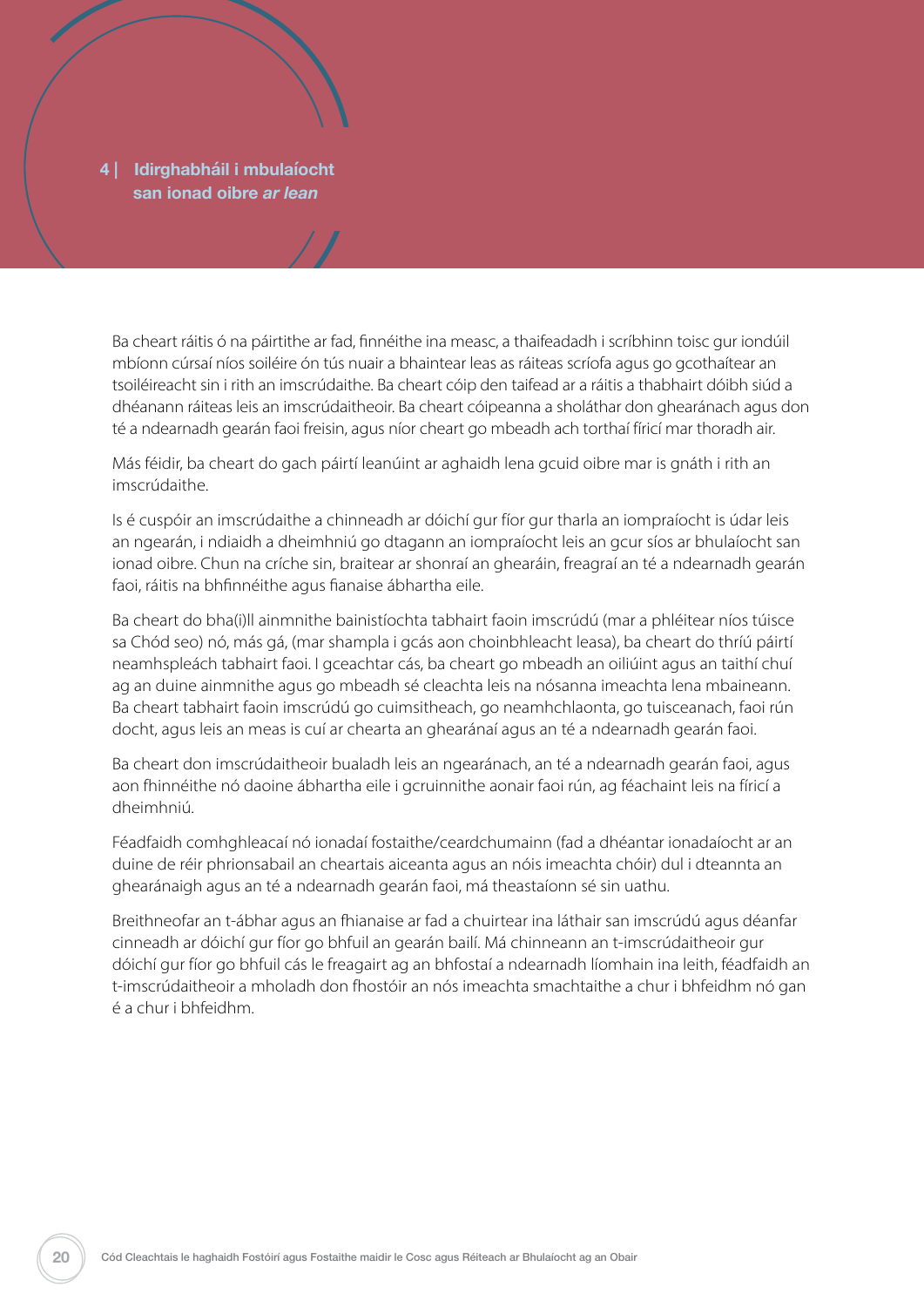#### **4.2.3 Achomhairc**

Laistigh de chóras foirmiúil an ionaid oibre, ba cheart go mbeadh próiseas achomharc ar fáil don bheirt pháirtithe. Ba cheart cúis an achomhairc a chur in iúl don lucht bainistíochta i scríbhinn má táthar ag tabhairt faoina leithéid. Ba cheart tréimhse cheadaithe d'achomharc a lua sa bheartas. Ba cheart do pháirtí eile éisteacht leis an achomharc, ach ba cheart go mbeadh an leibhéal céanna sinsearachta, nó níos airde más féidir ar chor ar bith é, ag an bpáirtí eile ná an chéad imscrúdaitheoir. Níor cheart go raibh aon bhaint ag an bpáirtí nua leis an imscrúdú. Ba cheart don achomharc díriú ar sheoladh an imscrúdaithe i dtéarmaí próiseas cóir agus chomhlíonadh an nóis imeachta.

Ba cheart a thabhairt faoi deara nach athéisteacht ar na buncheisteanna a bhíonn i gceist le hachomharc. Beidh toradh an achomhairc críochnaitheach maidir le dualgais an fhostóra faoin reachtaíocht sláinte agus sábháilteachta.

Beidh ar eagraíochtaí an-bheag agus micr-eagraíochtaí machnamh a dhéanamh ag tús an phróisis fhoirmiúil ar an gcaoi a mbainisteoidís iarratas ar achomharc agus an dteastódh tacaíocht neamhspleách sheachtrach sa chás sin.

#### **4.2.4 Gearáin mhailíseacha a bhainistiú**

Is ionann gearán mailíseach agus líomhain a dhéantar gan bhunús, agus le rún mailíseach, nuair a chuireann duine, go feasach agus gan aird ar an bhfuil sé fíor nó nach bhfuil, i leith duine eile go ndearna sé bulaíocht air. D'fhéadfadh go mbainfeadh sé seo freisin le cás ina ndéanfadh duine amháin gearán mailíseach faoi bhulaíocht líomhnaithe idir duine eile agus tríú páirtí, gan fírinne an éilimh a fhiosrú go hiomlán.

D'fhéadfadh gearán mailíseach cur isteach ar shaol duine eile go suntasach agus níor cheart beag is fiú a dhéanamh den dochar a d'fhéadfaí a chruthú leis. D'fhéadfadh líomhain bulaíochta tionchar tromchúiseach a imirt ar aon duine, agus a chlú a mhilleadh i measc daoine eile, fiú má léirítear níos deireanaí nár cruthaíodh an líomhain. Ba cheart dóibh siúd a dhéanann gearán, agus dóibh siúd atá páirteach i measúnú luath ar chúinsí an ghearáin, a bheith eolach i gcónaí ar chomhthéacs agus gnéithe áirithe na heachtra agus glacadh le dearcthaí agus tuairimí difriúla a bhíonn ag daoine difriúla faoin eachtra chéanna.

D'fhéadfadh go mbeadh impleachtaí tromchúiseacha ag gearán mailíseach, má chruthaítear é sin, d'fhostaíocht an té a dhéanfadh an gearán sin agus áirítear leis sin beart smachtaithe, má dheimhnítear é.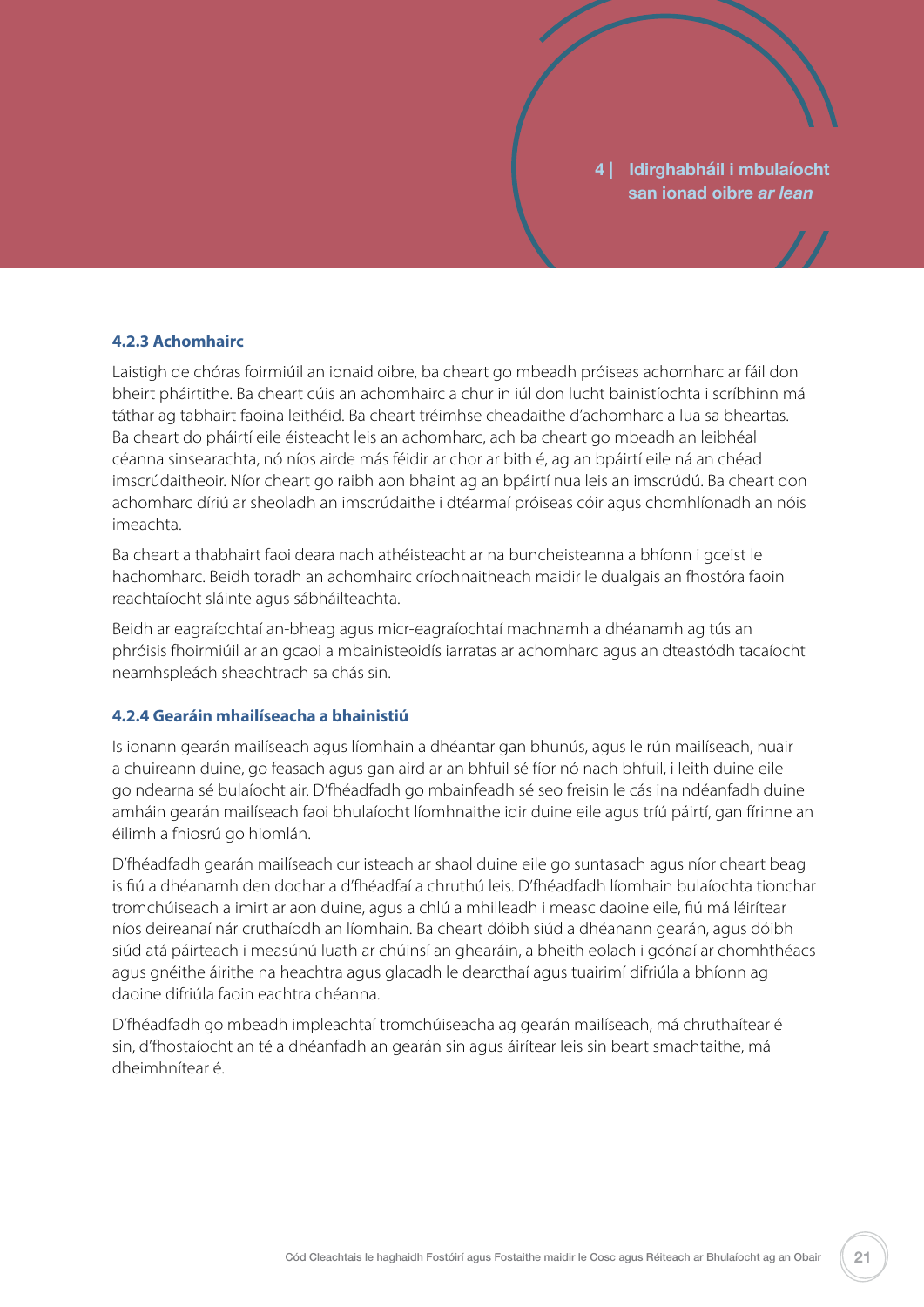# **5 | Próiseas foirmiúil a thabhairt chun críche agus beart leantach**

Caithfear a ghlacadh leis go bhféadfadh imscrúduithe caidrimh an-deighilteach a chruthú do dhaoine ar leith, foirne agus ranna. D'fhéadfaí cruinnithe athmhuintearais nó athchairdis de shaghas éigin a mheas de réir mar is cuí chun cumarsáid oibre níos folláine a chur ar bun arís don todhchaí. In go leor cásanna, nuair a chomhoibríonn na páirtithe ar fad, is féidir leis an gcás stopadh anseo.

Ba cheart don fhostóir a chinneadh, i bhfianaise thuairisc an imscrúdaitheora agus thorthaí na tuairisce sin, cén beart atá le déanamh de bharr na tuairisce. Cuirfidh an fostóir na chéad chéimeanna eile in iúl ansin, i scríbhinn, don ghearánach agus don té a ndearnadh gearán faoi. Ag deireadh an phróisis fhoirmiúil, ba cheart don fhostóir cáipéisí a choinneáil, de réir na Reachtaíochta ábhartha um Chosaint Sonraí.

#### **5.1 Mura réitítear gearán faoi bhulaíocht leis na nósanna imeachta inmheánacha**

Murar réitíodh gearán faoi bhulaíocht i ndiaidh leas a bhaint as an raon iomlán de nósanna imeachta inmheánacha atá ar fáil, is féidir an cás a chur ar aghaidh chuig Breithneoir de chuid an Choimisiúin um Chaidreamh san Áit Oibre faoi *alt 13* den Acht Caidrimh Thionscail, 1969. (Féach ar *Cuid 6.2* anseo thíos.)

Ní éistfidh an Breithneoir le bunábhar an cháis. Tá raon torthaí féideartha i gceist: d'fhéadfadh an Breithneoir a chinneadh go ndearnadh an t-imscrúdú mar is ceart agus go cóir, agus dá bhrí sin gur cheart seasamh lena chonclúidí. Sin nó d'fhéadfadh an Breithneoir a chinneadh go raibh locht ar an bpróiseas imscrúdaithe ar bhealach éigin agus d'fhéadfaí a mholadh, mar shampla, go n-athéistfí an t-imscrúdú.

Má chuireann duine gearán faoi bhráid an Údaráis Sláinte agus Sábháilteachta faoi ghearán a rinne sé, nó faoi ghearán a rinneadh faoi, cuirfidh an tÚdarás tús lena nósanna imeachta féin de réir a shainchúraim reachtúil, mar a phléitear sa chéad chuid eile den Chód seo.

#### **5.2 Torthaí a chur in iúl**

Tá sé riachtanach go gcuirtear aon toradh in iúl go héifeachtach. Chuige sin, ba cheart d'fhostóirí a chinntiú go gcuirtear na torthaí in iúl go tuisceanach agus go cóir. Tá gach páirtí atá páirteach go díreach sa ghearán (an gearánach/na gearánaigh agus an freagróir) i dteideal a fháil amach ar seasadh leis an ngearán go hiomlán nó i bpáirt, nó nár seasadh leis, agus an chúis/na cúiseanna leis sin. Chun aon amhras a sheachaint, bíonn sonraí sonracha faoin mbeart smachtaithe a chuirfear i bhfeidhm ar cheachtar páirtí faoi rún, agus ní bhíonn na páirtithe eile i dteideal an t-eolas sin a fháil mar chuid den toradh go hiondúil. Éilítear le dualgais Sláinte agus Sábháilteachta an fhostóra go gcuirfí bearta rialaithe i bhfeidhm má aithnítear guais. Áirítear leo sin bearta coisctheacha, deireadh a chur leis an iompraíocht, bearta cosanta agus bearta feabhsúcháin, nuair is cuí. Ba cheart taifid a choinneáil freisin de gach beart dá leithéid a dhéantar.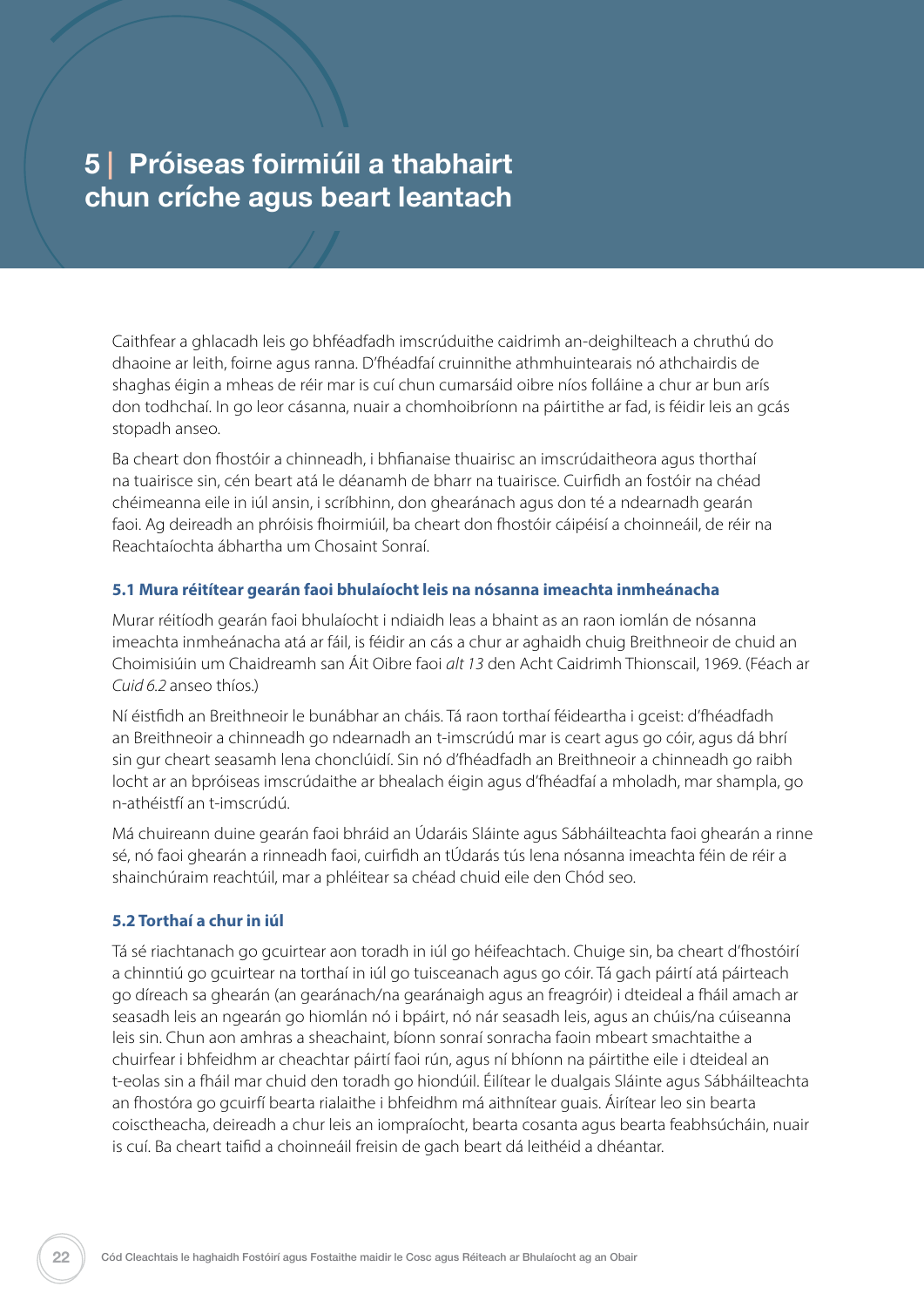**6 | Ról an Údaráis Sláinte agus Sábháilteachta agus an Choimisiúin um Chaidreamh san Áit Oibre**

#### **6.1 Ról an Údaráis Sláinte agus Sábháilteachta**

#### **6.1.1 Réamhrá**

Tá raon gníomhaireachtaí Stáit agus neamh-Stáit a bhfuil feidhm acu i réimse na bulaíochta san ionad oibre. D'fhéadfadh píosaí difriúla reachtaíochta tionchar a imirt ar chásanna bulaíochta a chosc agus a bhainistiú, roinnt díobh roimh an imeacht, roinnt eile i mbainistíocht cásanna de réir mar a thagann siad chun cinn, agus roinnt eile arís i ndiaidh na gcásanna.

Toisc gur fhorbair dhá ghníomhaireacht Stáit an Cód seo, ní thugtar cuntas ach ar ról an dá ghníomhaireacht sin. Ach féadfaidh páirtithe ar spéis leo é eolas a chuardach freisin faoi róil agus raon feidhme éagsúla na n-eagraíochtaí eile in áiteanna eile.

Feidhmíonn an tÚdarás Sláinte agus Sábháilteachta faoi chumhachtaí reachtúla Acht 2005. Tá sé d'aidhm leis cosaint a sholáthar d'fhostaithe i ngach áit oibre i bPoblacht na hÉireann. Is é bunchloch uileghabhálach Acht 2005 maoirsiú dhualgas an fhostóra lena chinntiú go gcuirtear ionad oibre agus córas oibre ar fáil do gach oibrí atá, a mhéid is indéanta le réasún, saor ó bhaol don tsláinte agus don tsábháilteacht.

Leagtar amach, in Acht 2005, dualgais shonracha ar fhostóirí agus cinn eile ar fhostaithe, chun an caighdeán sin a chomhlíonadh agus a chur chun cinn, chomh maith le cultúr sláintiúil agus sábháilte. Tá forálacha in Acht 2005 a bhaineann le ceist na bulaíochta san ionad oibre, go díreach agus/nó go hindíreach. Tagraítear go díreach do 'iompar … atá míchuí' in *alt 8 2(b)* agus do dhualgas an fhostóra chun a chinntiú go bhfuil córas leordhóthanach i bhfeidhm san ionad oibre chun iompar dá leithéid a chosc. Tagraítear in *alt 19* (Sainaithint guaiseacha agus measúnú priacail) agus *alt 20* (Ráiteas sábháilteachta) do dhualgas an fhostóra córais leordhóthanacha oibre a bheith i bhfeidhm agus na bearta sin a thaifeadadh i scríbhinn. Pléitear dualgais an fhostaí in *alt 13* (Dualgais fostaí) maidir le comhoibriú le gníomhaíochtaí mar sin an fhostóra.

#### **6.1.2 Córas chun gearán/cásanna bulaíochta a phróiseáil**

Chomh maith le tabhairt faoi ghníomhaíochtaí cur chun cinn agus méadaithe feasachta, cuireann an tÚdarás Sláinte agus Sábháilteachta Aonad Teagmhála leis an Ionad Oibre ar fáil a bhfuil an pobal in ann plé go díreach leis ar an nguthán agus ar an ríomhphost, agus ar féidir le fostaithe a bhraitheann go ndearnadh bulaíocht orthu a gcás a thuairisciú leo. Féadfaidh fostaithe é a thuairisciú mar ghearán, nó, má tá eolas á lorg acu faoin gceist agus/nó má tá siad éiginnte faoi an bulaíocht an méid a tharla i ndáiríre, is féidir leo dul i dteagmháil leis an Aonad chun é a fhiosrú. Déanfar é sin a thaifeadadh mar 'Iarratas ar Fhaisnéis'.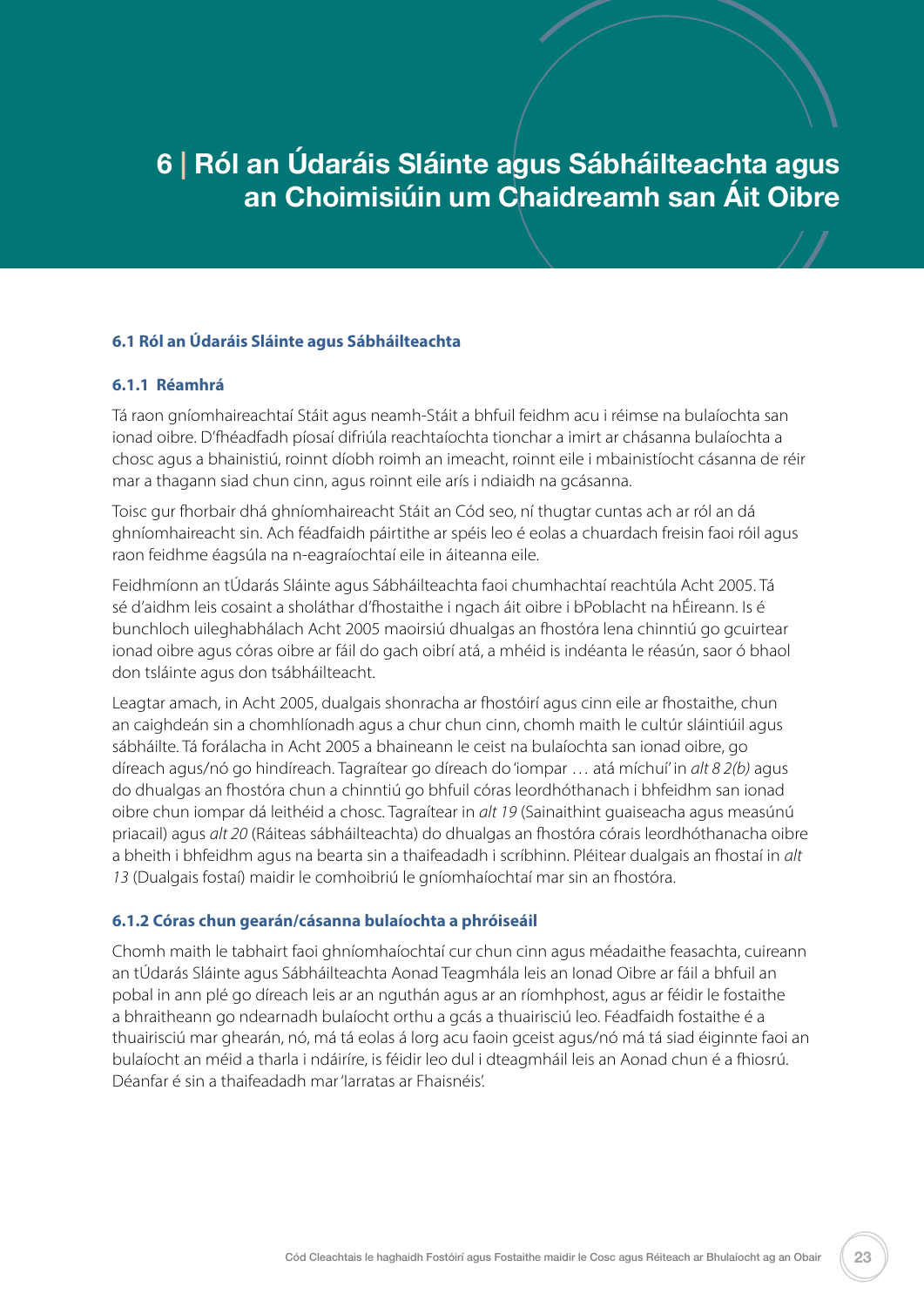**6 | Ról an Údaráis Sláinte agus Sábháilteachta agus an Choimisiúin um Chaidreamh san Áit Oibre** *ar lean*

Freagraíonn an tAonad d'Iarratais ar Fhaisnéis le freagra ó bhéal nó i scríbhinn don chustaiméir, nó, mura bhfuil an tAonad in ann an cheist a fhreagairt, seolfar an tIarratas ar aghaidh chuig duine cuí a fhreagróidh é.

Má dhéantar gearán faoi bhulaíocht, d'fhéadfaí é a rangú ar bhealaí difriúla, ag brath ar ábhar agus nádúr an ghearáin. Is é an chéad scagadh a dhéantar ar gach gearán a mheas an dtagann an cheist faoi shainmhíniú agus raon feidhme gearáin faoi bhulaíocht, i gcás na hiompraíochta is údar leis an ngearán (féach ar **Céard is bulaíocht ag an obair ann?).**

Má bhaineann an gearán le duine a bhraitheann go bhfuil bulaíocht á déanamh air, agus má thagann a chur síos le raon feidhme na bulaíochta ag an ionad oibre agus go dtuairiscíonn sé nach bhfuil an fostóir ag glacadh aon ghníomh, taifeadfaidh an tAonad an cás agus rachfar i dteagmháil leis an bhfostóir chun a fhreagra a mheasúnú agus beart leantach an fhostóra i leith an cháis.

Nuair a dhéantar gearán go ndearnadh gníomh, ach go bhfuil an fostaí míshásta leis an ngníomh nó le toradh an ghnímh sin, is é ról an Údaráis a mheasúnú, a mhéid is indéanta le réasún, ar leor gníomhartha an fhostóra.

Má thagann an gearán ó dhuine a chuirtear bulaíocht ina leith, tá ról an Údaráis mar an gcéanna – an chaoi ar phróiseáil an fostóir an cás a mheasúnú.

I ngach ceann de na cásanna thuasluaite, is páirtí neodrach é an tÚdarás arb é a shainchúram sláinte agus sábháilteacht an fhostaí a chinntiú trí ghníomhartha réasúnta agus praiticiúla a chuireann an fostóir ar fáil ina chórais oibre go ginearálta, agus bainistiú na ceiste seo go sonrach.

Tá sainchúram reachtúil ar an Údarás dualgas cúraim an fhostóra i leith gach fostaí a chinntiú agus go seastar le bainistiú aon iompair mhíchuí ag an obair, nuair atá baol bulaíochta ann.

Féadfaidh an tÚdarás, sa chás nach ngníomhaíonn an fostóir go réasúnta i gcás bulaíochta reatha, beart forfheidhmithe a eisiúint i bhfoirmeacha éagsúla, ó chomhairle ó bhéal go comhairle i scríbhinn, mar Threoir Feabhsaithe nó Fógra Feabhsaithe. Féadfaidh an tÚdarás freisin, i ndiaidh imscrúdú, comhad a chur ar aghaidh chuig an Stiúrthóir Ionchúiseamh Poiblí, ina bhfuil moltaí, le go gcinnfidh seisean ar cheart an fostóir a ionchúiseamh má tá fianaise ann gur theip ar an bhfostóir ina dhualgas fostaí nó fostaithe a chosaint ar iarmhairt dhíobhálach na bulaíochta.

Ní bhíonn aon ról ag an Údarás i mbearta pionóis ná smachtaithe a dhéantar sna cúrsaí seo, ná ní bhíonn aon ról aige in eadráin, idirbheartaíocht ná réiteach aighnis idir na páirtithe i gcás bulaíochta.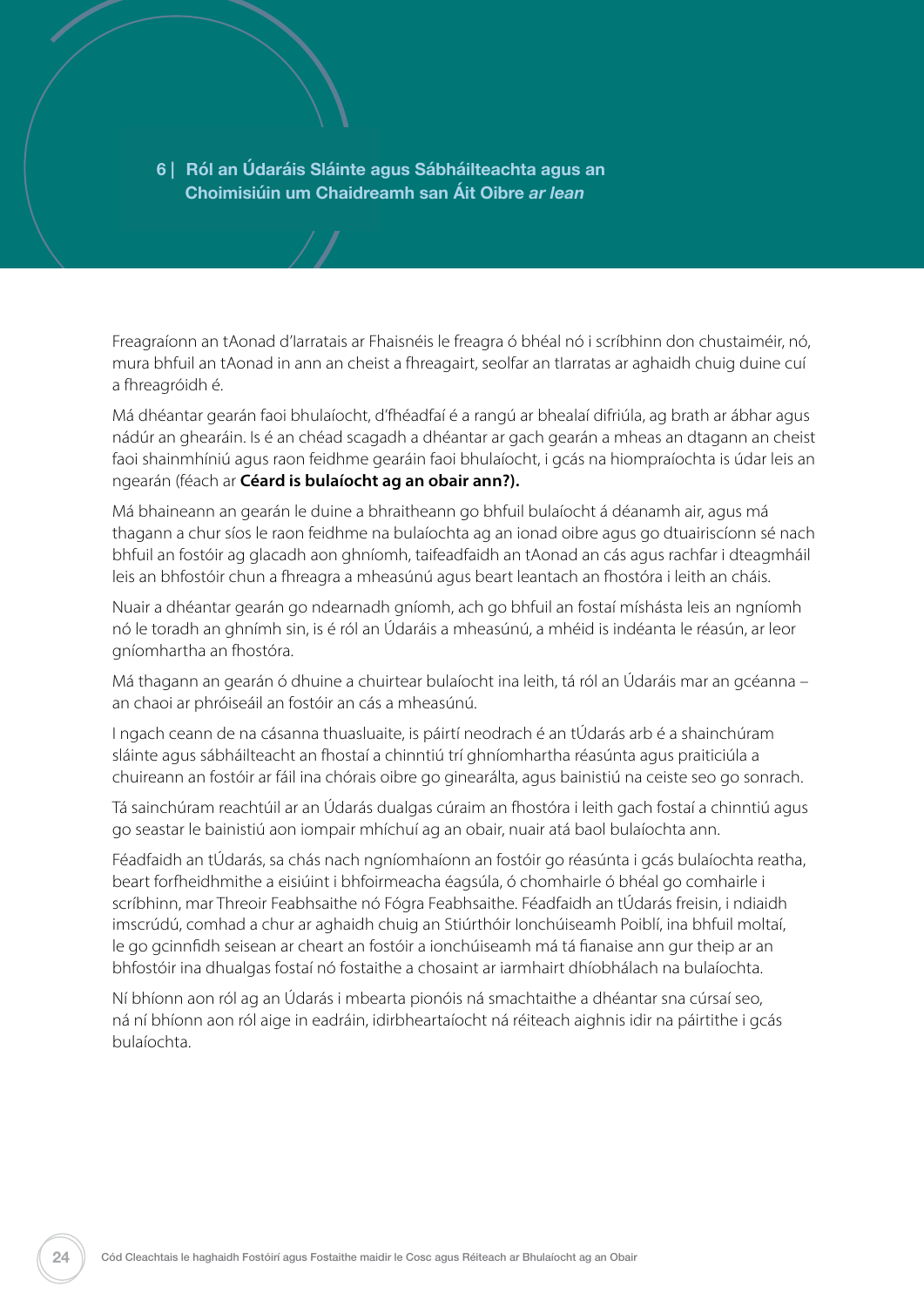**6 | Ról an Údaráis Sláinte agus Sábháilteachta agus an Choimisiúin um Chaidreamh san Áit Oibre** *ar lean*

#### **6.2 Ról an Choimisiúin um Chaidreamh san Áit Oibre**

Is é cuspóir an Choimisiúin um Chaidreamh san Áit Oibre i gcónaí caidreamh oibre idir fostóirí agus fostaithe a réitíonn go maith le chéile a bhaint amach. Mholfadh an Coimisiún plé áitiúil, agus réiteach áitiúil, i gcónaí ar aighnis agus fadhbanna a thagann chun cinn san ionad oibre, bulaíocht líomhnaithe ina measc. Cuireann an Coimisiún seirbhísí éagsúla ar fáil a d'fhéadfadh cabhrú lena leithéid.

- Díríonn eadráin aonair agus chomhchoiteann san ionad oibre ar iarracht a dhéanamh an cás a réiteach go háitiúil ag céim luath, sula gcuirtear tús le próiseas foirmiúil. Braitheann sé sin ar chomhaontú na bpáirtithe lena mbaineann go nglacfaidh siad páirt san eadráin, agus cuireann an Coimisiún ar fáil í ar bhonn *ad hoc.*
- Cuireann eadráin san ionad oibre próiseas rúnda, gairmiúil, éifeachtúil agus éifeachtach ar fáil chun cabhrú le gach páirtí teacht ar chomhaontú nó toradh ar aighneas nó éileamh a shásaíonn gach duine. Cabhraíonn an cur chuige sin go minic le próisis níos foirmiúla a sheachaint.
- n Feileann sé go háirithe d'aighnis lena mbaineann daoine ar leith nó grúpaí beag oibrithe atá ag plé le cásanna a áiríonn, i measc nithe eile: difríochtaí idirphearsanta, coimhlintí, deacrachtaí oibriú le chéile, cliseadh ar an gcaidreamh oibre.
- Athbhreithniú ar chaidrimh fhoriomlána san ionad oibre go ginearálta in eagraíochtaí, agus cabhrú le cur i bhfeidhm na mbeart rannpháirtíochta dearfaí.
- Seirbhísí Breithnithe a sholáthar faoi *alt 13* den Acht Caidrimh Thionscail, 1969 i ndiaidh leas a bhaint as na nósanna imeachta inmheánacha ar fad (tabhair faoi deara: baineann an foras le cás a chur chuig Oifigeach Breithnithe le seoladh imscrúdaithe i dtéarmaí cothroime agus comhlíonadh próisis chóir agus nóis imeachta).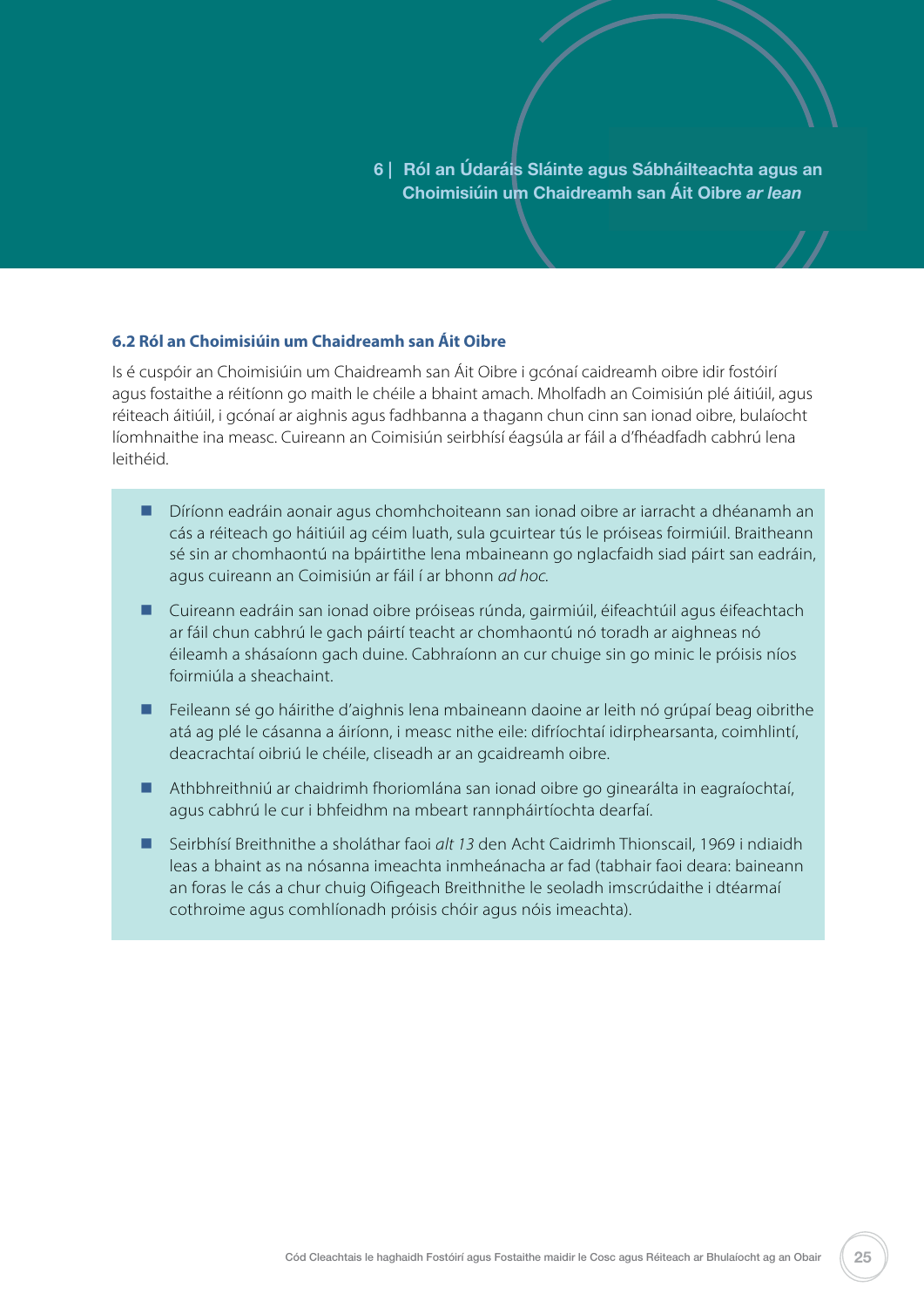**6 | Ról an Údaráis Sláinte agus Sábháilteachta agus an Choimisiúin um Chaidreamh san Áit Oibre** *ar lean*

**6.3 Ról an Údaráis Sláinte agus Sábháilteachta agus an Choimisiúin um Chaidreamh san Áit Oibre maidir le Cosc ar Bhulaíocht san Ionad Oibre**

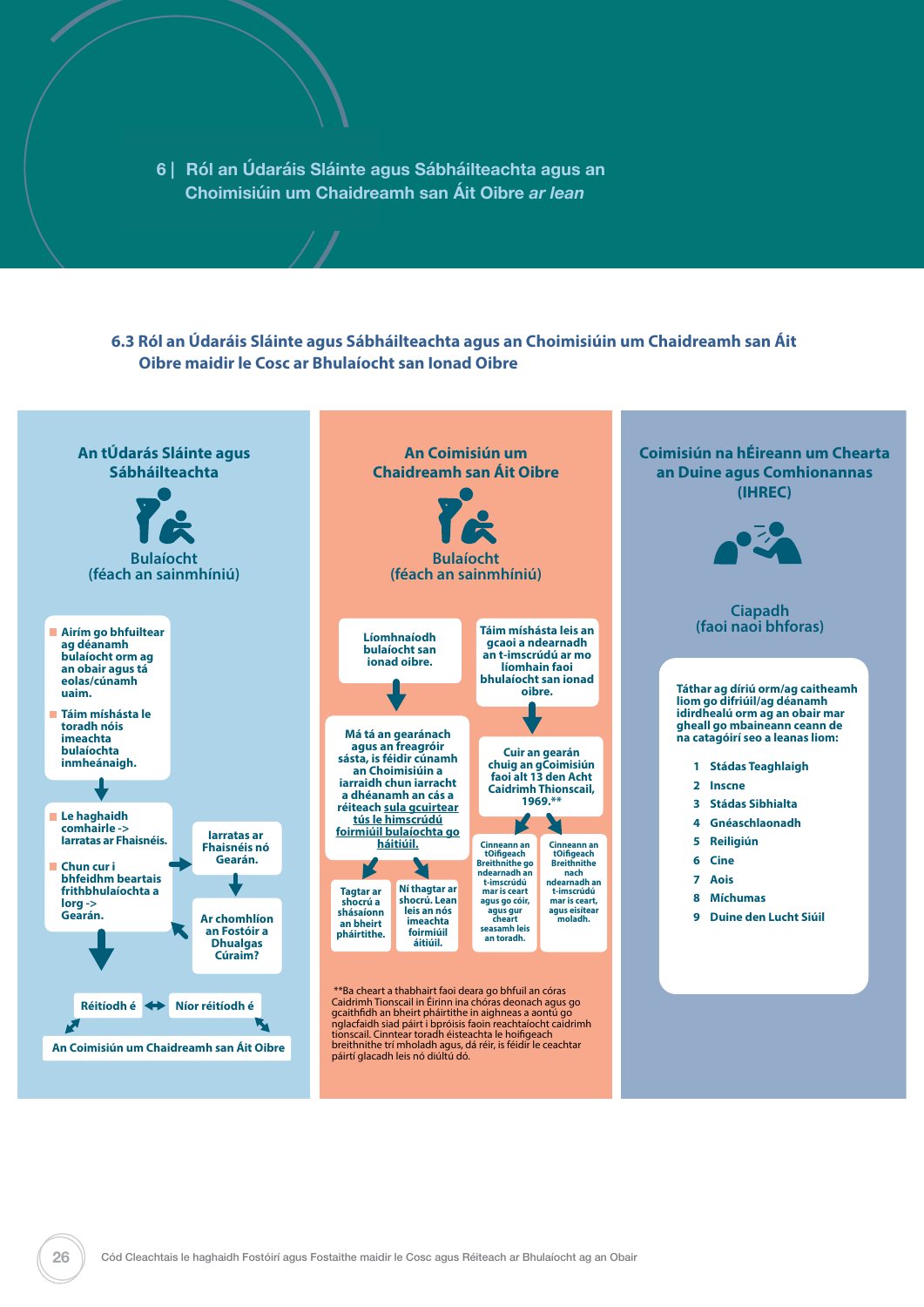# **Aguisín 1 Beartas Frithbhulaíochta a Ullmhú**

Is é an bealach is fearr le baol na bulaíochta ag an obair a sheachaint ná an bhulaíocht a chosc. Teastaíonn beartas éifeachtach agus tiomantas láidir dá chur i bhfeidhm. Is é an cuspóir a bhíonn le beartas éifeachtach ní hamháin iompar agus iompraíocht atá míchuí a chosc ach, freisin, deachleachtas a spreagadh chomh maith le hionad oibre ina réitítear go maith le chéile agus inar beag seans go dtarlóidh a leithéid d'iompraíocht mhíchuí.

Ba cheart d'fhostóirí mar sin beartas cuimsitheach, éifeachtach agus inrochtana faoin mbulaíocht ag an obair a ghlacadh, a chur i bhfeidhm agus a mhonatóiriú.

#### **An Beartas a ullmhú**

Maidir le straitéisí chun timpeallacht oibre a chruthú agus a chothú ina bhfuil luach ar dhínit na bhfostaithe agus meas orthu, agus ina seastar leo, is mó seans go mbeidh siad éifeachtach nuair a chomhaontaítear orthu. Ar an mbealach sin, is féidir le fostóirí agus páirtithe eile sa chaidreamh fostaíochta cultúr frithbhulaíochta a chruthú agus an bhraistint go bhfuiltear freagrach as an gcultúr sin a chomhroinnt. I ngnóthaí an-bheag nach bhfuil struchtúr ionadaíochta fostaithe iontu, ba cheart an beartas agus an straitéis a phlé leis na fostaithe ar fad.

Ba cheart glacadh leis an mbeartas agus an nós imeachta gearán, más cuí agus a mhéad is indéanta, le cliaint, custaiméirí agus teagmhálaithe gnó eile i ndiaidh comhairliúcháin nó idirbheartaíochta le hionadaithe comharchumainn nó fostaithe, ar ábhar agus cur i bhfeidhm an bheartais. Ba cheart friotal simplí agus díreach a úsáid sa bheartas. Ba cheart go mbeadh an t-eolas a thugtar d'fhostaithe i bhfoirm agus ar mhodh agus, más cuí, i dteanga is dóigh le réasún a thuigfidh na fostaithe lena mbaineann.

Ba cheart do dhuine freagrach ar leibhéal na hardbhainistíochta an cháipéis bheartais a scríobh agus dáta agus síniú a chur léi, agus í a nuashonrú nuair is cuí (mar shampla, i ndiaidh athrú a d'fhéadfadh cur isteach ar bhailíocht an mheasúnaithe riosca bunaidh).

Mar a éilítear faoi na dlíthe sláinte agus sábháilteachta agus de réir an ghnáthchleachtais caidrimh tionscail, ba cheart comhairliúchán a dhéanamh roimh ré, agus go mbeadh rannpháirtíocht ann más cuí, maidir leis an mbeartas agus a chur i bhfeidhm, le fostaithe nó lena n-ionadaithe, **an tIonadaí Sábháilteachta** nó an **Coiste Sábháilteachta** ina measc.

Ba cheart nós imeachta gearán a leagan amach sa **bheartas** mar a mholtar sa Chód seo.

Bheadh sé stuama taifead a choinneáil ar na bearta comhairliúcháin ar fhaitíos go dteastóidís amach anseo.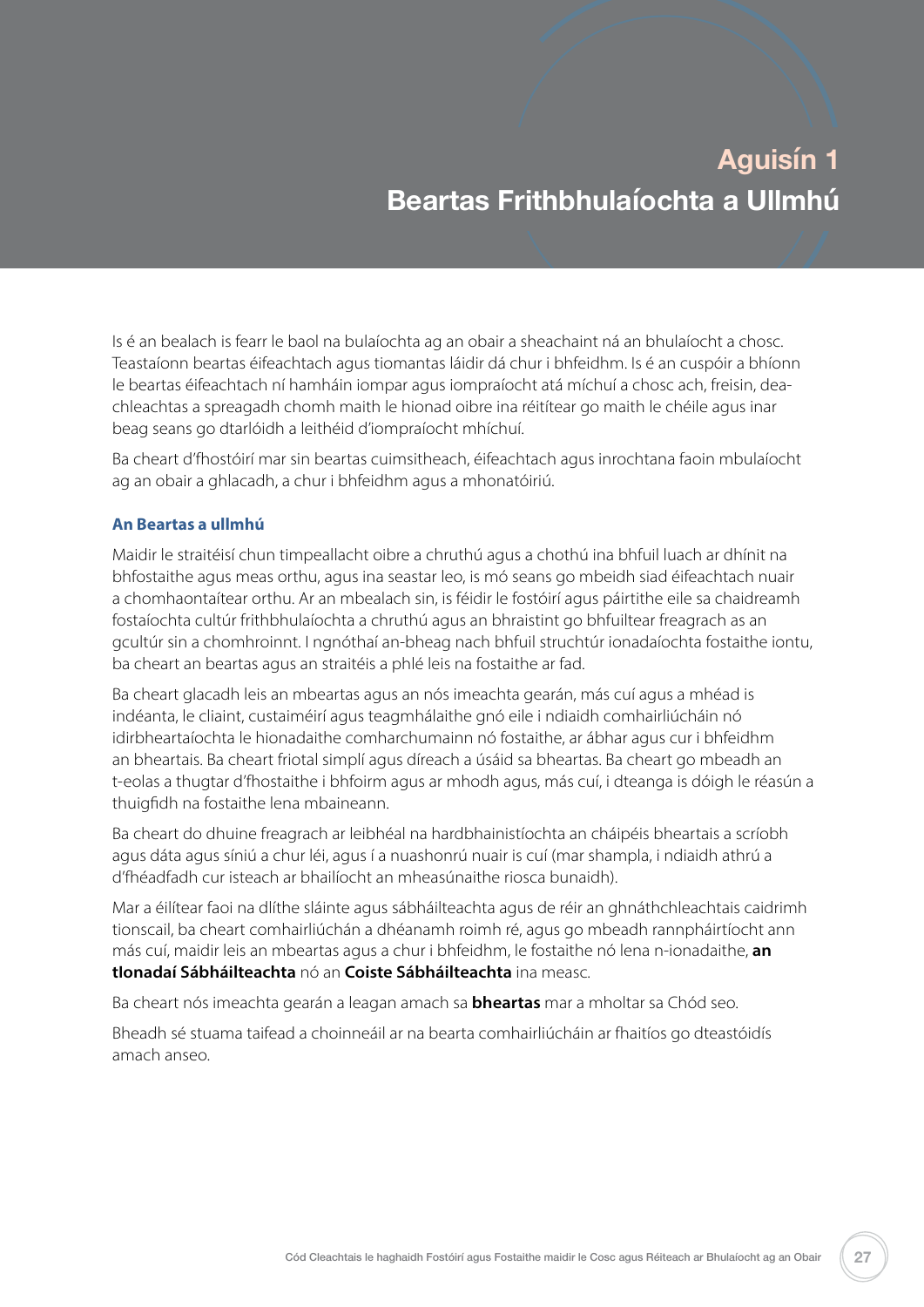**Aguisín 1 Beartas Frithbhulaíochta a Ullmhú** *ar lean*

## **Croíghnéithe agus céimeanna cur i bhfeidhm**

#### **Dearbhú an Fhostóra**

Ba cheart go ndearbhófaí sa Bheartas Frithbhulaíochta:

- tiomantas an fhostóra do chinntiú go bhfuil an áit oibre saor ó bhulaíocht ag an obair agus go bhfuil sé d'aidhm ag an timpeallacht oibre táirge nó seirbhís d'ardchaighdeán a chur ar fáil in atmaisféar ina léirítear meas, comhoibriú, oscailteacht, sábháilteacht agus comhionannas;
- go bhfuil sé de cheart ag gach fostaí go gcaithfí leo le dínit agus meas ag an obair;
- n go ndearnadh measúnú ar an mbaol bulaíochta agus go bhfuil bearta coisctheacha san áireamh, más gá, sa **Ráiteas Sábháilteachta**;
- n go ndeachthas i gcomhairle leis na fostaithe nó lena n-ionadaithe, **an tIonadaí Sábháilteachta** agus **an Coiste Sábháilteachta** ina measc, de réir mar is cuí, maidir leis an mbaol bulaíochta ag an obair agus na bearta coisctheacha;
- go ndéanfar gach iarracht leis na beartais agus cleachtais bainistíochta acmhainní daonna chun an bhulaíocht ag an obair a chosc;
- n go nuashonrófar an beartas chun léargas a thabhairt ar thaithí na cuideachta ar chur i bhfeidhm an bheartais, athruithe ábhartha san ionad oibre agus aon chúinsí seachtracha ábhartha;
- n go bhfuil fostaithe freagrach freisin as timpeallacht oibre a chruthú atá saor ó bhulaíocht nó ó iompar is dóigh a chuirfidh le bulaíochta agus as cur le cothú na timpeallachta oibre sin;
- n go gcaithfear le gearáin a dhéanann fostaithe faoi bhulaíocht ag an obair go cóir, go tuisceanach, le meas agus faoi rún do gach páirtí lena mbaineann;
- n go dtabharfar ceartas aiceanta do dhuine nó do dhaoine a líomhnaítear go ndearna siad bulaíocht agus go gcaithfear leo go cóir, go tuisceanach agus le meas ar an ngá atá le rúndacht do gach páirtí lena mbaineann;
- nach nglacfar le bulaíocht ag an obair a dhéanann an fostóir, fostaithe ná daoine nach fostaithe iad, ar nós cliant, custaiméirí, fochonraitheoirí agus teagmhálaithe gnó, agus gur cheart don eagraíocht fostaithe chuí dul i ngleic leis an ngearán de réir na nósanna imeachta sin, agus go bhféadfadh nósanna imeachta smachtaithe eascairt astu;
- n i ndiaidh an nós imeacht smachtaithe a chur i bhfeidhm, má dheimhnítear gearán cráiteach faoi bhulaíocht, d'fhéadfadh pionós smachtaithe eascairt as; agus
- n *TABHAIR FAOI DEARA: Má chuirtear tús le nósanna imeachta smachtaithe i ndiaidh imscrúdú ar bhulaíocht, bheadh na nósanna imeachta sin lasmuigh de raon feidhme an Chóid seo.*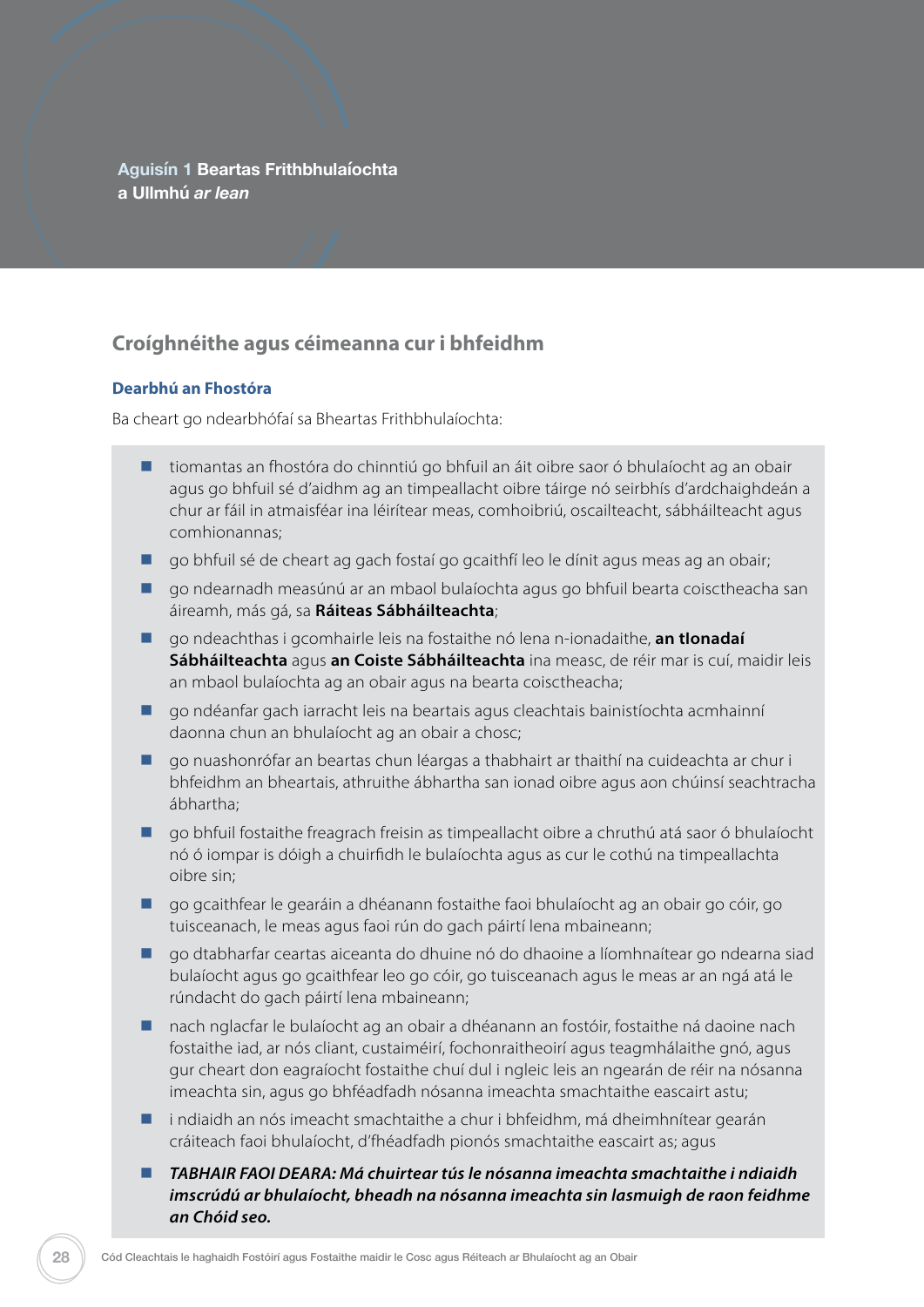## **Raon Feidhme**

#### **Ba cheart don bheartas**

- cur síos a dhéanamh ar a bhfuil i gceist le bulaíocht ag an obair, mar a phléitear in **Céard is bulaíocht ag an obair ann?**;
- liosta nach bhfuil uileghabhálach a thabhairt de shamplaí d'iompraíocht bhulaíochta a bhaineann leis an bhfostaíocht ábhartha sin;
- n ainm nó teideal poist a thabhairt don té is féidir labhairt leis faoi ghearán faoi bhulaíocht ag an obair;
- $\blacksquare$  a lua go mbaineann an chosaint le:
- bulaíocht ag an obair a dhéanann an lucht bainistíochta, fostaithe eile, daoine níos sóisearaí, cliaint, custaiméirí agus teagmhálaithe gnó eile; agus
- n lasmuigh den áit oibre go hobair as an láthair agus imeachtaí sóisialta a bhaineann leis an obair;
- n a rá go gcaithfear go dáiríre le gach gearán faoi bhulaíocht agus go ndéileálfar leo go dtí go réitítear iad, agus nach n-imreofar leatrom ar fhostaithe a dhéanann gearán.

### **Freagrachtaí a shannadh maidir le bulaíocht ag an obair a chosc**

Ba cheart a lua sa bheartas go bhfuil freagracht ar leith ar an lucht bainistíochta, daoine eile i bpoist údaráis agus ionadaithe don ionad oibre a chinntiú nach dtarlaíonn bulaíocht ag an obair agus go dtugtar aghaidh ar ghearáin go pras. Ba cheart a lua go háirithe sa bheartas gur cheart don lucht bainistíochta:

- dea-shampla a thabhairt trí chaitheamh le cách san áit oibre go béasach agus le meas;
- feasacht ar an m**beartas** agus na nósanna imeachta i gcás gearáin a chur chun cinn;
- n a bheith san airdeall ar chomharthaí bulaíochta ag an obair trí bhreathnú agus trí aiseolas a iarraidh ar na fostaithe, agus gníomh a ghlacadh sula n-éiríonn fadhb níos measa;
- n caitheamh go tuisceanach le fostaithe atá bainteach le gearán faoi bhulaíocht, idir an gearánach agus an bulaí líomhnaithe;
- n míniú a thabhairt ar na nósanna imeachta atá le leanúint má dhéantar gearán faoi bhulaíocht ag an obair;
- n a chinntiú nach n-imrítear leatrom ar fhostaí a dhéanann gearán mar gheall ar an ngearán sin; agus
- n monatóireacht agus beart leantach ar an gcás i ndiaidh gearán a fháil ionas nach dtarlóidh an bhulaíocht ag an obair arís.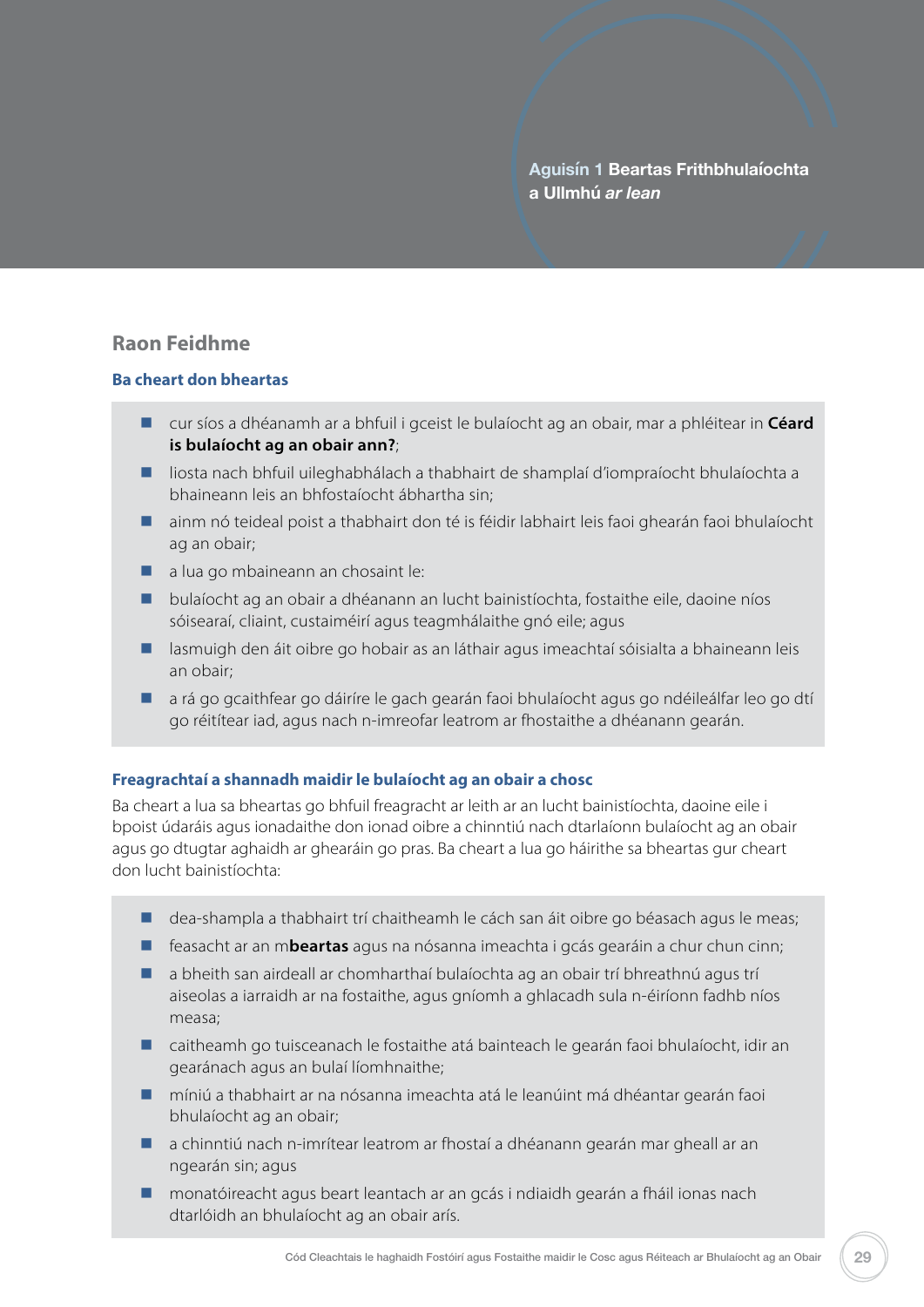**Aguisín 1 Beartas Frithbhulaíochta a Ullmhú** *ar lean*

#### *Ceardchumainn*

Ba cheart aghaidh a thabhairt sa bheartas ar an méid a dhéanann ceardchuma(i)nn, de réir mar is cuí, lena n-áirítear maidir le bulaíocht a chosc san ionad oibre trína rannpháirtíocht i bhforbairt agus cur i bhfeidhm beartas agus nósanna imeachta, trína seirbhísí eolais agus oiliúna, agus tríd an bpróiseas cómhargála. D'fhéadfadh ról a bheith ag ceardchumainn in eolas, comhairle agus ionadaíocht a thabhairt d'fhostaithe a ndearnadh bulaíocht orthu ag an obair, agus d'fhostaithe ar cuireadh iompar bulaíochta ag an obair ina leith.

#### *Fostaithe*

Ba cheart a chur in iúl sa bheartas gur féidir le fostaithe cur le timpeallacht oibre nach nglactar le bulaíocht ag an obair inti a bhaint amach. D'fhéadfadh go n-áireofaí leis sin comhoibriú le bearta coisctheacha a thugann an lucht bainistíochta isteach, agus trí straitéisí ceardchumainn freisin chun deireadh a chur le bulaíocht ag an obair nó í a sheachaint. Ba cheart d'fhostaithe a aithint má thagann imscrúdaitheoir ar fhianaise ar bhulaíocht ag an obair go gcaithfear leis an gcás tríd an nós imeachta smachtaithe. Ar an gcaoi chéanna, má thagann imscrúdaitheoir ar fhianaise ar ghearán cráiteach, d'fhéadfaí caitheamh leis sin freisin tríd an nós imeachta smachtaithe.

#### *Daoine nach fostaithe iad*

Ba cheart a chur in iúl sa bheartas nach nglacfar le bulaíocht ag an obair a dhéanfadh daoine nach fostaithe iad ar nós cliant, custaiméirí agus teagmhálaithe gnó agus go bhféadfaí deireadh a chur le conarthaí nó seirbhísí a chur ar fionraí dá barr, nó cosc a chur ar dhuine dul isteach ar áitreabh nó pionós eile a ghearradh, de réir mar is cuí.

#### **An Beartas a chur in iúl**

Ba cheart go mbeadh tiomantas do chur in iúl éifeachtach an bheartais sa bheartas. Ba cheart é a chur in iúl go héifeachtach do gach duine a bhféadfadh sé dul i gcion orthu, ina measc an lucht bainistíochta, fostaithe, custaiméirí, cliaint agus teagmhálaithe gnó eile, ar nós teagmhálaithe a sholáthraíonn agus a fhaigheann earraí agus seirbhísí. D'fhéadfaí a áireamh le cur in iúl éifeachtach an bheartais nuachtlitreacha, lámhleabhair oiliúna, cúrsaí oiliúna, bileoga eolais, suíomhanna gréasáin, ríomhphoist, cainteanna bosca uirlisí agus cláir fógraí.

#### *Cumarsáid le fostaithe*

Ba cheart fostaithe nua, iad siúd i bpoist bhainistíochta agus i ngach post freagrachta eile ina measc, a chur ar an eolas faoin mbeartas mar chuid d'aon phróiseas ionduchtúcháin foirmiúil chun go gcuirfidís eolas ar a bpost agus a dtimpeallacht oibre agus aon rialacha agus rialacháin atá i bhfeidhm.

Nuair a thugtar lámhleabhar foirne d'fhostaithe mar chuid den phróiseas ionduchtúcháin, ba cheart go mbeadh an **Beartas Frithbhulaíochta** ann.

Ba cheart d'fhostaithe reatha cumarsáid nuashonraithe agus rialta a fháil faoin mbeartas.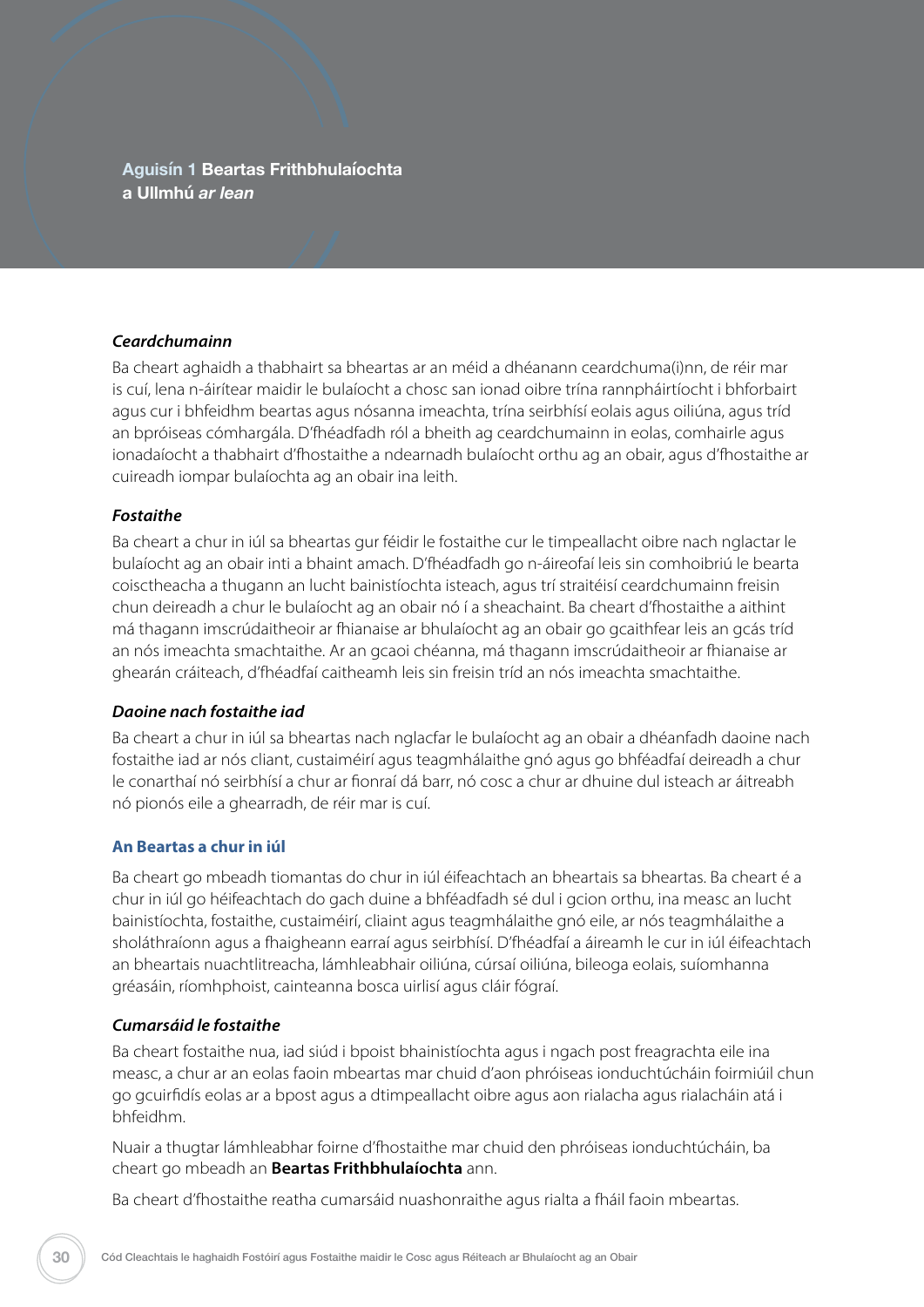#### *Cumarsáid le daoine nach fostaithe iad*

Ba cheart achoimre ar an m**Beartas Frithbhulaíochta** a chur ar taispeántas go soiléir más cuí agus mar a shainaithnítear ar an measúnú riosca, ar nós in áiteanna ina mbíonn an pobal, cliaint agus custaiméirí.

#### **Monatóireacht**

Ba cheart go mbeadh tiomantas sa bheartas do mhonatóireacht agus taifead ar eachtraí bulaíochta ag an obair.

Ba cheart staitisticí agus eolas a bhailítear ón monatóireacht sin a thaifeadadh agus a úsáid chun cabhrú leis an bhfostóir beart ceartaitheach a dhéanamh nó feabhas leanúnach a bhaint amach ina bheartas agus nós imeachta coisctheach bulaíochta.

#### **Oiliúint agus Maoirseacht**

Ba cheart go bhfaigheadh na fostaithe an t-eolas, an oiliúint, an fhorbairt agus an mhaoirseacht a theastaíonn chun a chinntiú go gcoisctear bulaíocht. Áireofar orthu sin:

- n fostaithe a chur ar an eolas faoin m**Beartas Frithbhulaíochta**;
- eolas faoin iompraíocht chuí chun téarmaí an bheartais a chomhlíonadh;
- oiliúint, más gá, chun an beartas a chomhlíonadh; agus
- n cúnamh, más gá, chun eachtra bhulaíochta a shárú, chomh maith le maoirsiú l eordhóthanach agus eolach ar an timpeallacht oibre.

Ba cheart go n-áireofaí sa bheartas tiomantais d'oiliúint agus maoirsiú foirne mar a shainmhínítear sa mheasúnú riosca ar cheisteanna a bhaineann le bulaíocht ag an obair, lena n-áirítear oiliúint a sholáthar do bhainisteoirí, maoirseoirí agus don fhoireann ar fad, ag an ionduchtú nó trí thionscnaimh ardaithe feasachta cuí. Ba cheart don oiliúint sin na cúinsí a chuireann le timpeallacht oibre atá saor ó bhulaíocht a shainaithint agus rannpháirtithe a chur ar an eolas faoina bhfreagrachtaí faoin mbeartas agus aon fhadhbanna is dócha a bheidh le plé acu.

Tá tábhacht faoi leith ag baint leis an oiliúint sin do na comhaltaí foirne atá freagrach as maoirsiú agus cur i bhfeidhm an bheartais agus as freagairt do ghearáin.

Chinnteodh dea-chleachtas go gcoinníonn an fostóir taifead ar an oiliúint sin ar fad.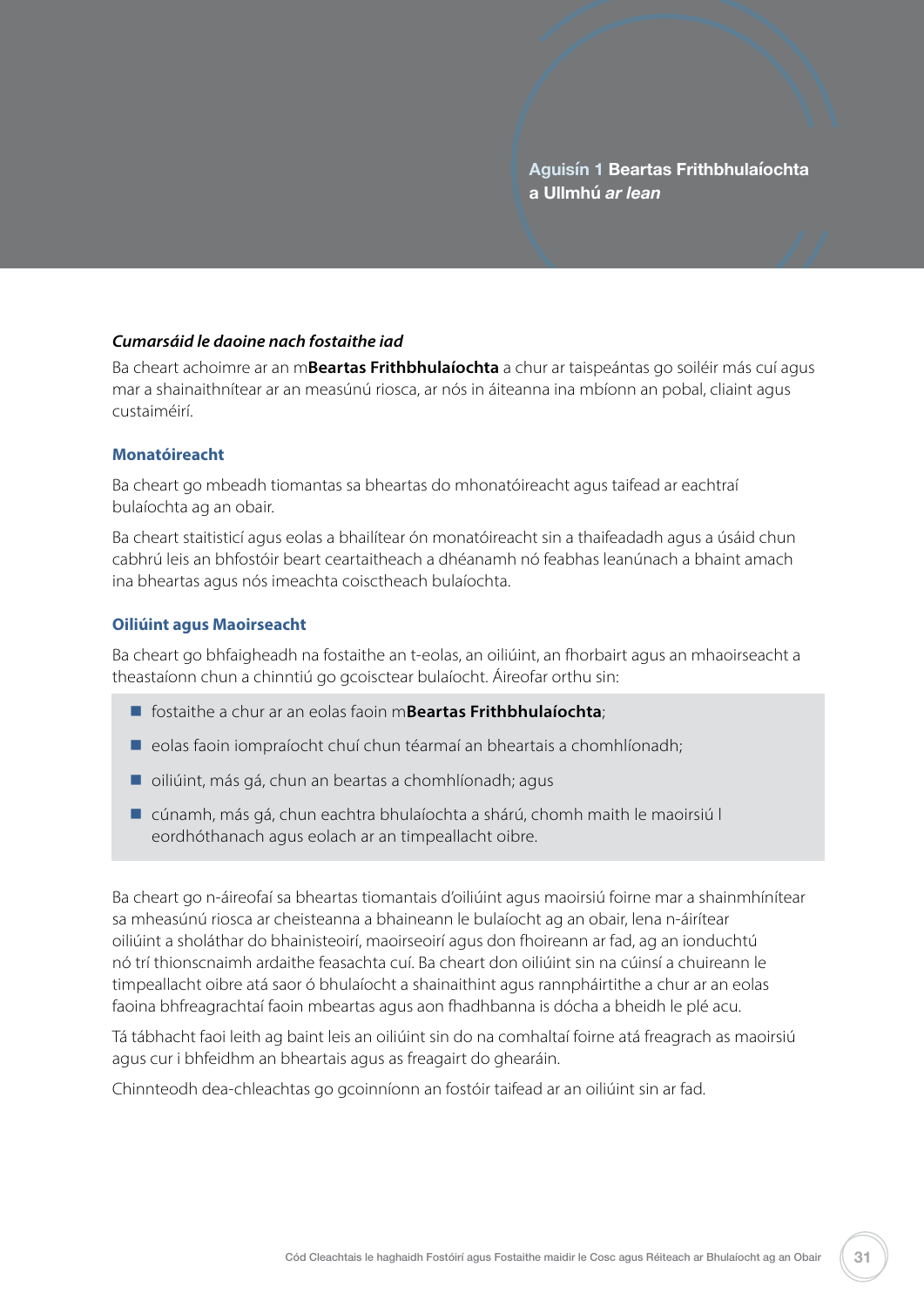**Aguisín 1 Beartas Frithbhulaíochta a Ullmhú** *ar lean*

#### **Athbhreithnithe**

Ba cheart tiomantas a thabhairt sa bheartas chun athbhreithniú a dhéanamh air go rialta, de réir taithí fostaíochta, athruithe ar an dlí, cásdlí ábhartha nó forbairtí eile.

Ba cheart duine freagrach a ainmniú sa bheartas a chinnteoidh go ndéanfar monatóireacht, oiliúint agus athbhreithnithe.

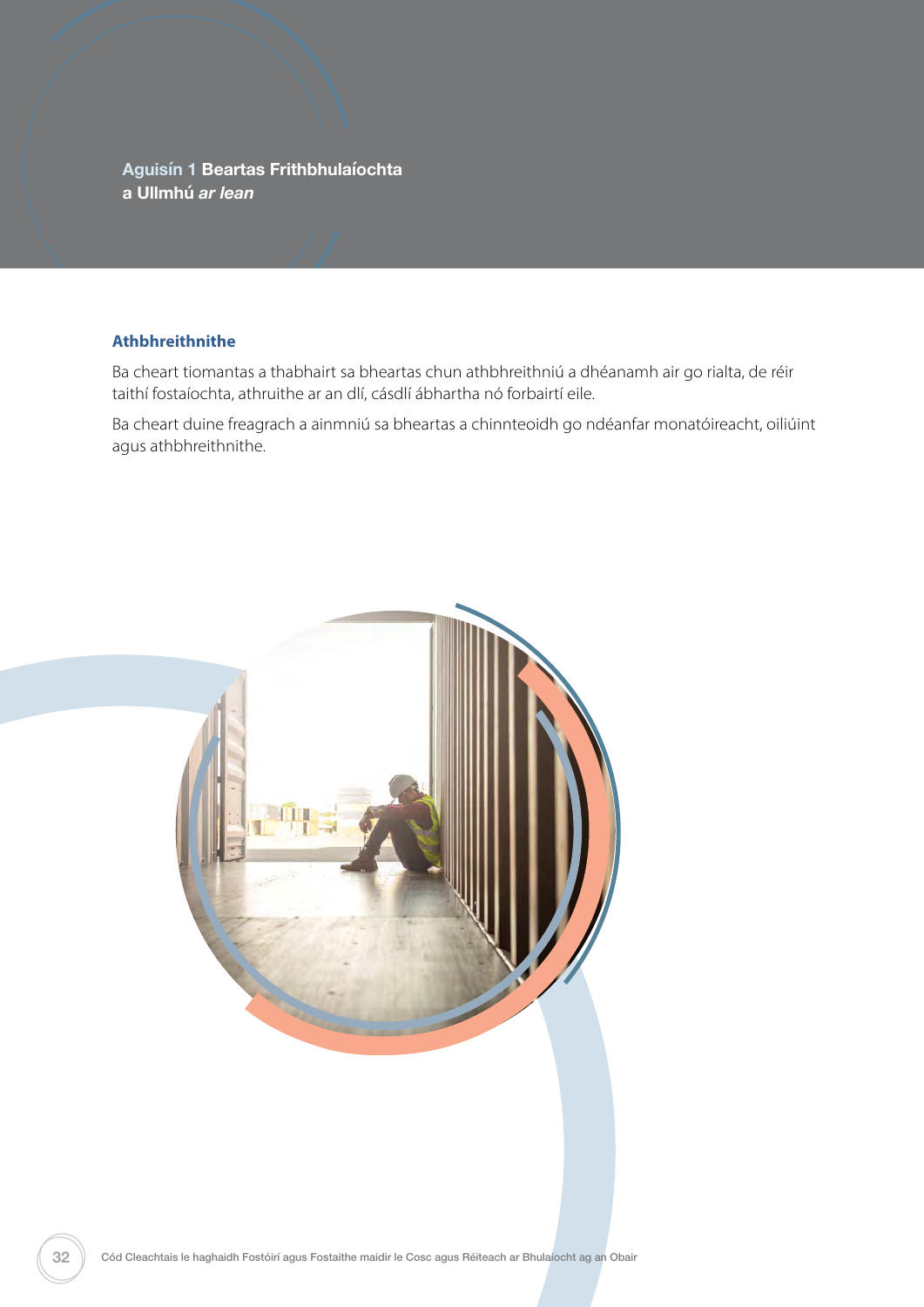# **Aguisín 2**

# **Sleachta as an Acht um Shábháilteacht, Sláinte agus Leas ag an Obair, 2005**

#### **Alt 8: Dualgais Ghinearálta Fostóra**

8. (1) Déanfaidh gach fostóir, a mhéid is indéanta go réasúnach, sábháilteacht, sláinte agus leas a fhostaithe nó a fostaithe ag an obair a cinntiú.

(2) Gan dochar do ghinearáltacht fho-alt (1), sroichfidh dualgais an fhostóra, go sonrach, chuig na nithe seo a leanas:

- (a) gníomhaíochtaí oibre a bhainistiú agus a sheoladh ar shlí a chinnteoidh, a mhéid is indéanta go réasúnach, sábháilteacht, sláinte agus leas a fhostaithe nó a fostaithe ag an obair;
- (b) gníomhaíochtaí oibre a bhainistiú agus a sheoladh ar shlí a choiscfidh, a mhéid is indéanta go réasúnach, aon iompar nó iompraíocht atá míchuí agus ar dóigh dó nó di sábháilteacht, sláinte nó leas a fhostaithe nó a fostaithe ag an obair a chur i mbaol;
- (c) a chinntiú, a mhéid is indéanta go réasúnach, maidir leis an áit oibre lena mbaineann, go ndéantar—
	- (i) é a dhearadh, a chur ar fáil agus a chothabháil i riocht atá sábháilte agus gan priacal don tsláinte,
	- (ii) bealaí sábháilte isteach ann agus amach as a dhearadh, a chur ar fáil agus a chothabháil, agus
	- (iii) gléasra agus innealra nó aon airceadail eile atá sábháilte agus gan priacal don tsláinte a dhearadh, a chur ar fáil agus a chothabháil;
- (d) a mhéid is indéanta go réasúnach, sábháilteacht a fhostaithe nó a fostaithe ag an obair a chinntiú agus priacal dá sláinte ag an obair a chosc is priacal a bhaineann le haon airceadal nó substaint a úsáid nó a bhaineann le risíocht le torann, le creathadh nó le radaíochtaí ianúcháin nó radaíochtaí eile nó le haon oibreán fisiceach eile;
- (e) córais oibre a chur ar fáil atá pleanáilte, eagraithe, curtha i gcrích, cothabháilte agus athmheasta mar is cuí ionas go mbeidh siad, a mhéid is indéanta go réasúnach, sábháilte agus gan phriacal don tsláinte;
- (f) saoráidí agus socruithe le haghaidh leas a fhostaithe nó a fostaithe ag an obair a chur ar fáil agus a chothabháil;
- (g) an fhaisnéis, an teagasc, an oiliúint agus an mhaoirseacht a chur ar fáil is gá chun sábháilteacht, sláinte agus leas a fhostaithe nó a fostaithe ag an obair a chinntiú, a mhéid is indéanta go réasúnach;
- (h) na bearta sábháilteachta, sláinte agus leasa a chinneadh agus a chur i ngníomh is gá chun sábháilteacht, sláinte agus leas a fhostaithe nó a fostaithe a chosaint le linn guaiseacha a shainaithint agus le linn measúnú priacail a dhéanamh faoi *alt 19* nó ráiteas sábháilteachta a ullmhú faoi *alt 20* agus a chinntiú go gcuirfear i gcuntas sna bearta imthosca athraitheacha agus prionsabail ghinearálta an choiscthe a shonraítear i *Sceideal 3*;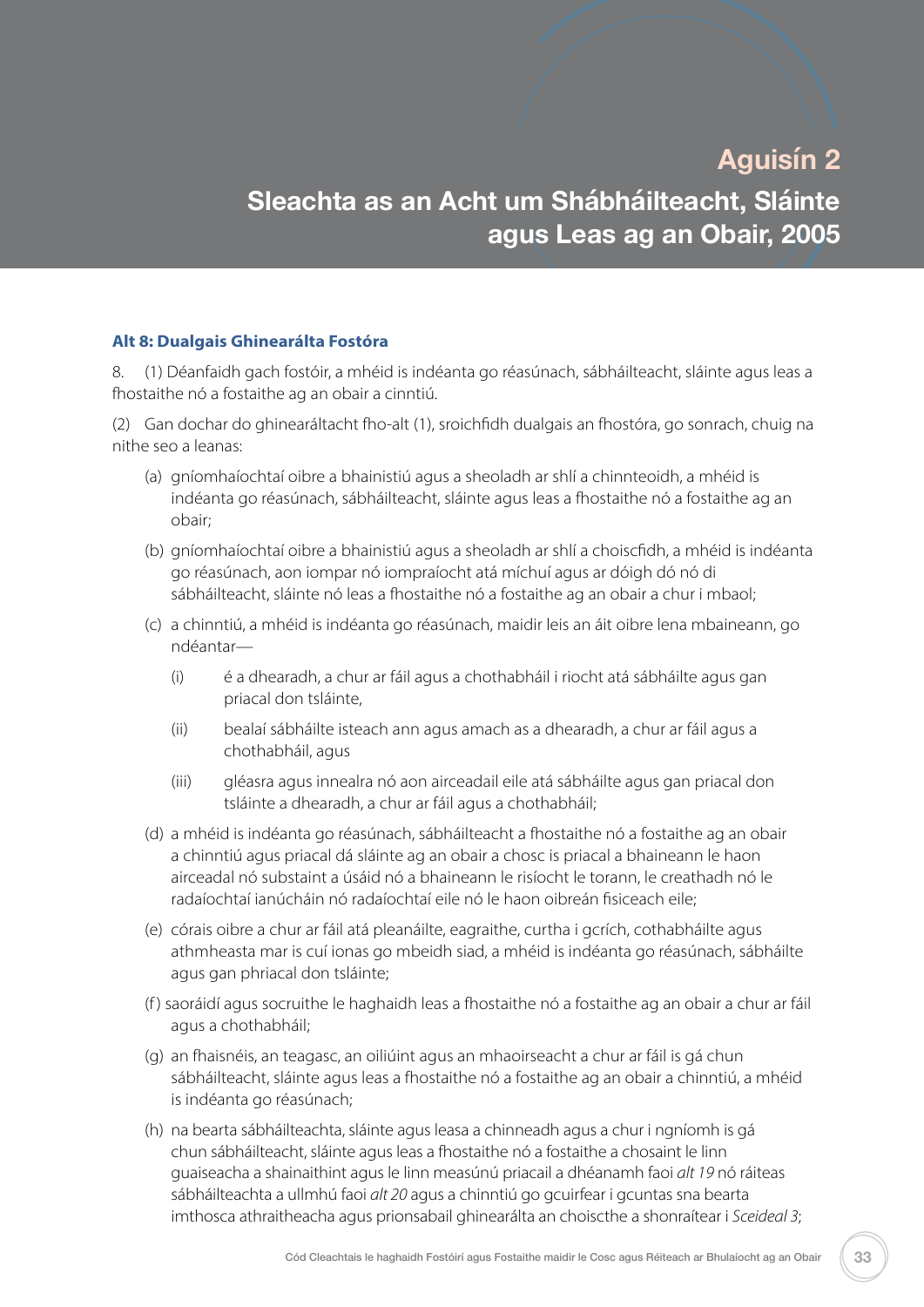#### **Aguisín 2**

**Sleachta as an Acht um Shábháilteacht, Sláinte agus Leas ag an Obair, 2005**

- (i) ag féachaint do phrionsabail ghinearálta an choiscthe i *Sceideal 3*, i gcás nach féidir priacail a chur ar ceal nó a rialú go leordhóthanach nó i cibé imthosca a fhorordófar, cibé éadach nó trealamh cosantach oiriúnach a chur ar fáil agus a chothabháil is gá chun sábháilteacht, sláinte agus leas a fhostaithe nó a fostaithe ag an obair a chinntiú, a mhéid is indéanta go réasúnach;
- (j) pleananna agus nósanna imeachta leordhóthanacha a bheidh le leanúint agus bearta a bheidh le déanamh i gcás éigeandála nó garchontúirte móire a ullmhú agus a athmheas, mar is cuí;
- (k) tionóiscí agus teagmhais chontúirteacha a thuairisciú de réir mar a fhorordófar don Údarás nó do dhuine a fhorordófar faoi *alt 33*, mar is cuí, agus
- (l) seirbhísí duine inniúil a fháil (cibé acu faoi chonradh fostaíochta nó ar shlí eile), más gá, chun sábháilteacht, sláinte agus leas a fhostaithe nó a fostaithe ag an obair a chinntiú, a mhéid is indéanta go réasúnach.

(3) Aon dualgas a fhorchuirtear ar fhostóir faoi na forálacha reachtúla iomchuí i leith aon duine dá fhostaithe nó dá fostaithe, beidh feidhm aige freisin maidir le húsáid seirbhísí fostaí téarma shocraithe nó fostaí shealadaigh ag an bhfostóir.

(4) Ar feadh ré sannacháin aon fhostaí téarma shocraithe nó aon fhostaí shealadaigh a bheidh ag obair ina ghnóthas nó ina gnóthas, beidh sé de dhualgas ar gach fostóir a chinntiú maidir le dálaí oibre gur de chineál iad a chosnóidh sábháilteacht, sláinte agus leas fostaí den sórt sin ag an obair.

(5) Cinnteoidh gach fostóir nach mbeidh aon chostas airgeadais ar a fhostaithe nó a fostaithe i gceist in aon bhearta a dhéanfaidh sé nó sí maidir le sábháilteacht, sláinte agus leas ag an obair.

#### **Alt 9: Faisnéis d'fhostaithe**

9. (1) Gan dochar do ghinearáltacht *alt 8*, déanfaidh gach fostóir, le linn dó nó di faisnéis a chur ar fáil dá fhostaithe nó dá fostaithe faoin alt seo i dtaobh nithe a bhaineann lena sábháilteacht, lena sláinte agus lena leas ag an obair, a chinntiú maidir leis an bhfaisnéis—

- (a) go dtabharfar í i bhfoirm agus ar mhodh agus, más cuí, i dteanga is dóigh le réasún a thuigfidh na fostaithe lena mbaineann, agus
- (b) go mbeidh an fhaisnéis seo a leanas ar áireamh inti—
	- (i) na guaiseacha do shábháilteacht, sláinte agus leas ag an obair agus na priacail a sainaithníodh tríd an measúnú priacail,
	- (ii) na bearta cosantacha agus coisctheacha a bheidh le déanamh maidir le sábháilteacht, sláinte agus leas ag an obair faoi na forálacha reachtúla iomchuí i leith na háite oibre agus i leith gach taisc shonraigh a bheidh le comhlíonadh san áit oibre, agus
	- (iii) ainmneacha daoine arna n-ainmniú faoi *alt 11* agus ainmneacha ionadaithe sábháilteachta arna roghnú faoi *alt 25*, más ann.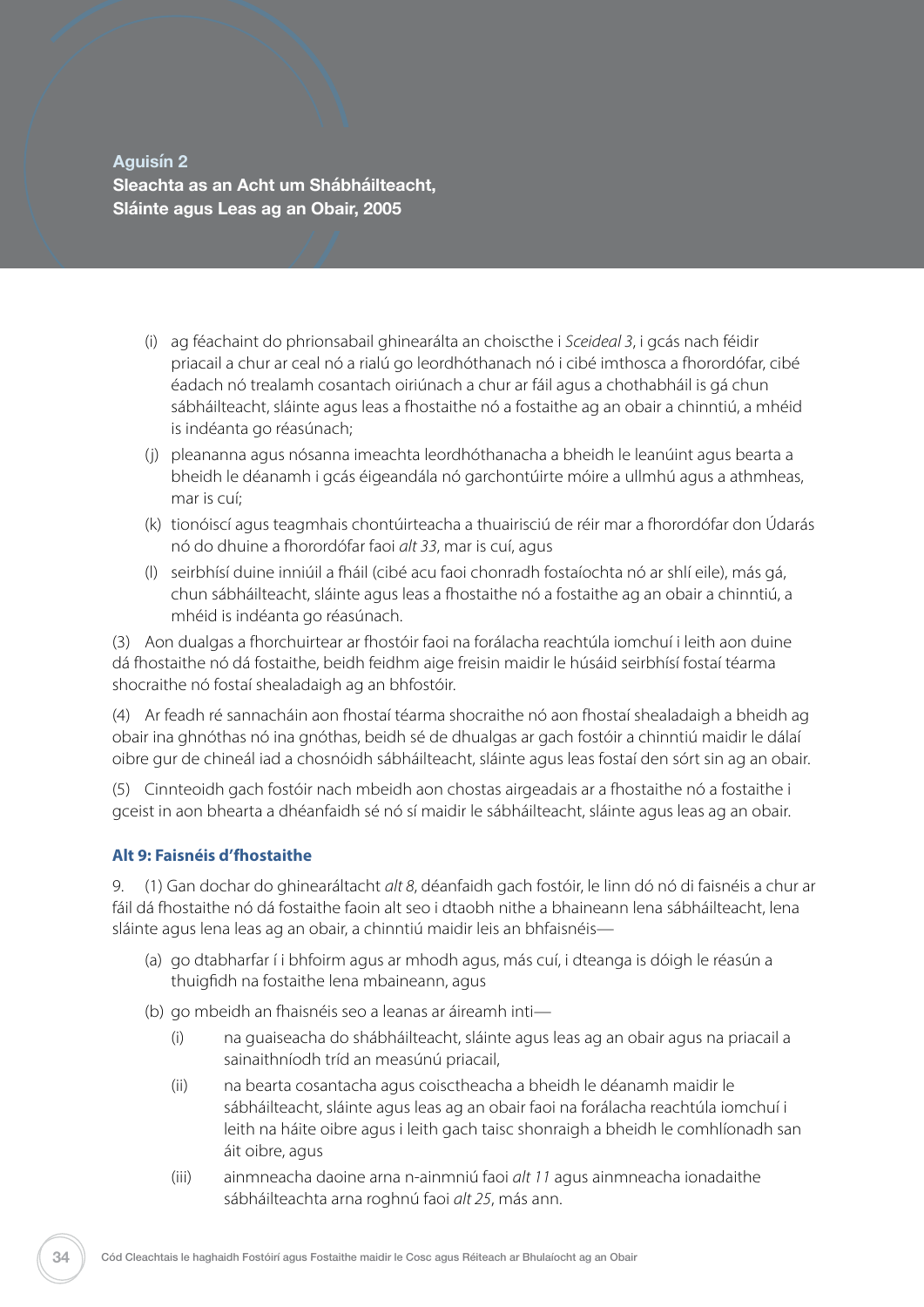(2) I gcás go mbeidh fostaí de chuid gnóthais eile ag gabháil do ghníomhaíochtaí oibre i ngnóthas fostóra, déanfaidh an fostóir sin bearta chun a chinntiú go bhfaighidh fostóir an fhostaí faisnéis leordhóthanach maidir leis na nithe dá dtagraítear i *bhfo-alt (1)*.

(3) Cinnteoidh gach fostóir, go mbeidh rochtain ag fostaithe arna gceapadh faoi *alt 18* agus ag ionadaithe sábháilteachta, más ann, d'fhonn a bhfeidhmeanna maidir le sábháilteacht, sláinte agus leas ag an obair a chomhlíonadh—

- (a) ar an measúnú priacail arna dhéanamh faoi *alt 19*,
- (b) ar fhaisnéis maidir le tionóiscí agus teagmhais chontúirteacha a cheanglaítear a thuairisciú don Údarás nó do dhuine a fhorordófar faoi *alt 33* faoi na forálacha reachtúla iomchuí, agus
- (c) ar aon fhaisnéis a éireoidh as bearta cosantacha agus coisctheacha a dhéanfar faoi na forálacha reachtúla iomchuí nó a chuirfidh an tÚdarás, nó duine a fhorordófar faoi *alt 33*, nó duine dá dtagraítear in *alt 34(2)* ar fáil.
- (4) (a) Más rud é go mbeartaíonn fostóir seirbhísí fostaí téarma shocraithe nó fostaí shealadaigh a úsáid, déanfaidh an fostóir, sula dtosóidh fostaíocht, faisnéis a thabhairt don fhostaí maidir leis na nithe seo a leanas—
	- (i) aon phriacail ionchasacha do shábháilteacht, do shláinte agus do leas an fhostaí ag an obair,
	- (ii) faireachas sláinte,
	- (iii) aon cháilíochtaí nó scileanna speisialta ceirde is gá san áit oibre, agus
	- (iv) aon phriacail mhéadaithe shonracha a d'fhéadfadh a bheith i gceist san obair.
	- (b) Más rud é go mbeartaíonn fostóir seirbhísí fostaí shealadaigh a úsáid, déanfaidh an fostóir—
		- (i) na cáilíochtaí ceirde is gá don obair agus na gnéithe sonracha den obair ar chucu a theastaíonn an fostaí a shonrú don ghnó fostaíochta sealadaí lena mbaineann, agus
		- (ii) a chinntiú go dtabharfaidh an gnó fostaíochta sealadaí an fhaisnéis dá dtagraítear i *mír (a)* don fhostaí.

(5) Tabharfaidh an gnó fostaíochta sealadaí *dá dtagraítear i bhfo-alt (4)(b)* an fhaisnéis dá dtagraítear i *bhfo-alt (4)(b)(i)* don fhostaí.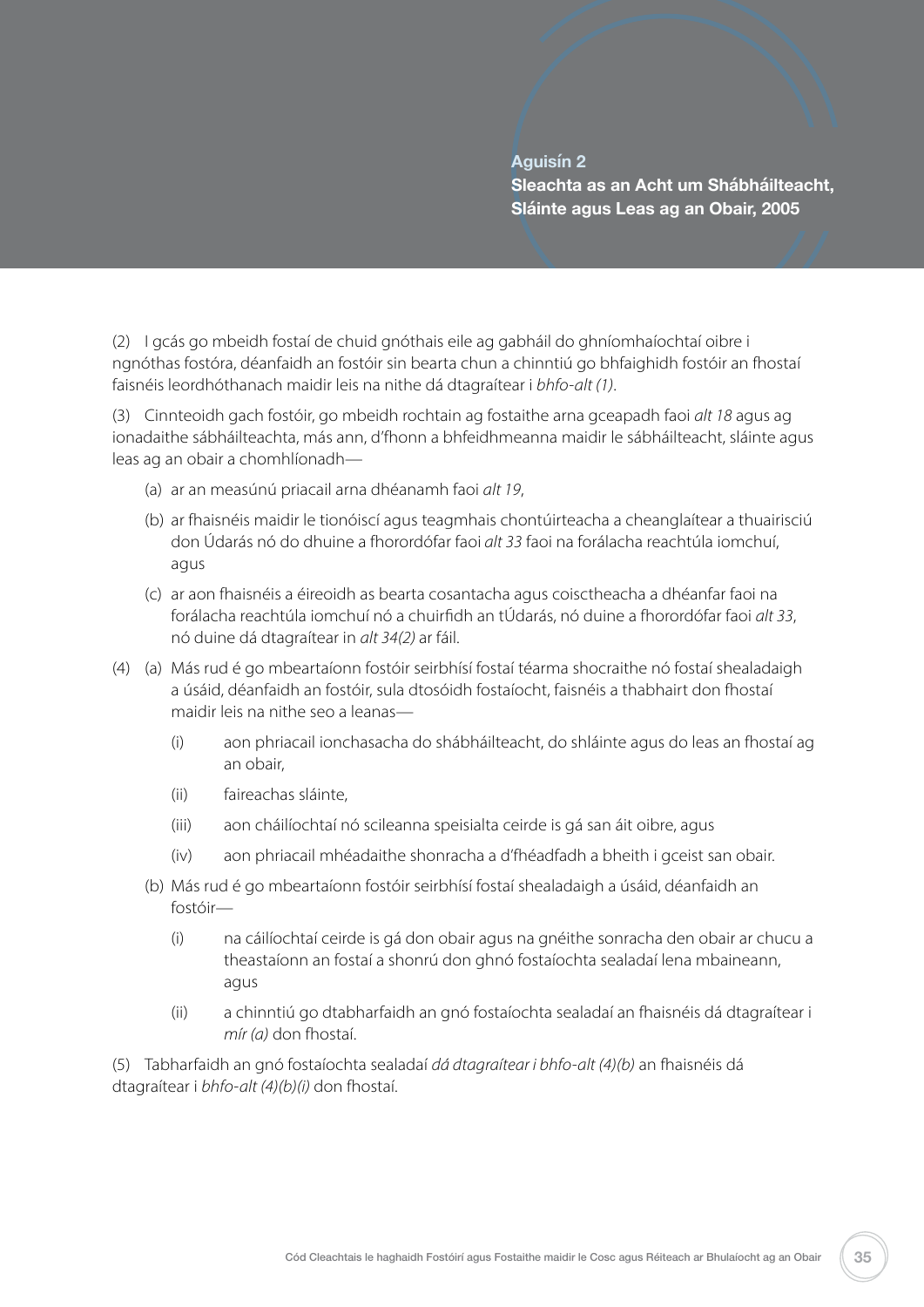#### **Aguisín 2**

**Sleachta as an Acht um Shábháilteacht, Sláinte agus Leas ag an Obair, 2005**

#### **Alt 10: Teagasc, oiliúint agus maoirseacht fostaithe**

10. (1) Gan dochar do ghinearáltacht *alt 8* agus ag féachaint *d'ailt 25* agus *26*, cinnteoidh gach fostóir le linn teagasc, oiliúint agus maoirseacht a sholáthar dá fhostaithe nó dá fostaithe i ndáil le sábháilteacht, sláinte agus leas ag an obair—

- (a) go soláthrófar teagasc, oiliúint agus maoirseacht i bhfoirm, ar mhodh agus, de réir mar is cuí, i dteanga is dóigh le réasún a thuigfidh an fostaí lena mbaineann,
- (b) go bhfaighidh fostaithe, le linn ama shaoir óna gcuid oibre, más cuí, agus gan luach saothair a chailleadh, oiliúint leordhóthanach sábháilteachta, sláinte agus leasa, lena n-áirítear, go háirithe, faisnéis agus treoracha a bhaineann leis an tasc sonrach a bheidh le comhlíonadh ag an bhfostaí agus na bearta a bheidh le déanamh in éigeandáil,
- (c) maidir le haon tasc sonrach a shannfar d'fhostaí, go gcuirfear i gcuntas a chumas nó a cumas maidir le sábháilteacht, sláinte agus leas,
- (d) i gcás—
	- (i) aicme nó aicmí d'fhostaithe atá íogair ar shlí ar leith agus a mbeidh feidhm ag aon cheann de na forálacha reachtúla iomchuí maidir leo, nó
	- (ii) aon fhostaí nó grúpa d'fhostaithe a chuirfear faoi phriacail dá bhforáiltear go sainráite faoi na forálacha reachtúla iomchuí,

go bhfuil na fostaithe lena mbaineann cosanta ar na contúirtí a fhearann go sonrach orthu.

(2) Déanfar oiliúint faoin alt seo a oiriúnú chun priacail nua nó priacail athraithe don tsábháilteacht, don tsláinte agus don leas ag an obair a chur i gcuntas agus athdhéanfar an oiliúint go tréimhsiúil.

- (3) Cuirfear oiliúint faoin alt seo ar fáil d'fhostaithe—
- (a) ar iad a earcú,
- (b) i gcás ina n-aistreofar fostaí nó i gcás ina n-athrófar an tasc a shannfar d'fhostaí,
- (c) ar threalamh oibre nua, córais oibre nua nó athruithe ar threalamh oibre láithreach nó ar chórais oibre láithreacha a thabhairt isteach, agus
- (d) ar theicneolaíocht nua a thabhairt isteach.

(4) Más rud é, i dtaca le haon obair ar leith, go bhforordófar ceanglais inniúlachta, déanfaidh an fostóir socrú maidir le fostaithe a scaoileadh saor, le linn uaireanta oibre, más cuí, agus gan luach saothair a chailleadh, chun freastal ar oiliúint i nithe a bhaineann le sábháilteacht, sláinte agus leas ag an obair maidir leis an obair ar leith.

(5) Cinnteoidh gach fostóir go bhfaighidh daoine a bheidh ag obair san áit oibre lena mbaineann agus ar fostaithe iad de chuid fostóra eile treoracha maidir le haon phriacail dá sábháilteacht, dá sláinte agus dá leas san áit oibre sin de réir mar is gá nó is cuí.

(6) Cinnteoidh gach fostóir a úsáideann seirbhísí fostaí téarma shocraithe nó fostaí shealadaigh go bhfaighidh an fostaí an oiliúint is cuí don obair a cheanglaítear air nó uirthi a dhéanamh ag féachaint dá cháilíochtaí nó dá cáilíochtaí agus dá thaithí nó dá taithí.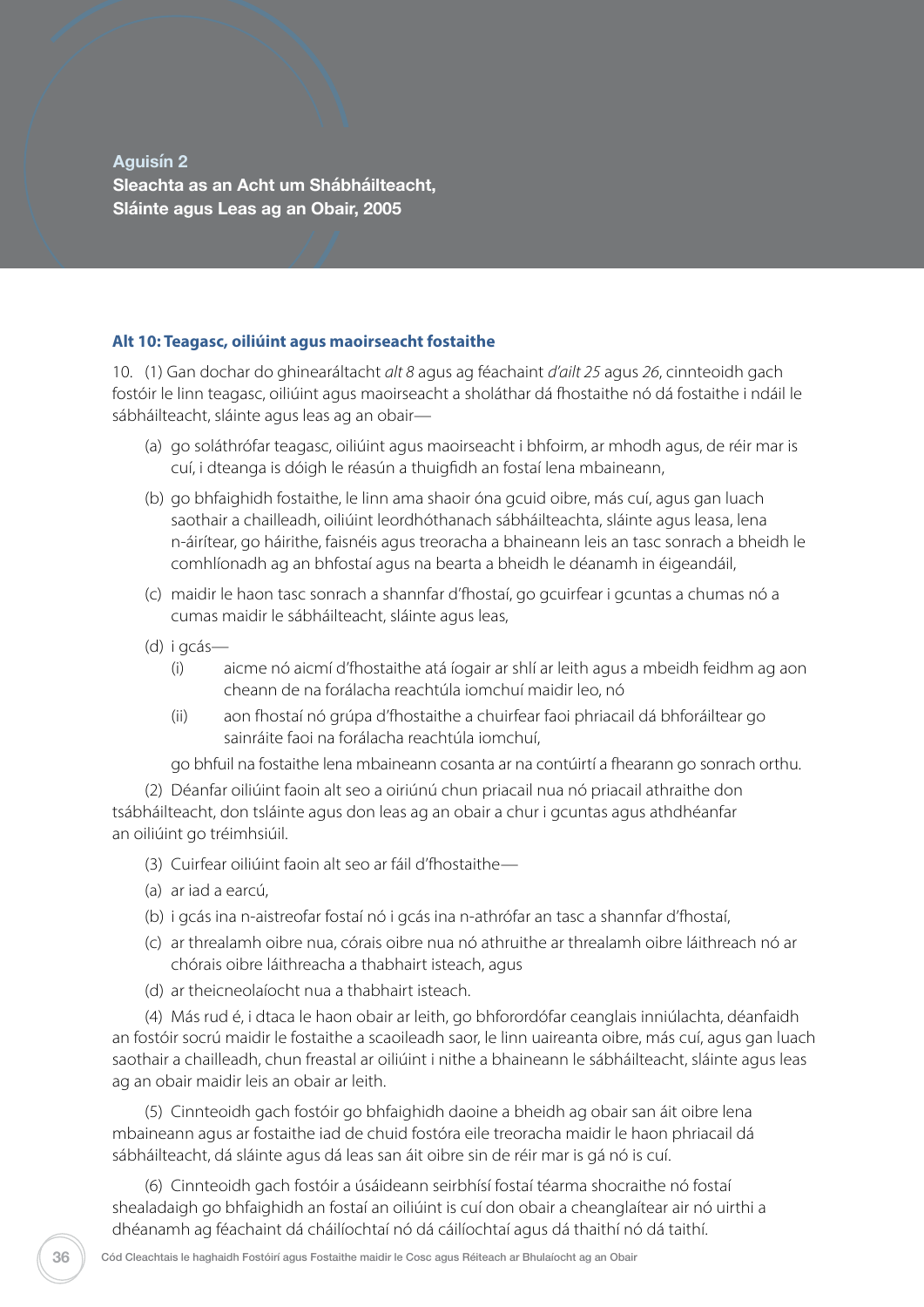#### **Alt 13: Dualgais fostaí**

- (1) Maidir le fostaí, le linn dó nó di a bheith ag obair—
	- (a) déanfaidh sé nó sí na forálacha reachtúla iomchuí a chomhlíonadh, de réir mar is cuí, agus glacfaidh sé nó sí cúram réasúnach chun a shábháilteacht, a shláinte agus a leas nó a sábháilteacht, a sláinte agus a leas agus sábháilteacht, sláinte agus leas aon duine eile a bhféadfadh gníomhartha nó neamhghníomhartha an fhostaí ag an obair fearadh air nó uirthi a chaomhnú,
	- (b) cinnteoidh sé nó sí nach mbeidh sé nó sí faoi thionchar meiscigh go feadh méid go mbeidh sé nó sí sa riocht sin go gcuirfeadh sé nó sí a shábháilteacht, a shláinte nó a leas féin nó a sábháilteacht, a sláinte nó a leas féin, ag an obair, nó sábháilteacht, sláinte nó leas aon duine eile, i gcontúirt,
	- (c) má iarrann a fhostóir nó a fostóir air nó uirthi é le réasún, rachaidh sé nó sí faoi aon tástálacha cuí, réasúnacha agus comhréireacha le haghaidh meisceach arna ndéanamh ag lia-chleachtóir cláraithe nó faoi mhaoirseacht liachleachtóra chláraithe, ar duine inniúil é nó í, de réir mar a fhorordófar,
	- (d) comhoibreoidh sé nó sí lena fhostóir nó lena fostóir nó le haon duine eile a mhéid is gá chun a chumasú dá fhostóir nó dá fostóir nó don duine eile na forálacha reachtúla iomchuí a chomhlíonadh, de réir mar is cuí,
	- (e) ní ghabhfaidh sé nó sí d'iompar míchuí nó d'iompraíocht eile ar dóigh dó nó di a shábháilteacht, a shláinte nó a leas féin nó a sábháilteacht, a sláinte nó a leas féin, ag an obair, nó sábháilteacht, sláinte nó leas aon duine eile, a chur i gcontúirt,
	- (f) freastalóidh sé nó sí ar cibé oiliúint agus, de réir mar is cuí, rachaidh sé nó sí faoi cibé measúnú, a éileoidh a fhostóir nó a fostóir le réasún nó a fhorordófar, agus a bhainfidh le sábháilteacht, sláinte agus leas ag an obair nó a bhainfidh leis an obair a dhéanann sé nó sí,
	- (g) ag féachaint dá oiliúint nó dá hoiliúint agus na treoracha a thugann a fhostóir nó a fostóir dó nó di, bainfidh sé nó sí an úsáid cheart as aon airceadal nó substaint a sholáthraítear lena úsáid nó lena húsáid ag an bhfostaí ag an obair nó chun a shábháilteacht, a shláinte agus a leas nó a sábháilteacht, a sláinte agus a leas ag an obair a chaomhnú, lena n-áirítear éadach nó trealamh cosantach,
	- (h) déanfaidh sé nó sí, a luaithe is indéanta—
		- (i) aon obair a bheidh á déanamh, nó ar dóigh go mbeidh sí á déanamh, ar shlí a d'fhéadfadh sábháilteacht, sláinte nó leas ag an obair an fhostaí nó sábháilteacht, sláinte nó leas aon duine eile, a chur i gcontúirt,
		- (ii) aon fhabht san áit oibre, sna córais oibre, nó in aon airceadal nó substaint a d'fhéadfadh sábháilteacht, sláinte nó leas an fhostaí ag an obair nó sábháilteacht, sláinte nó leas aon duine eile, a chur i gcontúirt, nó
		- (iii) aon sárú ar na forálacha reachtúla iomchuí a d'fhéadfadh sábháilteacht, sláinte nó leas an fhostaí ag an obair nó sábháilteacht, sláinte nó leas aon duine eile, a chur i gcontúirt,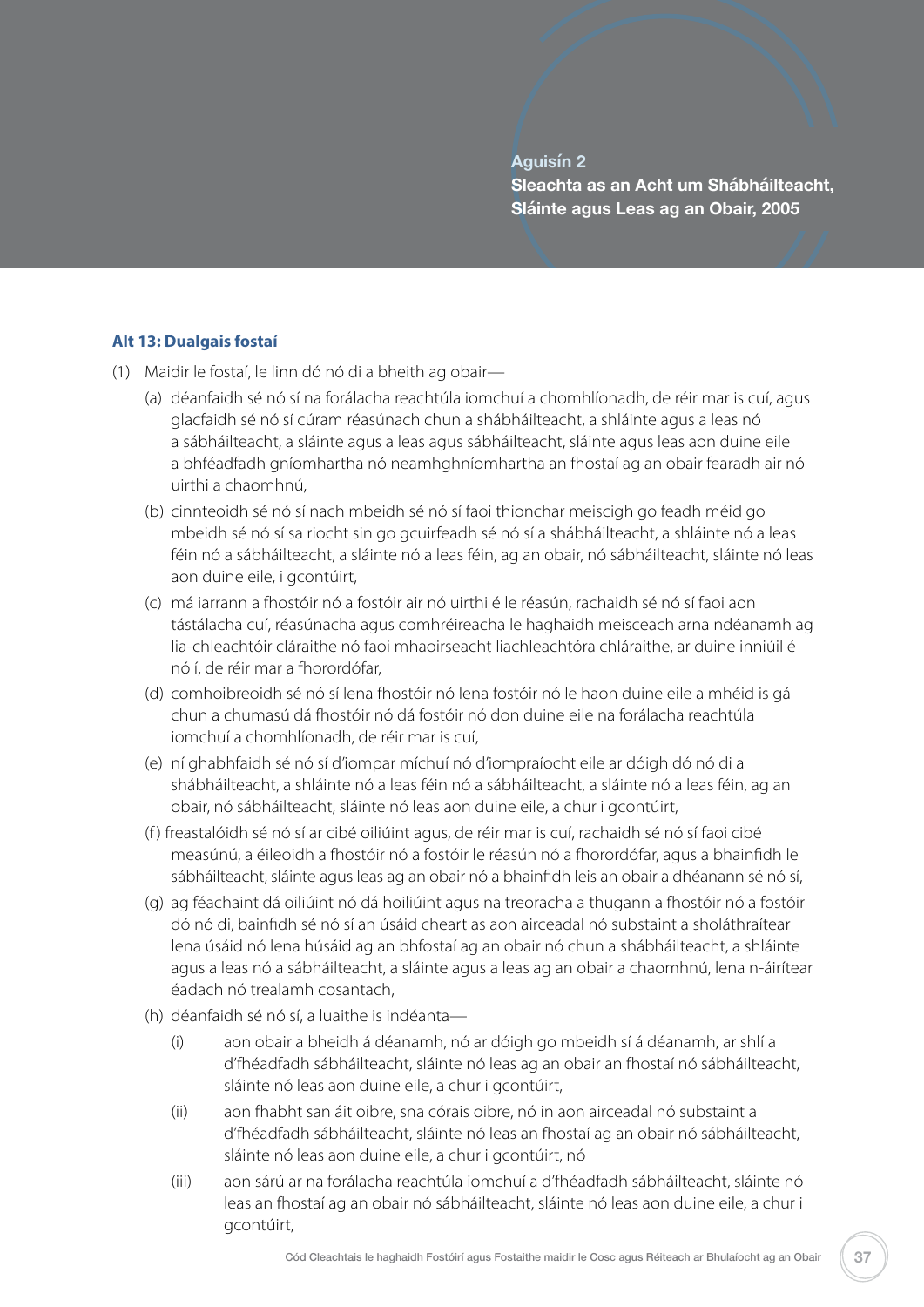agus a mbeidh a fhios aige nó aici fúthu, a thuairisciú dá fhostóir nó dá fostóir nó d'aon duine cuí eile.

(2) Ní dhéanfaidh fostaí, ar chonradh fostaíochta a dhéanamh, é féin nó í féin a mhífhaisnéisiú d'fhostóir maidir leis an leibhéal oiliúna a fhorordófar faoi *fho-alt (1)(f )*.

#### **Alt 14: Cur isteach, mí-úsáid, etc.**

14. Ní dhéanfaidh aon duine go toiliúil, go meargánta nó gan cúis réasúnach—

- (a) cur isteach ar aon ní a sholáthrófar faoi na forálacha reachtúla iomchuí nó ar shlí eile chun sábháilteacht, sláinte agus leas daoine ag an obair a áirithiú, mí-úsáid a bhaint as nó é a dhamáistiú, nó
- (b) sábháilteacht, sláinte nó leas daoine a chur i mbaol i dtaca le gníomhaíochtaí oibre.

#### **Alt 19: Sainaithint guaiseacha agus measúnú priacail**

19. (1) Déanfaidh gach fostóir na guaiseacha san áit oibre atá faoina rialú a shainaithint agus na priacail atá ann de bharr na nguaiseacha sin a mheasúnú agus beidh sé nó sí i seilbh measúnaithe i scríbhinn (ar a dtabharfar agus dá ngairtear "measúnú priacail" san Acht seo) ar na priacail do shábháilteacht, sláinte agus leas a chuid fostaithe nó a cuid fostaithe ag an obair, lena n-áirítear sábháilteacht, sláinte agus leas aon fhostaí aonair nó aon ghrúpa nó grúpaí fostaithe a d'fhéadfadh a bheith faoi lé aon phriacal neamhghnách nó aon phriacal eile faoi na forálacha reachtúla iomchuí.

(2) D'fhonn measúnú priacail a dhéanamh faoi *fho-alt (1),* beidh aird ag an bhfostóir, le linn dó nó di an obair a bheidh á seoladh ag an áit oibre a chur i gcuntas, ar na dualgais a fhorchuirtear leis na forálacha reachtúla iomchuí.

(3) Déanfaidh an fostóir athbhreithniú ar an measúnú priacail más rud é—

- (a) gur tháinig athrú suntasach ar na nithe lena mbaineann sé, nó
- (b) go bhfuil cúis eile ann lena chreidiúint nach bhfuil sé bailí a thuilleadh,

(4) I ndáil leis an measúnú priacail is déanaí a bheidh déanta ag fostóir, déanfaidh sé nó sí bearta chun aon fheabhsúchán a chur i ngníomh a mheastar is gá agus a bhaineann le sábháilteacht, sláinte agus leas fostaithe ag an obair agus chun a chinntiú go gcuirfear aon fheabhsúchán den sórt sin i ngníomh i leith an uile ghníomhaíocht agus leibhéal den áit oibre.

(5) Déanfaidh gach duine lena mbaineann *alt 12* nó *15* measúnú priacail de réir an ailt seo a mhéid a bhainfidh a dhualgais nó a dualgais faoi na hailt sin le daoine seachas a fhostaithe nó a fostaithe.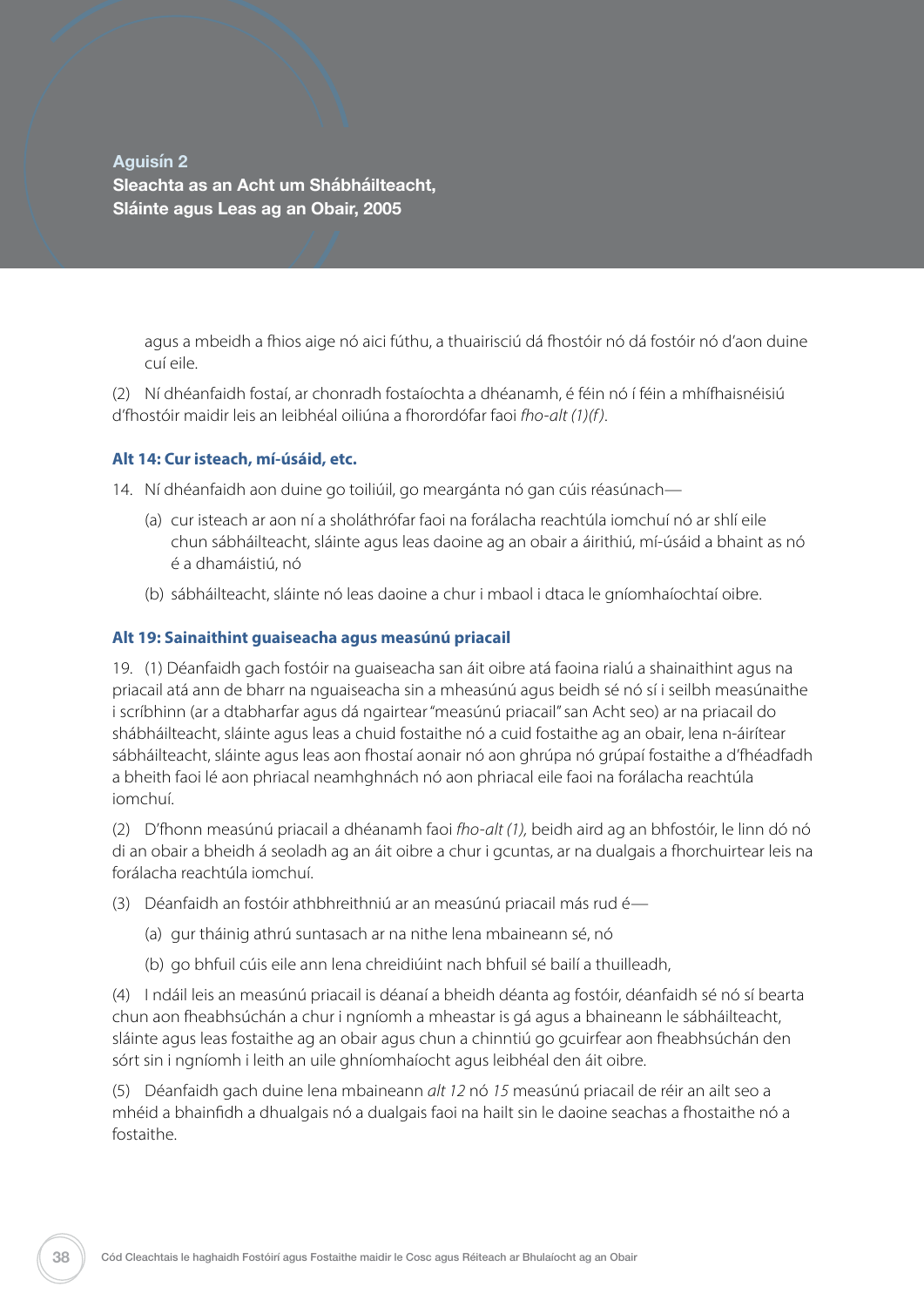#### **Alt 20: Ráiteas sábháilteachta**

20. (1) Déanfaidh gach fostóir, nó cuirfidh sé nó sí faoi deara go ndéanfar, ráiteas i scríbhinn (ar a dtabharfar agus dá ngairtear "ráiteas sábháilteachta" san Acht seo) a ullmhú, bunaithe ar shainaithint na nguaiseacha agus ar an measúnú priacail a bheidh déanta faoi *fho-alt 19*, ina sonrófar an modh ina ndéanfar sábháilteacht, sláinte agus leas a chuid fostaithe nó a cuid fostaithe ag an obair a áirithiú agus a bhainistiú.

(2) Gan dochar do ghinearáltacht *fho-alt (1)*, cinnteoidh gach fostóir go sonróidh an ráiteas sábháilteachta—

- (a) na guaiseacha a bheidh sainaitheanta agus na priacail a ndearnadh measúnú orthu,
- (b) na bearta cosantacha agus na bearta coisctheacha a bheidh déanta agus na hacmhainní a bheidh curtha ar fáil d'fhonn sábháilteacht, sláinte agus leas a chosaint san áit oibre lena mbaineann an ráiteas sábháilteachta,
- (c) na pleananna agus na nósanna imeachta a bheidh le leanúint agus na bearta a bheidh le déanamh i gcás éigeandála nó garchontúirte móire, i gcomhlíonadh ailt *8* agus *11*,
- (d) dualgais a chuid fostaithe nó a cuid fostaithe maidir le sábháilteacht, sláinte agus leas ag an obair, lena n-áirítear comhoibriú leis an bhfostóir agus le haon daoine a mbeidh freagracht orthu faoi na forálacha reachtúla iomchuí as nithe a bhaineann le sábháilteacht, sláinte agus leas ag an obair,
- (e) ainm gach duine agus, más infheidhme, teideal poist gach duine nó an post atá ar sheilbh ag gach duine atá freagrach as tascanna a chomhlíonadh a bheidh sannta dó nó di de bhun an ráitis sábháilteachta, agus
- (f) na socruithe a bheidh déanta maidir le hionadaithe sábháilteachta a cheapadh agus maidir le comhchomhairle a ghlacadh le fostaithe agus ionadaithe sábháilteachta agus maidir le rannpháirteachas fostaithe agus ionadaithe sábháilteachta, i gcomhlíonadh ailt *25* agus *26* lena n-áirítear ainmneacha an ionadaí sábháilteachta agus chomhaltaí an choiste sábháilteachta, má cheaptar iad.

(3) Déanfaidh gach fostóir an ráiteas sábháilteachta a thabhairt ar aird i bhfoirm, ar mhodh agus, de réir mar is cuí, i dteanga, is dócha le réasún a thuigfear—

- (a) dá chuid fostaithe nó dá cuid fostaithe uair amháin ar a laghad sa bhliain agus, aon tráth eile, tar éis é a leasú de réir an ailt seo,
- (b) d'fhostaithe nua-earcaithe ar thosú i bhfostaíocht dóibh, agus
- (c) do dhaoine eile ag an áit oibre a d'fhéadfadh a bheith faoi lé aon phriacail shonraithe lena mbaineann an ráiteas sábháilteachta.

(4) I gcás ina mbeidh tascanna sonracha á ndéanamh san áit oibre ar priacal mór iad don tsábháilteacht, don tsláinte nó don leas, déanfaidh fostóir aird na ndaoine sin ar a bhfearfaidh an priacal sin a tharraingt ar shleachta iomchuí den ráiteas sábháilteachta ina leagtar amach-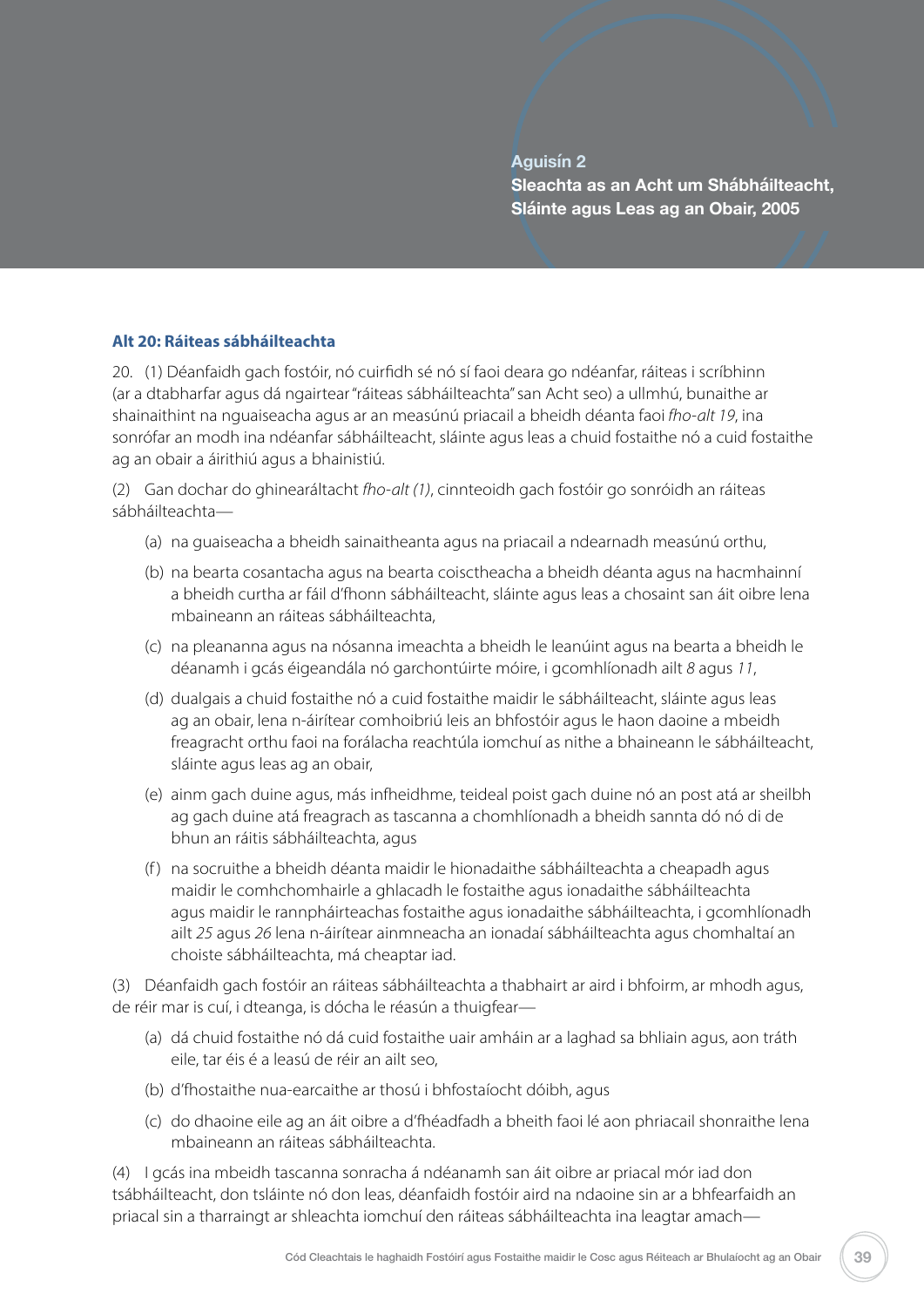#### **Aguisín 2**

**Sleachta as an Acht um Shábháilteacht, Sláinte agus Leas ag an Obair, 2005**

- (a) an priacal a bheidh sainaitheanta,
- (b) an measúnú priacail, agus
- (c) na bearta cosantacha agus na bearta coisctheacha a bheidh déanta de réir na bhforálacha reachtúla iomchuí i ndáil leis an bpriacal sin.

(5) Déanfaidh gach fostóir, le linn dó nó di an measúnú priacail a bheidh déanta faoi *alt 19* a chur i gcuntas, athbhreithniú ar an ráiteas sábháilteachta más rud é—

- (a) gur tháinig athrú suntasach ar na nithe dá dtagraíonn sé,
- (b) go bhfuil cúis eile ann lena chreidiúint nach bhfuil sé bailí a thuilleadh, nó
- (c) go ndéanfaidh cigire, i gcúrsa iniúchta, imscrúdaithe, scrúdaithe nó fiosrúcháin faoi *alt 64* nó ar shlí eile a ordú go ndéanfar an ráiteas sábháilteachta a leasú, laistigh de 30 lá ón tráth a dtabharfar an t-ordachán sin,

agus, tar éis an athbhreithnithe, déanfaidh an fostóir an ráiteas sábháilteachta a leasú de réir mar is cuí.

(6) Gach fostóir a bheidh ag seoladh gníomhaíochtaí, mar a fhorordófar de réir an fho-ailt seo, agus a dhéanfaidh conradh le fostóir eile chun go soláthróidh an fostóir sin seirbhísí dó nó di, cuirfidh sé nó sí de cheangal ar an bhfostóir sin go mbeidh sé nó sí i seilbh ráitis sábháilteachta a bheidh cothrom le dáta mar a cheanglaítear faoin alt seo.

(7) Coimeádfar cóip de ráiteas sábháilteachta, nó sliocht iomchuí as, ar fáil lena hiniúchadh nó lena iniúchadh i ngach áit oibre lena mbaineann sí nó sé nó in aice leis fad a bheidh obair á déanamh ann.

(8) Is leor mar chomhlíonadh ar an alt seo ag fostóir atá ag fostú 3 fhostaí nó níos lú, téarmaí cóid cleachtais, más ann, a urramú, is cód cleachtais a bhaineann le ráitis sábháilteachta agus a bhfuil feidhm aige maidir leis an aicme fostaíochta a chuimsíonn an cineál gníomhaíochta oibre a sheolann an fostóir.

(9) Déanfaidh gach duine lena mbaineann *alt 12* nó *15* ráiteas sábháilteachta a ullmhú de réir an ailt seo a mhéid a bhainfidh a dhualgais nó a dualgais faoi na hailt sin le daoine seachas a fhostaithe nó a fostaithe.

#### **Alt 60: Cóid chleachtais**

60. (1) D'fhonn treoir phraiticiúil a sholáthar d'fhostóirí, d'fhostaithe agus d'aon daoine eile lena mbaineann an tAcht seo maidir le sábháilteacht, sláinte agus leas ag an obair, nó maidir le ceanglais nó toirmisc aon cheann de na forálacha reachtúla iomchuí—

- (a) féadfaidh an tÚdarás, agus déanfaidh sé má iarrann an tAire air amhlaidh, cóid chleachtais a ullmhú agus a fhoilsiú, agus
- (b) féadfaidh an tÚdarás cód cleachtais nó aon chuid de chód cleachtais a dhéanfaidh nó a fhoilseoidh aon chomhlacht eile a cheadú.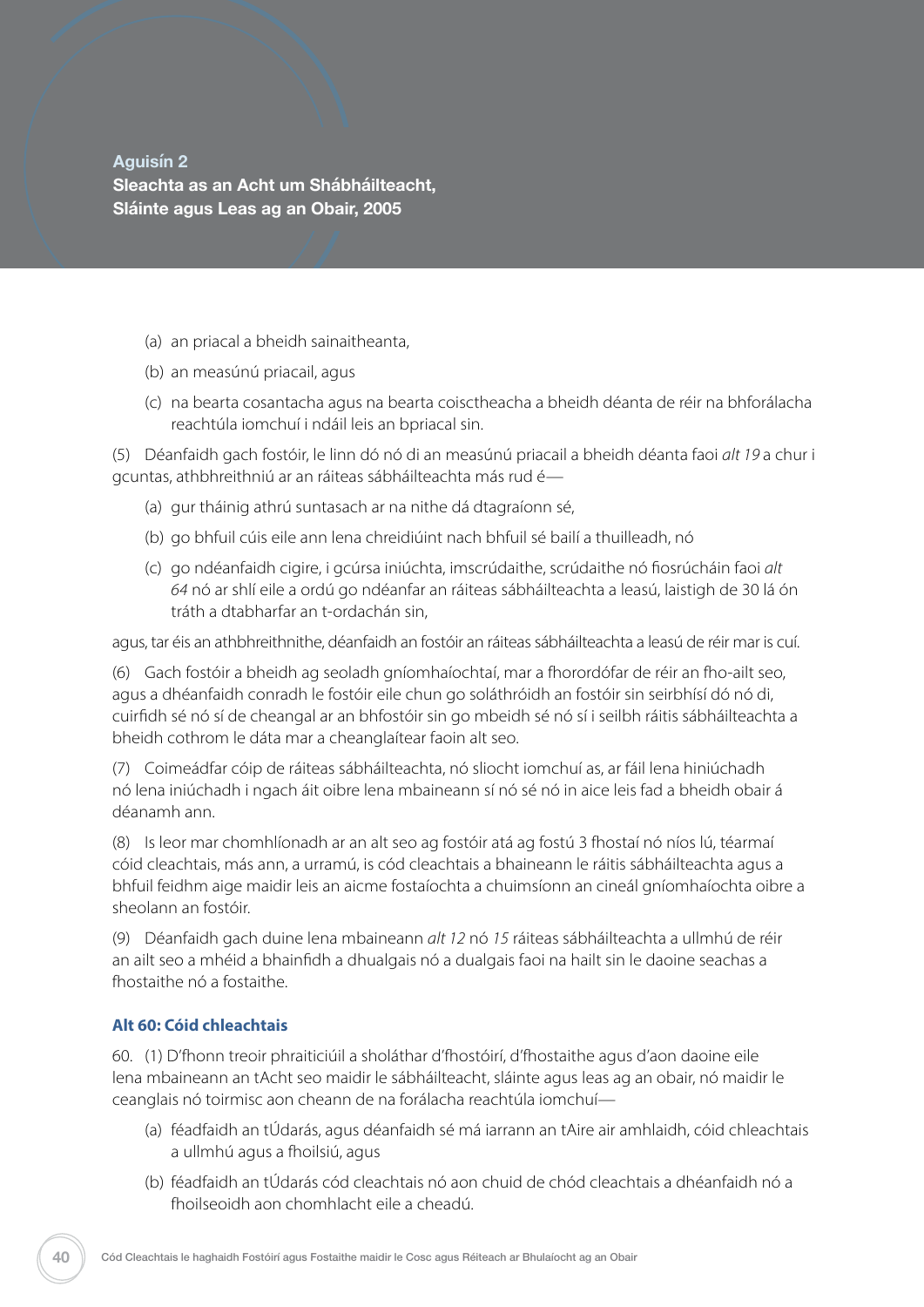(2) Sula ndéanfaidh an tÚdarás cód cleachtais nó aon chuid de chód cleachtais a fhoilsiú nó a cheadú faoin alt seo—

- (a) gheobhaidh sé toiliú an Aire,
- (b) féadfaidh sé dréacht den chód cleachtais nó d'ailt de dhréachtchód cleachtais a fhoilsiú ar cibé modh is cuí leis an Údarás agus tabharfaidh sé mí amháin do dhaoine ó dháta foilsithe an dréachtchóid nó na n-alt chun uiríll a dhéanamh i scríbhinn laistigh di chuig an Údarás i ndáil leis an dréachtchód nó leis na hailt den dréachtchód, nó cibé tréimhse bhreise, nach faide ná 28 lá, a mheasfaidh an tÚdarás, dá lánrogha féin, is oiriúnach, agus
- (c) tar éis comhchomhairliúcháin agus, más iomchuí, tar éis na huiríll, más ann, a bheidh déanta a bhreithniú, cuirfidh sé an dréachtchód faoi bhráid an Aire d'fhonn a thoiliú nó a toiliú a fháil lena fhoilsiú nó lena cheadú faoin alt seo, fara modhnú nó gan mhodhnú.

(3) I gcás go ndéanfaidh an tÚdarás cód cleachtais a fhoilsiú nó a cheadú nó aon chuid de chód cleachtais a cheadú, foilseoidh sé fógra i dtaobh an fhoilsithe nó an cheadaithe sin san *Iris Oifigiúil* agus déanfar san fhógra sin—

- (a) an cód a shainaithint,
- (b) na nithe a bhaineann le sábháilteacht, sláinte agus leas ag an obair nó na forálacha reachtúla iomchuí ar ina leith a fhoilsítear nó a cheadaítear an cód a shonrú, agus
- (c) an dáta a thiocfaidh an cód i ngníomh a shonrú.

(4) Féadfaidh an tÚdarás le toiliú an Aire agus tar éis dul i gcomhairle le haon duine nó comhlacht eile is cuí leis an Údarás nó a ordóidh an tAire—

- (a) aon chód cleachtais nó cuid d'aon chód cleachtais a bheidh ullmhaithe nó foilsithe aige f aoin alt seo a leasú nó a chúlghairm, nó
- (b) a cheadú i leith aon chóid cleachtais nó i leith cuid d'aon chód cleachtais a bheidh ceadaithe aige faoin alt seo a tharraingt siar.

(5) I gcás go ndéanfaidh an tÚdarás cód cleachtais nó aon chuid de chód cleachtais arna fhoilsiú nó arna cheadú faoin alt seo a leasú nó a chúlghairm nó a cheadú ina leith a tharraingt siar, foilseoidh sé fógra faoin leasú, faoin gcúlghairm nó faoin tarraingt siar, de réir mar a bheidh, san Iris Oifigiúil.

(6) Cuirfidh an tÚdarás na nithe seo a leanas ar fáil lena n-iniúchadh go poiblí gan mhuirear ag a phríomhoifig le linn gnáthuaire oibre—

- (a) cóip de gach cód cleachtais a fhoilseoidh nó a cheadóidh sé, agus
- (b) i gcás gur leasaíodh cód cleachtais, cóip den chód arna leasú amhlaidh.

(7) D'ainneoin aisghairm Acht 1989 le *halt 4*, leanfaidh cód cleachtais a bhí i ngníomh díreach roimh thosach feidhme an ailt sin de bheith ina chód cleachtais amhail is dá mba faoin alt seo a ullmhaíodh agus a foilsíodh é.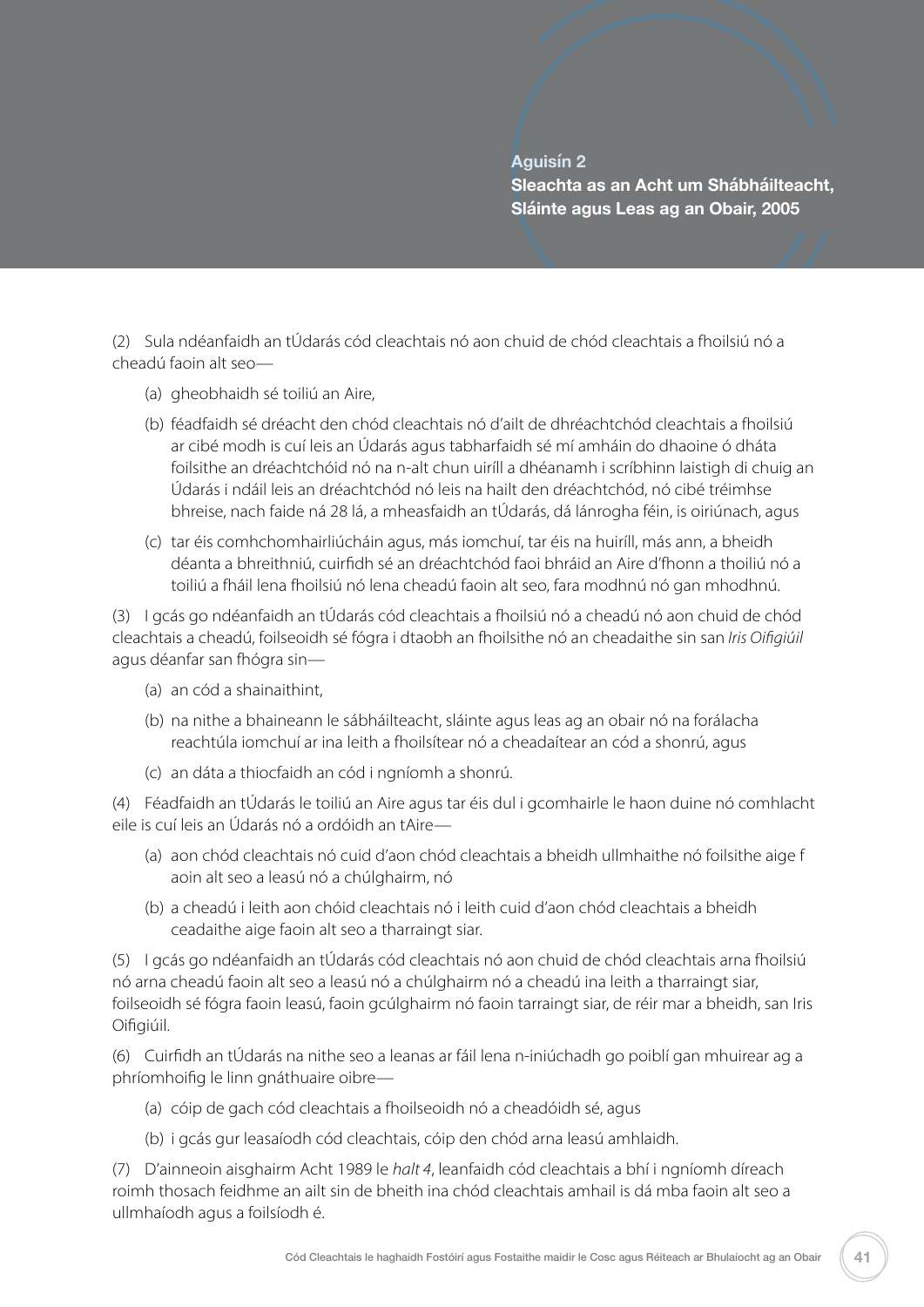#### **Alt 61: Cóid chleachtais a úsáid in imeachtaí coiriúla**

61. (1) Más rud é, in imeachtaí i leith ciona faoin Acht seo maidir le sárú líomhnaithe ar aon cheanglas nó toirmeasc a fhorchuirtear le foráil reachtúil iomchuí nó fúithi ar foráil í a mbeidh cód cleachtais foilsithe nó ceadaithe ag an Údarás ina leith faoi *alt 60* tráth an tsáraithe líomhnaithe, beidh éifeacht le *fo-alt (2)* maidir leis an gcód cleachtais sin i ndáil leis na himeachtaí sin.

(2) (a) I gcás inar dealraitheach don chúirt go dtugann cód cleachtais dá dtagraítear i *bhfo-alt (1)* treoir phraiticiúil i dtaobh urramú an cheanglais nó an toirmisc a líomhnaítear a bheith sáraithe, beidh an cód cleachtais inghlactha i bhfianaise.

- (b) I gcás ina gcruthófar, gurb éard é aon ghníomh nó neamhghníomh de chuid an chosantóra a líomhnaítear gurb é an sárú é—
	- (i) mainneachtain cód cleachtais dá dtagraítear i *bhfo-alt (1)* a urramú, nó
	- (ii) comhlíonadh ar an gcód cleachtais sin,

ansin beidh an mhainneachtain nó an comhlíonadh sin inghlactha i bhfianaise.

(3) Aon doiciméad ar a mbeidh séala an Údaráis agus a airbheartóidh a bheith ina chód cleachtais nó ina chuid de chód cleachtais arna fhoilsiú nó arna cheadú ag an Údarás faoin alt seo, beidh sé inghlactha mar fhianaise in aon imeachtaí faoin Acht seo.

*An tAcht um Shábháilteacht, Sláinte agus Leas ag an Obair, 2005 (Uimh. 10 de 2005)*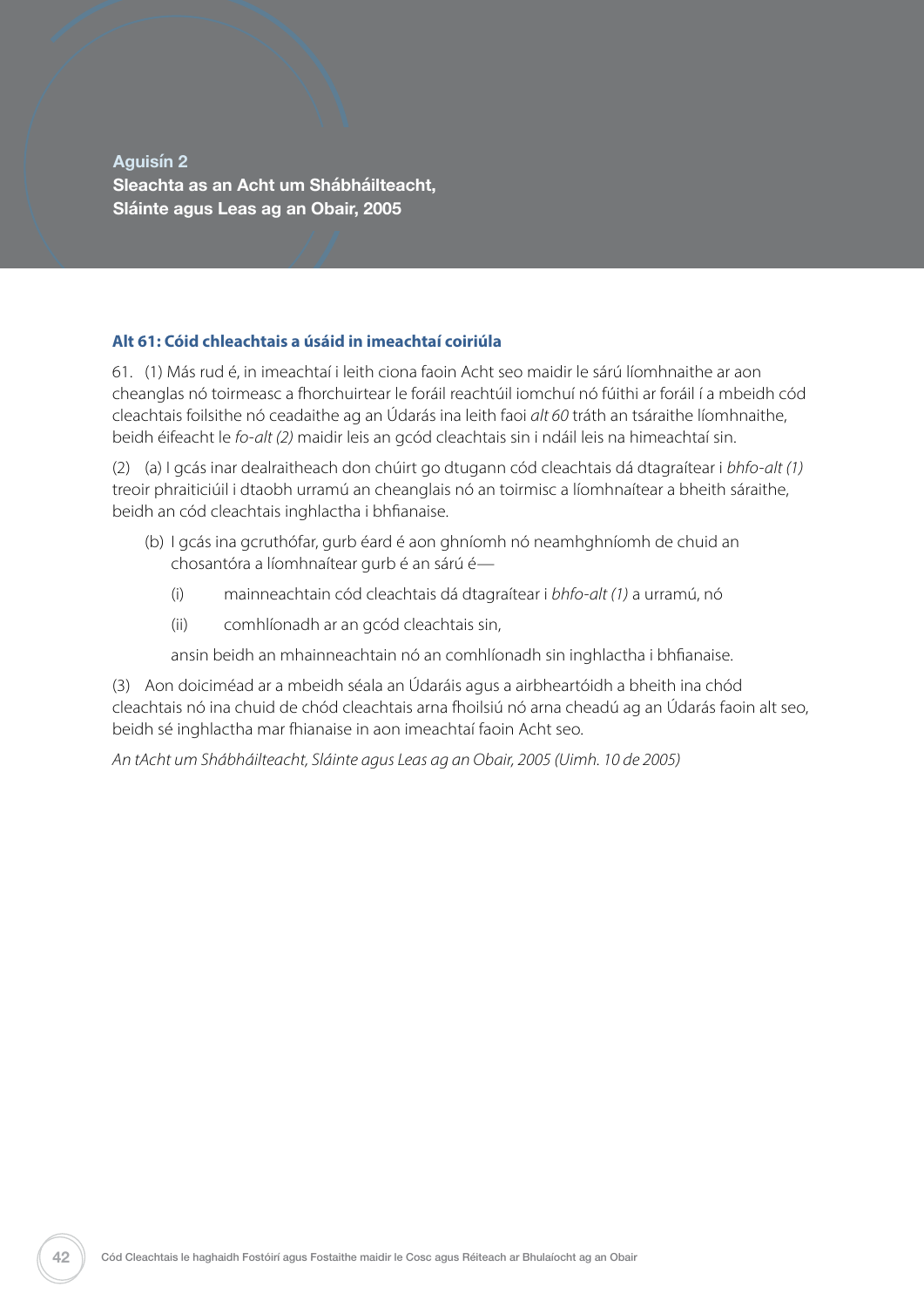## **Aguisín 2**

**Sleachta as an Acht um Shábháilteacht, Sláinte agus Leas ag an Obair, 2005**

#### **SCEIDEAL 3**

*Alt 8*

*Prionsabail Ghinearálta Coisc*

- 1. Priacail a sheachaint.
- 2. Priacail dhosheachanta a mheas.
- 3. Priacail a chomhrac ag an bhfoinse
- 4. Obair a chur in oiriúint don phearsa aonair, go háirithe ó thaobh áiteanna oibre a dhearadh, trealamh oibre a roghnú agus córais oibre a roghnú, d'fhonn, go háirithe, obair leadránach agus obair ag ráta oibre réamhchinnte a mhaolú agus éifeacht na hoibre sin ar an tsláinte a laghdú.
- 5. An áit oibre a chur in oiriúint do dhul chun cinn na teicneolaíochta.
- 6. Airceadail, substaintí nó córais oibre atá sábháilte, nó nach bhfuil chomh contúirteach céanna, a chur in ionad airceadal, substaintí nó córas oibre atá contúirteach.
- 7. Tús áite a thabhairt do bhearta cosantacha comhchoiteanna ar bhearta cosantacha aonair.
- 8. Beartas coisctheach leordhóthanach a fhorbairt i ndáil le sábháilteacht, sláinte agus leas ag an obair, a chuirfidh i gcuntas an teicneolaíocht, eagrú na hoibre, coinníollacha oibre, tosca sóisialta agus an tionchar a bhíonn ag tosca a bhaineann leis an timpeallacht oibre.
- 9. Oiliúint chuí agus treoracha cuí a thabhairt d'fhostaithe.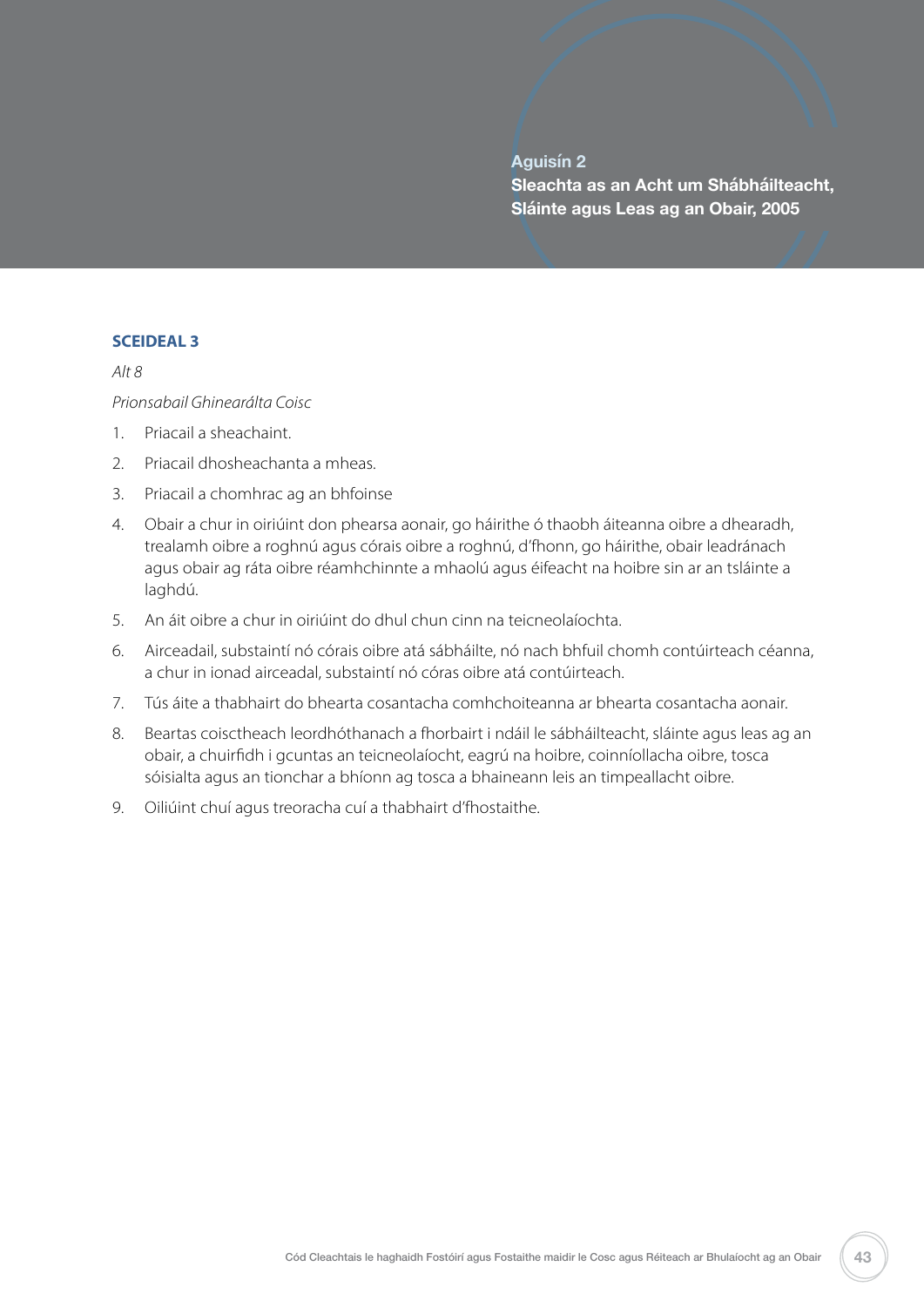# **Aguisín 3**

**Roinnt Eagraíochtaí agus Foilseacháin ábhartha**

## **An tÚdarás Sláinte agus Sábháilteachta [\(www.hsa.ie\)](www.hsa.ie)**

**Guidelines on Risk Assessment and Safety Statements** 

**Workplace Safety and Health Management**

**An Coimisiún um Chaidreamh san Áit Oibre [\(www.workplacerelations.ie\)](www.workplacerelations.ie)**

**Procedures for Addressing Bullying in the Workplace**

**Grievance and Disciplinary Procedures**

**Voluntary Dispute Resolution SI 76 of 2004**

## **Coimisiún na hÉireann um Chearta an Duine agus Comhionannas (IHREC) [\(www.ihrec.ie\)](www.ihrec.ie)**

**Code of Practice on Sexual Harassment and Harassment at Work**

## **An Roinn Fiontair, Trádála agus Fostaíochta**

**Bullying in the Workplace, Survey Reports, 2007** 

**(Suíomh gréasáin: https://enterprise.gov.ie/en/Publications/Bullying-in-the-Workplace-Survey-Reports-2007.html)**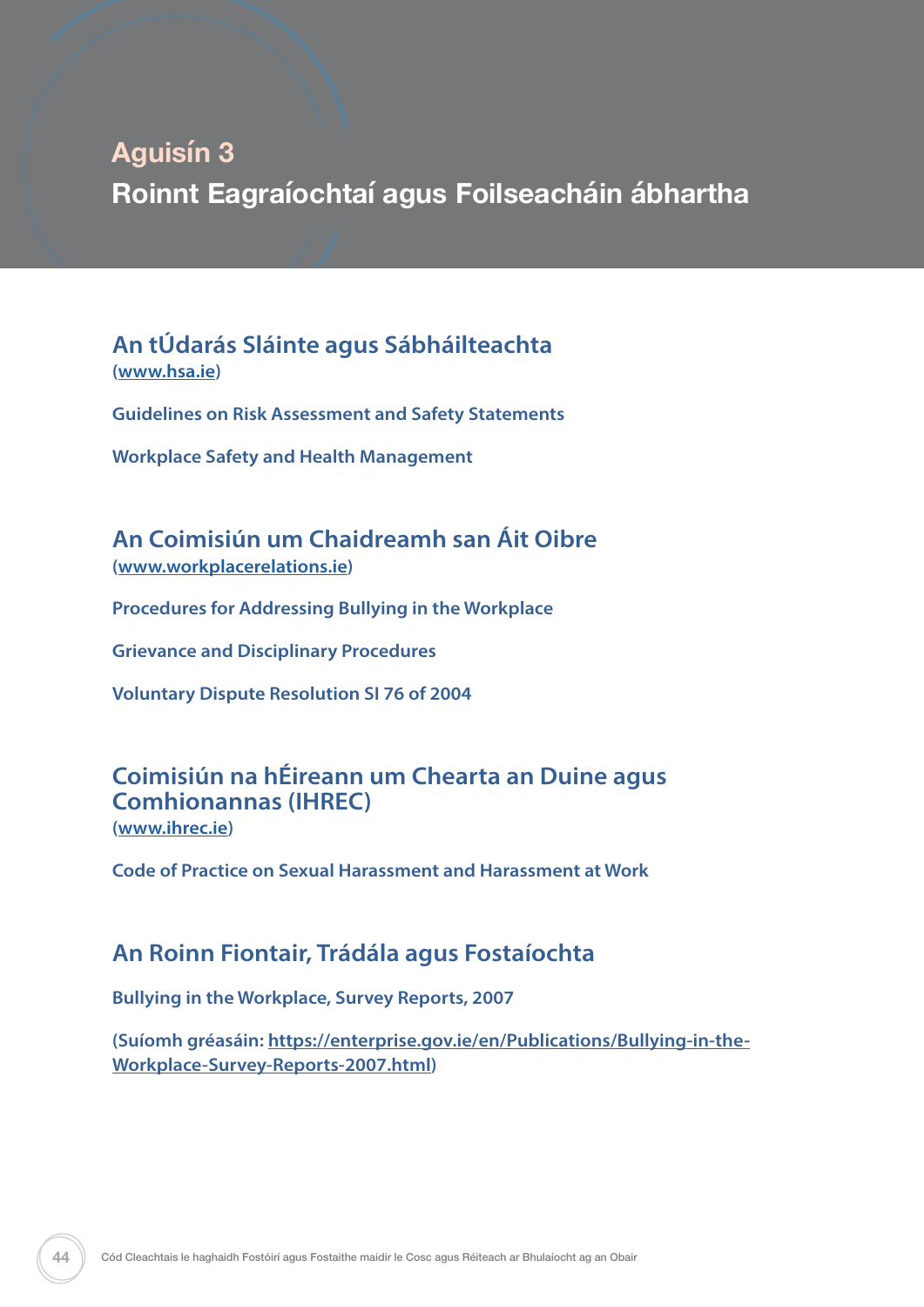